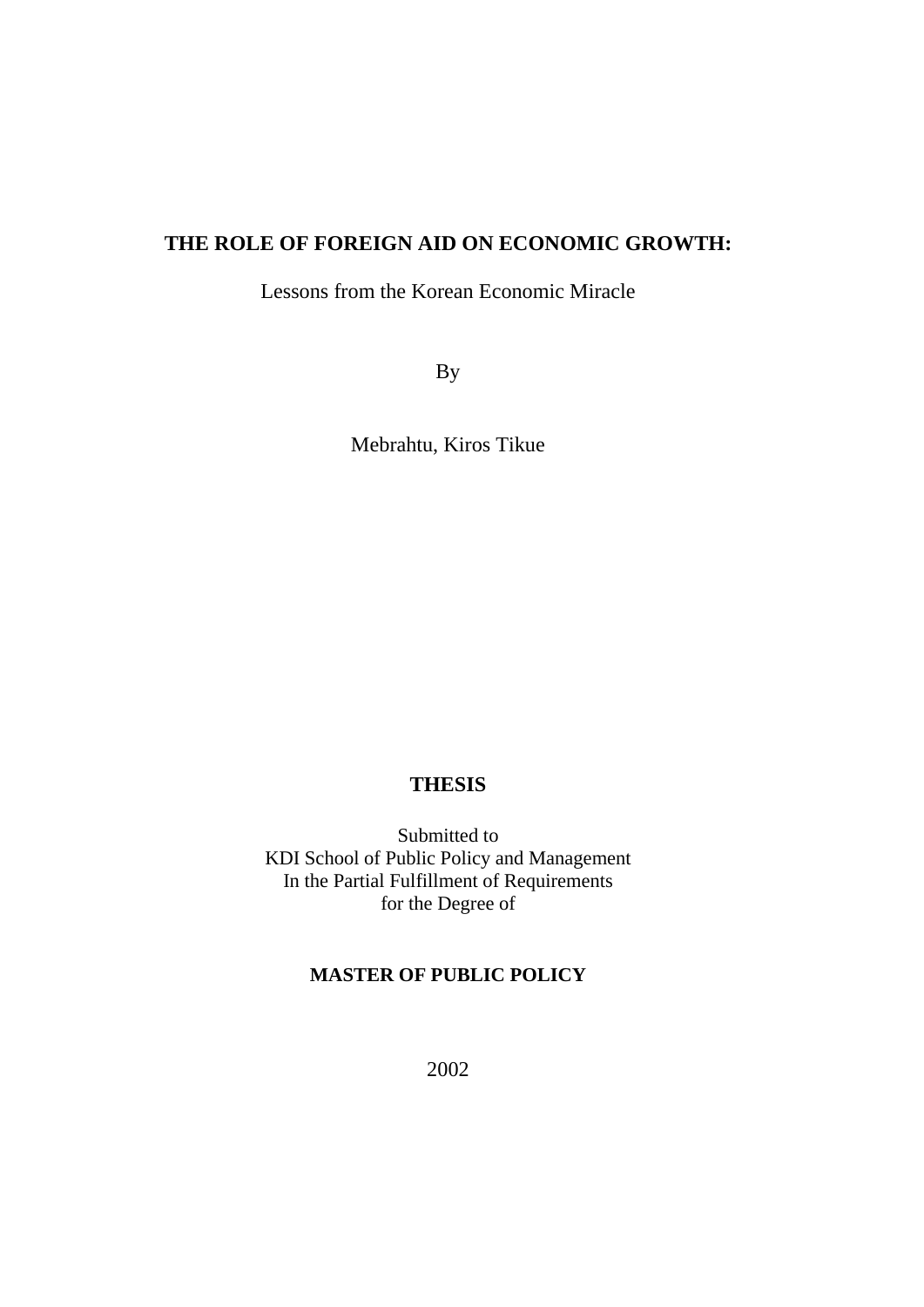# **THE ROLE OF FOREIGN AID ON ECONOMIC GROWTH:**

Lessons from the Korean Economic Miracle

By

Mebrahtu, Kiros Tikue

## **THESIS**

Submitted to KDI School of Public Policy and Management In the Partial Fulfillment of Requirements for the Degree of

# MASTER OF PUBLIC POLICY

2002

Professor Joo-Ho LEE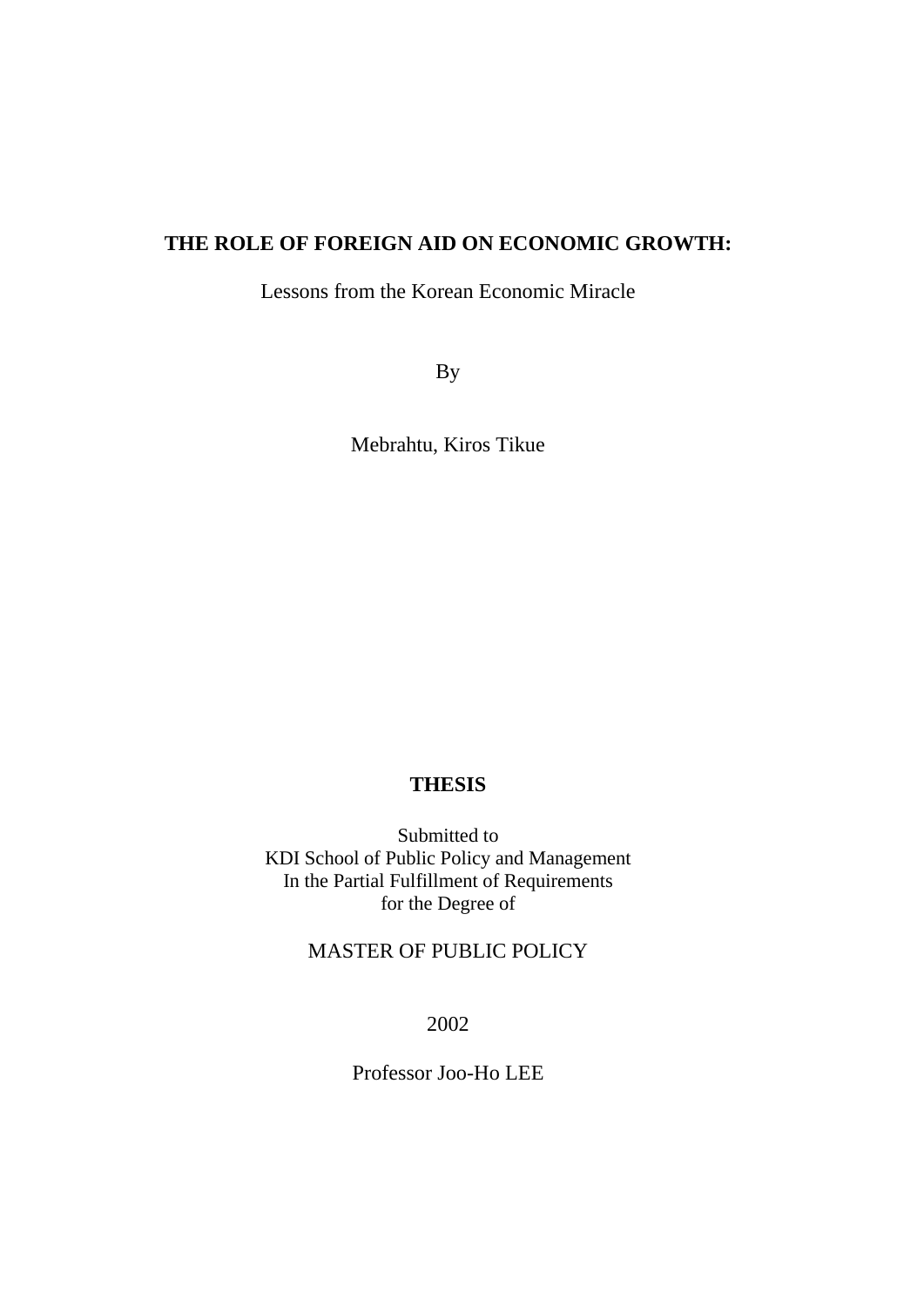## ABSTRACT

### THE ROLE OF FOREIGN AID ON ECONOMIC GROWTH: Lessons from the Korean economic miracle

## By

### MEBRAHTU, Kiros Tikue

One of the gaps in development economics has been its inability to see the possible impact of foreign aid clearly. All economists who participated in the area came out with variety of results. In this regard the case of the Korean rapid economic development could be considered as one of the unconcluded issues.

According to several politicians and researchers, the Korean economic development resulted from the huge flow of foreign aid. Despite, the internal quality of the nation in its take-off, many researchers and politicians had been observed when they conclude the reverse.

The main them of this manuscript fall on assessing the role of foreign aid on development with especial consideration to the Korean case. In this material the basic questions like 'what is the role of foreign economic aid in Korea's early development (take-off)?' And 'Why the Korean Economy grew fast after the early 1960s? Was Korea got more foreign aid after 1961 than before?' are assessed in depth.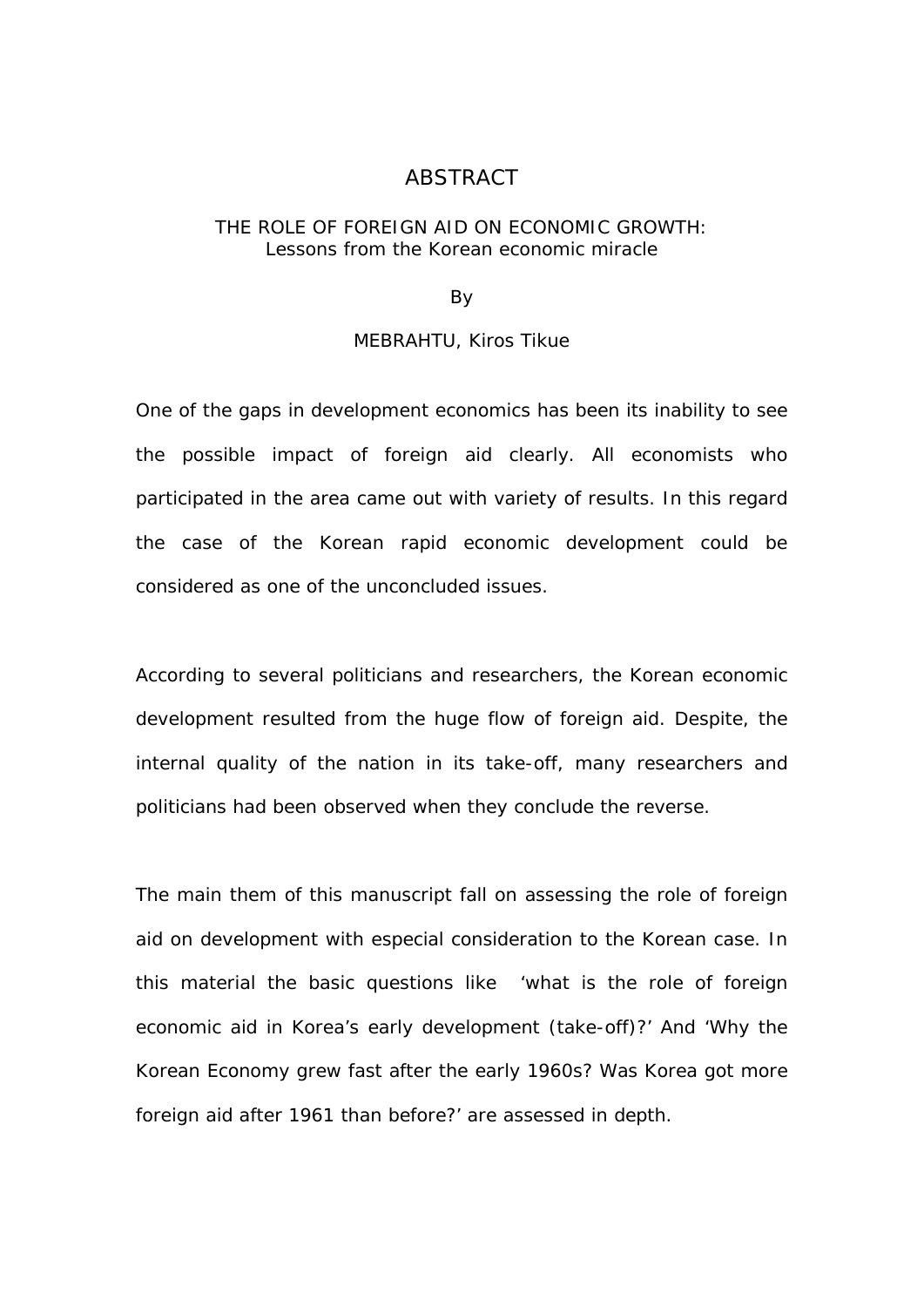In order to consolidate the discussion the flow of foreign aid before and after 1961 are shown in detail. Based on the nature of the data simple techniques like graphs and tables are used. In addition, some basic economic indicators like GNP, national savings, trade balance and imports by type of expenditure are assessed.

The evidences in the material showed that the role of foreign aid is found to be insignificant in the economic take-off and economic development in South Korea. The volume of foreign aid and the economic performance in the nation showed to be opposite. Thus, foreign aid in Korea was very high in the 1950s, which had been characterized with economic stagnation. In contrast, the Korean economy grew with in very short time when the foreign aid declined and stopped in the early take-off.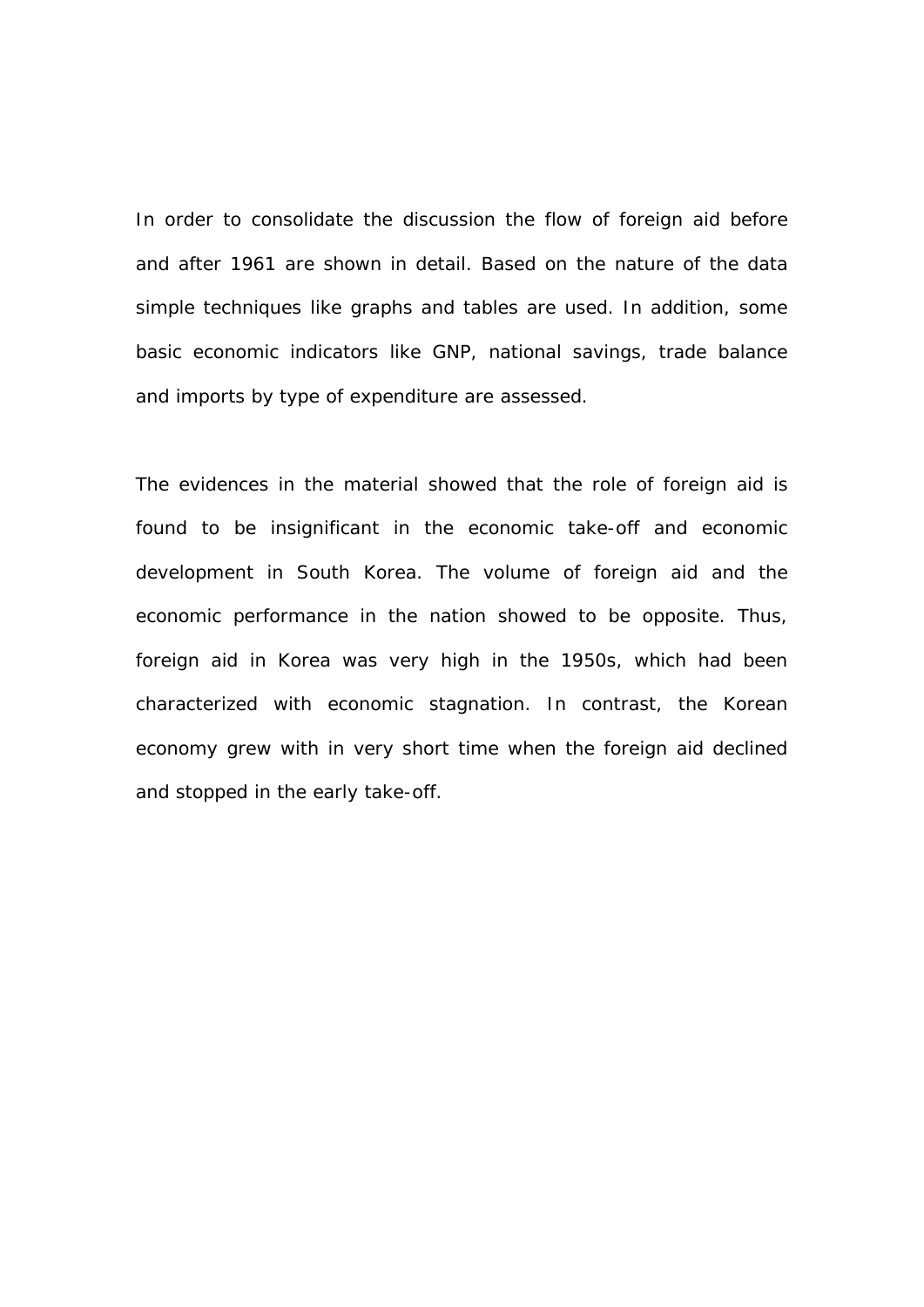## *ACKNOWLEDGEMENTS*

In preparing this work I have been very fortunate in receiving generous help from a number of colleagues and it gives me great pleasure to express my gratitude to each of them. My supervisor Prof. Ju-Ho, Lee encouraged me to undertake this project. I would like to thank for his excellent advice and guidance in developing this document.

My special thanks go to Prof Hun-Joo, Park (David) for his assistance and close follow-up in his Korean Economic Development class. His effort was one of the main motives to my concentration on the Korean economic development.

I am most grateful to the KDI School faculty and staff for their efforts to give effective lectures, facilitate and made easy my study and stay in Korea.

Finally I thank my long-suffering wife Eleni, who endured cheerfully my absences from home and for her close assistance during my study. This work is dedicated to my wife for her contribution in the partial fulfillment of my study and abiding love.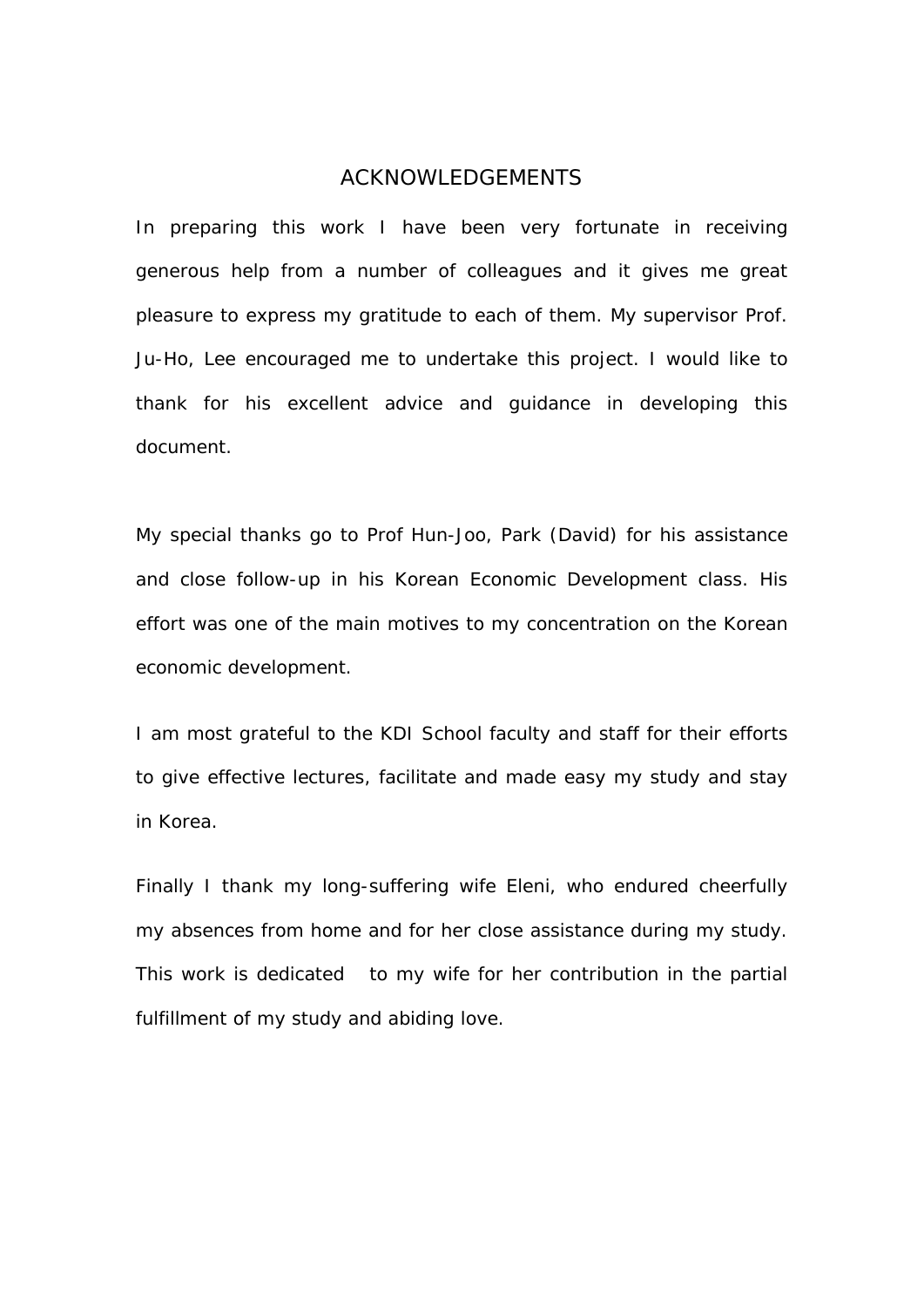# Table of Contents

| Abstract          |      |
|-------------------|------|
| Acknowledgements  | İV.  |
| Table of Contents |      |
| <b>Figures</b>    | vii  |
| Abbreviations     | viii |

# Chapter-1-

| <b>Introduction</b>     |   |
|-------------------------|---|
| Overview and Objectives |   |
| Map of the Paper        | 6 |
| Methodology             |   |
|                         |   |

# Chapter-2-

| Basic concepts of foreign aid              |    |
|--------------------------------------------|----|
| Defining foreign economic aid              | я  |
| The role of foreign aid on economic growth | 11 |
| Summary of the chapter                     | 15 |

# Chapter-3-

| Major arguments on Korean economic miracle        | 18. |
|---------------------------------------------------|-----|
| Arguments regarding foreign economic aid to Korea | 20. |
| Arguments regarding the Korean export and         |     |
| the U.S. market                                   | 24  |

# Chapter-4-

| Foreign economic aid and economic growth (independence-1961) 27 |    |
|-----------------------------------------------------------------|----|
| Economic growth strategy in the period                          | 27 |
| Overview of foreign economic aid before 1961                    | 30 |
| Economic performance prior to 1961                              | 36 |
| The trade balances                                              | 37 |
| <b>Gross Domestic Product</b>                                   | 40 |
| National savings and gross investment                           | 42 |
|                                                                 |    |

Chapter-5-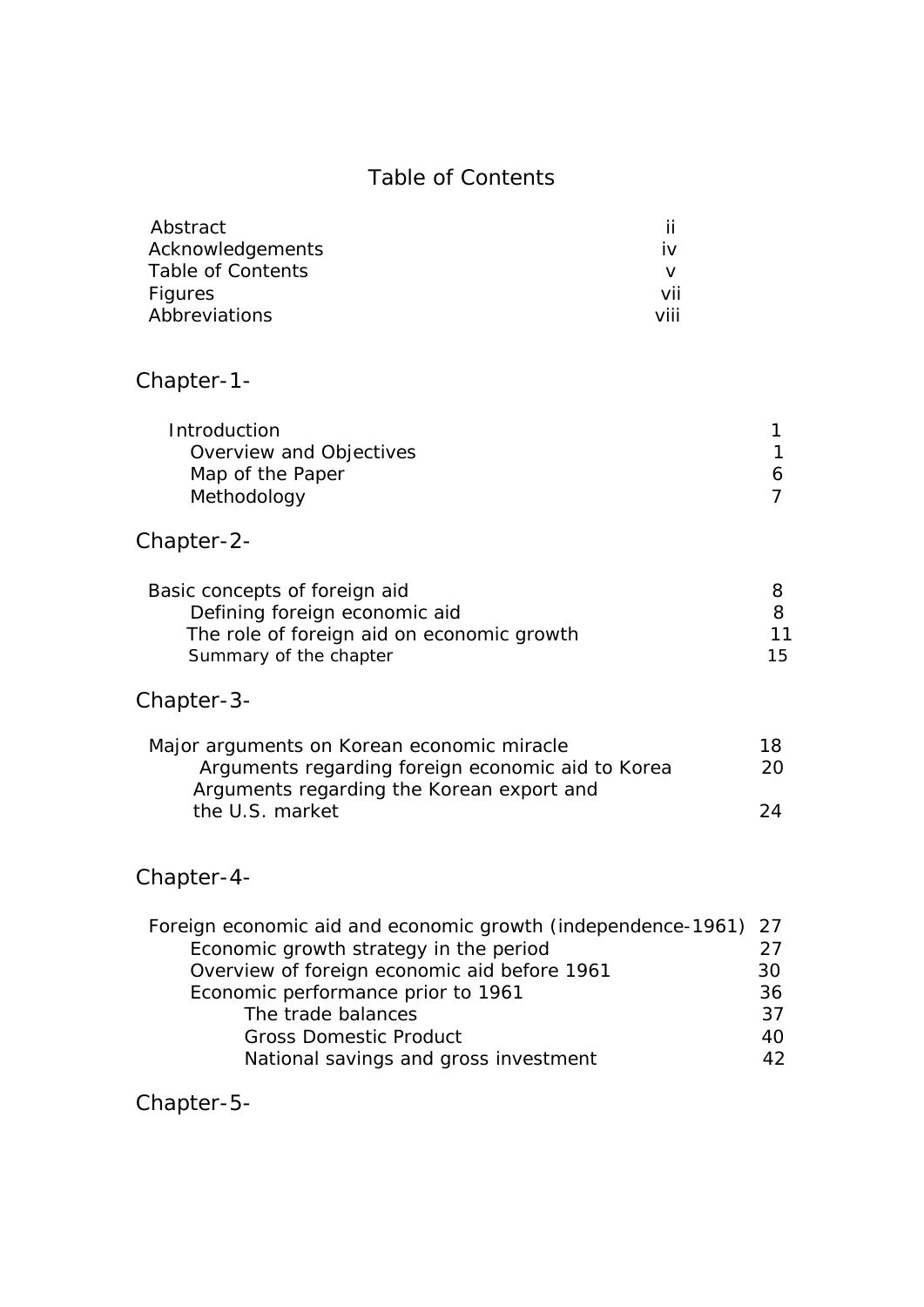| Foreign economic aid and economic growth (after 1961) | 46 |
|-------------------------------------------------------|----|
| Economic development strategy                         | 46 |
| Overview of foreign economic aid after 1961           | 51 |
| Measures taken towards implementing the export-led    |    |
| development strategy                                  | 55 |
| Major economic policies                               | 55 |
| Incentives to promote the export sector               | 57 |
| Direct incentives                                     | 58 |
| Indirect or administrative incentives                 | 60 |
| Rapid economic growth after 1961(take-off)            | 61 |
| The trade balance                                     | 62 |
| Per capita GNP                                        |    |

# Chapter-6-

| The role of foreign economic aid in the rapid economic growth | 66. |
|---------------------------------------------------------------|-----|
| Foreign aid had played insignificant role during the take-off | 66  |
| Market favor as other side of foreign aid                     | 70. |

# Chapter-7-

| Conclusion and Recommendations | 73 |
|--------------------------------|----|
| Conclusion                     | フマ |
| <b>Recommendations</b>         | 75 |
| <b>References</b>              |    |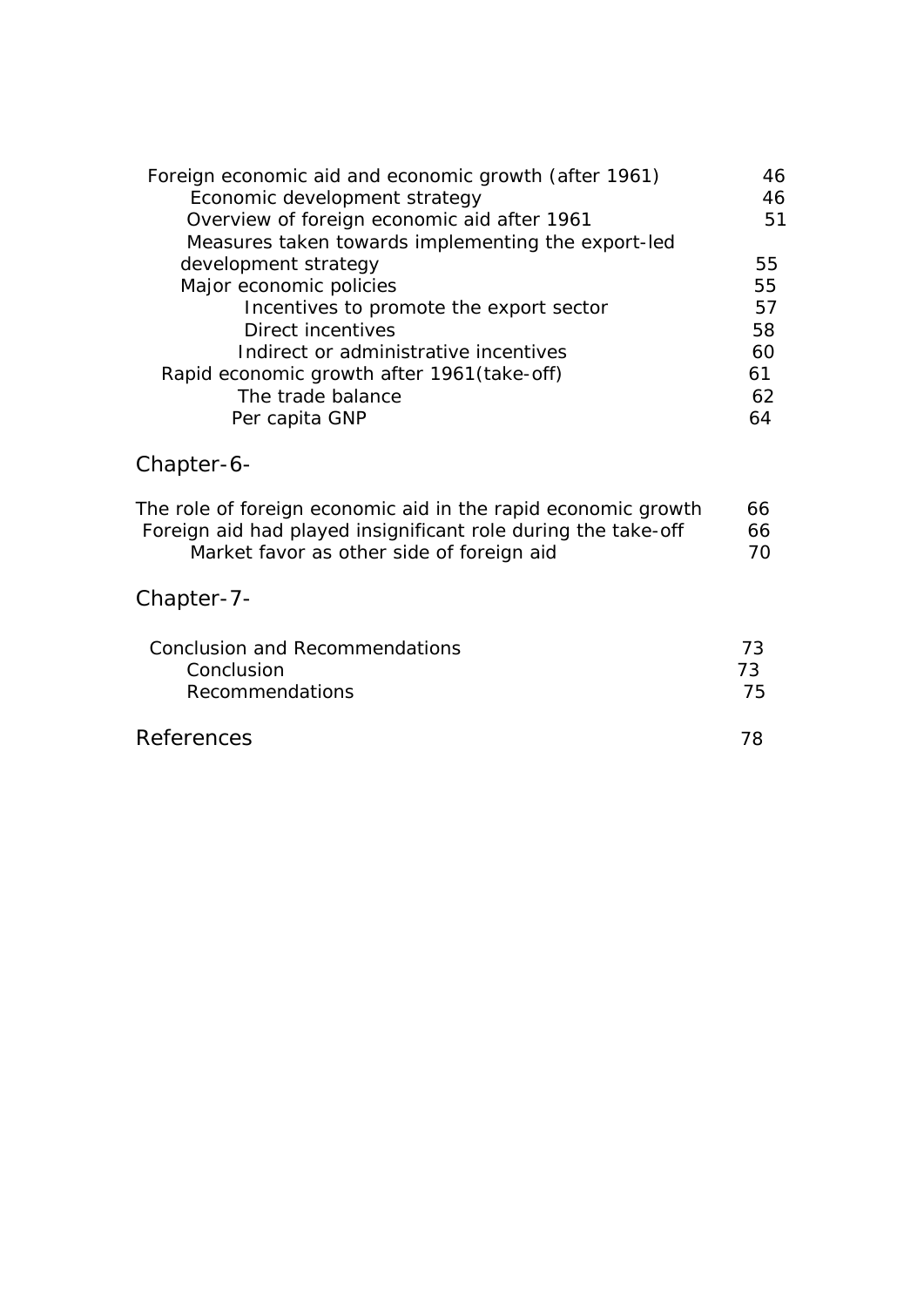# Figures

| 1. Figure 4.1. Foreign economic aid (1948-1961) 33                 |
|--------------------------------------------------------------------|
| 2. Figure 4.2 Aid financed imports relative to total imports 1953- |
|                                                                    |
| 4. Figure 4.4 Korea three-years moving sums of national accounts,  |
| 5. Figure 4.5 Korea national savings and gross investment,         |
| 6. Figure 5.1 volume of grant and loan financed imports,           |
| 7. Figure 5.2 Foreign economic aid received, 1948-8353             |
|                                                                    |
|                                                                    |
|                                                                    |
| 11. Figure 6.1 Share of exports by major trading countries (10-    |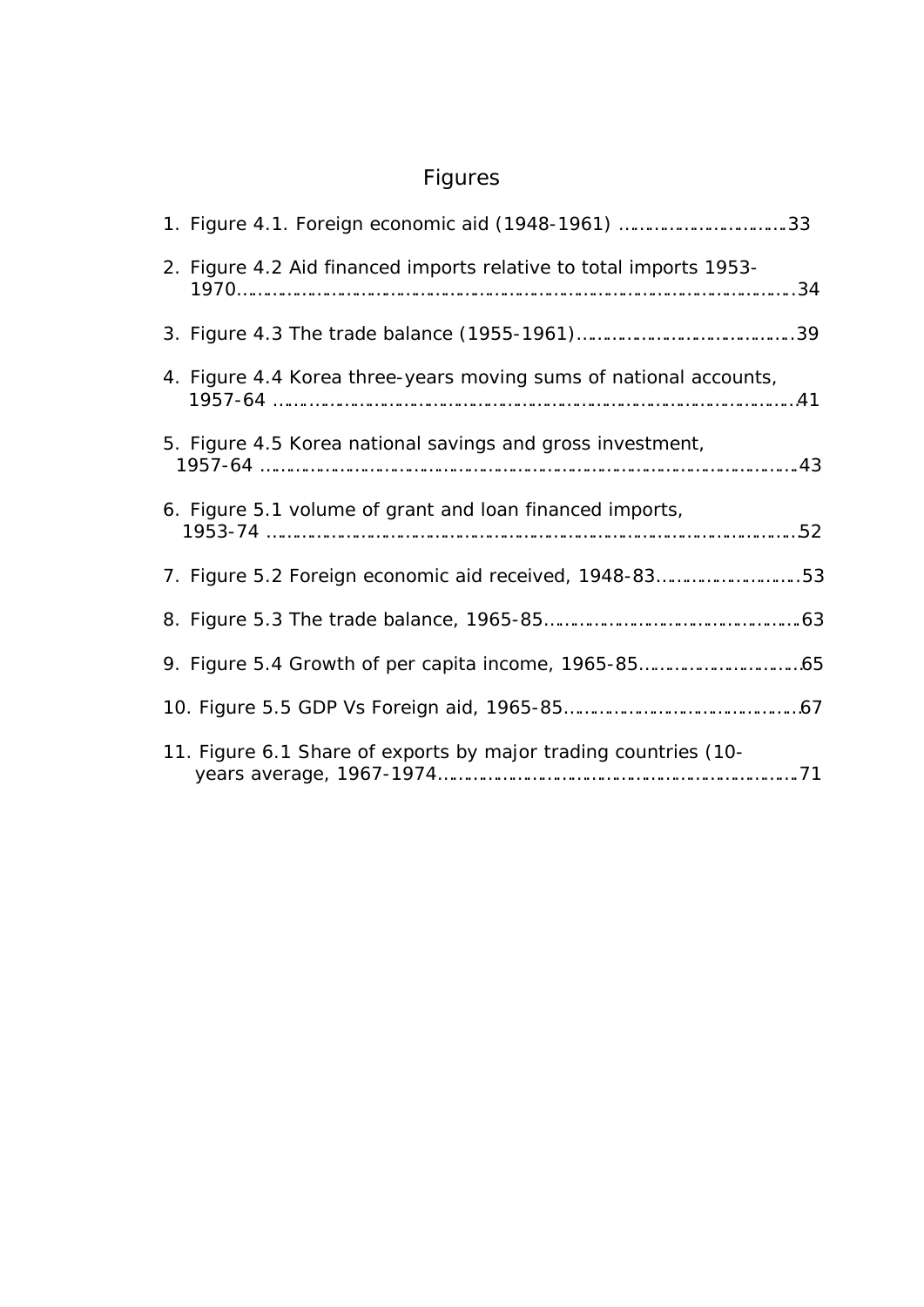# *Abbreviations*

- BOK: Bank of Korea
- DAC: Development Assistance Committee
- GDP: Gross Domestic Product
- GNP: Gross National Product
- IMF: International Monetary Fund
- KOTRA: Korea Trade Promotion Corporation
- KTA: Korea Trade Association
- ODA: Official Development Assistance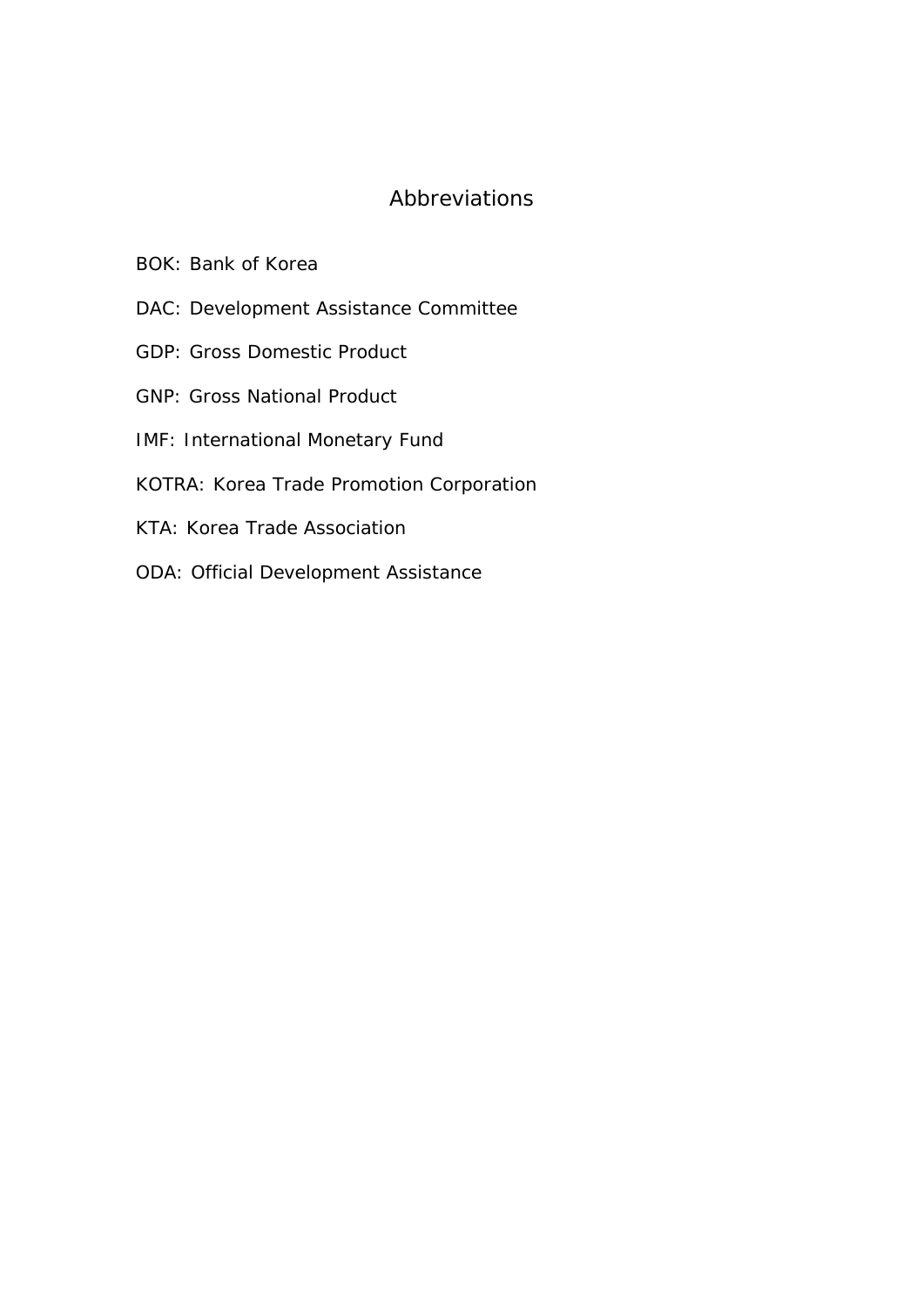#### Chapter 1

# *Introduction*

## 1.1 A Brief Statement of the Problem

It is much more clear that Korea was one of the poor countries, which marked with weak economic performance in 1950s. It was the main foreign aid receiving country in the world. Imported goods to the nation were financed through grant from foreign countries and agencies for the whole decade. The major economic indicators for the period showed that the living standard of the Korean citizens in the period was 32 times lower than of their grand sons.

Surprisingly, Korea became one of the newly industrialized nations with in less than one generation. Recent reports on science and innovation proved that the nation is among the top Knowledge based economies. According to the OECD Science, Technology and Industry Scoreboard, Korea is the second country in high and medium-high-technology manufacturing.  $1$  Thus, its economic progress is among the impressive economic changes in the century.

 $\overline{a}$ 

<sup>&</sup>lt;sup>1</sup> OECD Science, Technology and Industry Scoreboard, 2001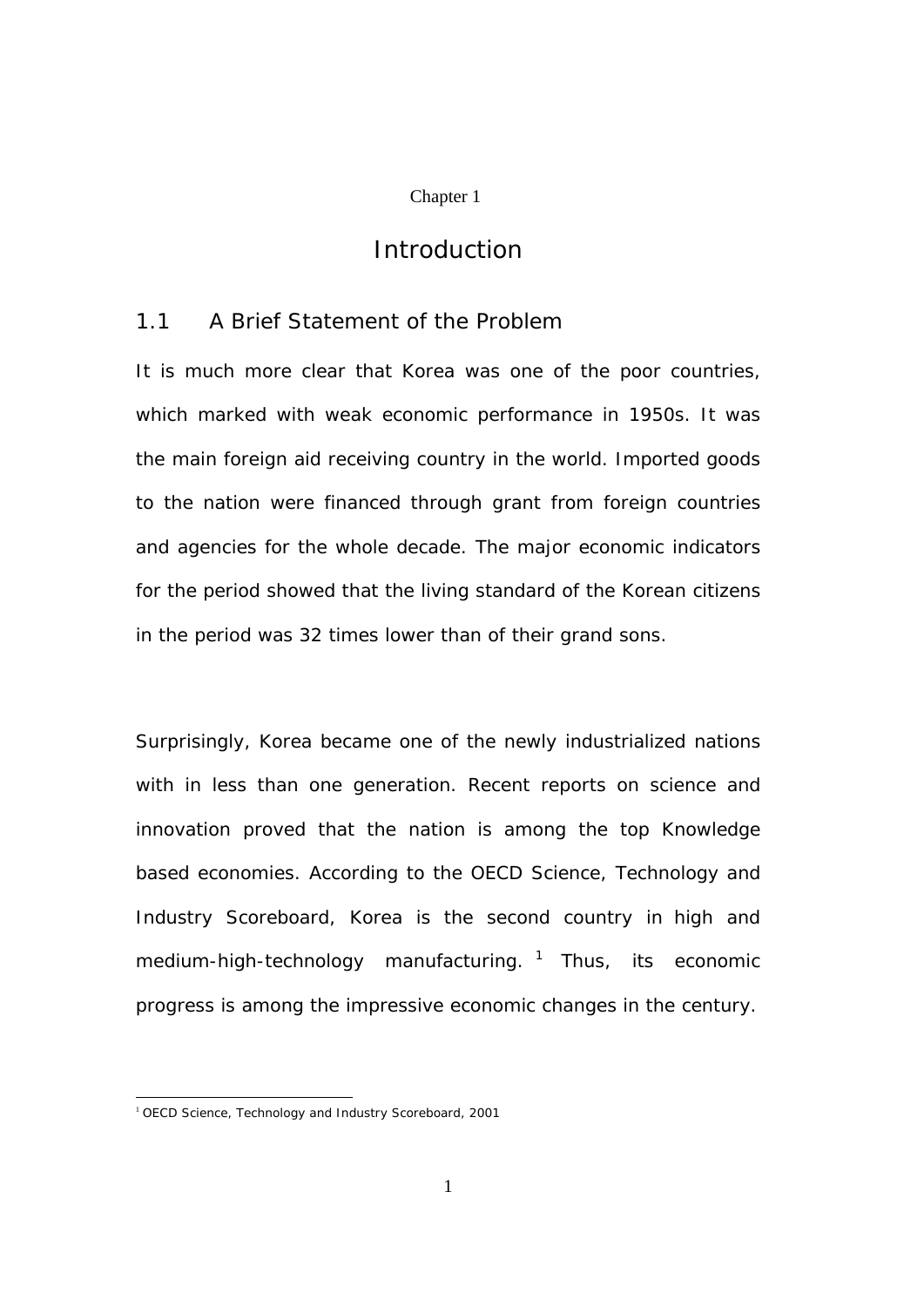The rapid change from very low economic performance to high economic strength and prosperity in Korea provokes to raise very important questions in the area of economic development. Why South Korea grew fast and other similar countries are not? What are the main factors for the Korean success in the early 1960s (take-off)? Such basic questions are in the mind of researchers and politicians in the world. This is the reason why several researchers devoted their time to dugout the secret of the economic success in South Korea.

In answering such basic questions all people took different stands on the factors of economic miracle in South Korea. Many of the researchers and politicians in less developed countries stressed that the Korean success is directly related to foreign aid.

As the effect of the above conclusion, the leaders and politicians in less developed countries dragged their feet to learn about the Korean economic development experience. In stead, they linked the success to the flow of foreign aid and concluded that Korean economic miracle is exceptional phenomenon in the world, which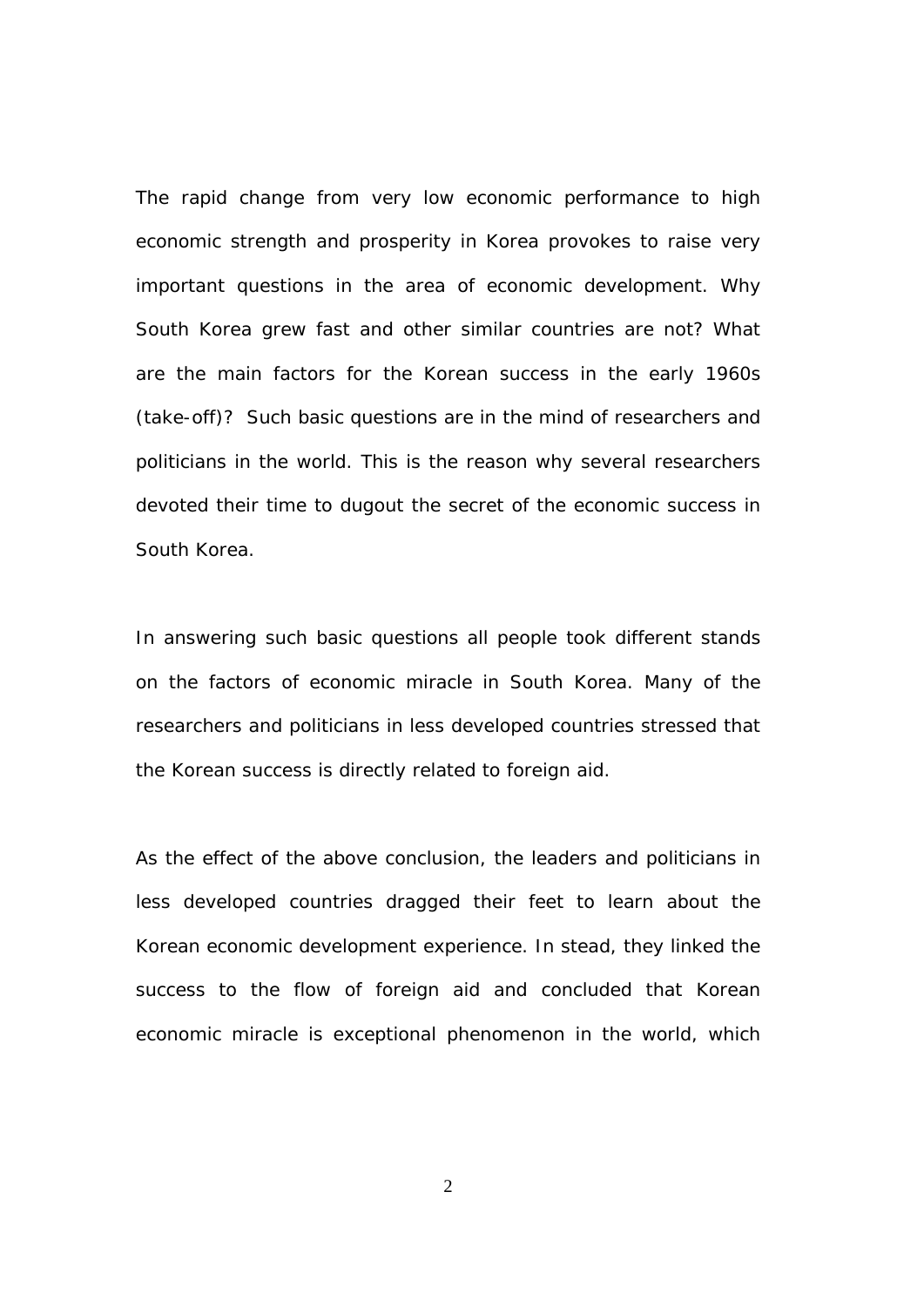happened because of the special interest of the United States in the region and its support for the nation.

This paper is devoted on the line with the contribution to prove the role of foreign aid in economic development. The corner stone of this paper falls on the argument that foreign aid has no significant role on fast economic development. The sole example on this regard is the case of South Korea. In contrast to the conclusions from politicians and scholars in less developed countries the success of South Korea goes to the internal strength of Koreans theme selves.

To prove the weak effect of foreign aid on the course of building the Korean economy, I strongly stressed on answering and assessing puzzles like, 1) what is the role of foreign economic aid in Korea's early development (take-off)? 2) Why the Korean Economy grew fast after the early 1960s? Was Korea got more foreign aid after 1961 than before? And 3) comparing the export volume of Korea to American market with respect to the Korean miracle.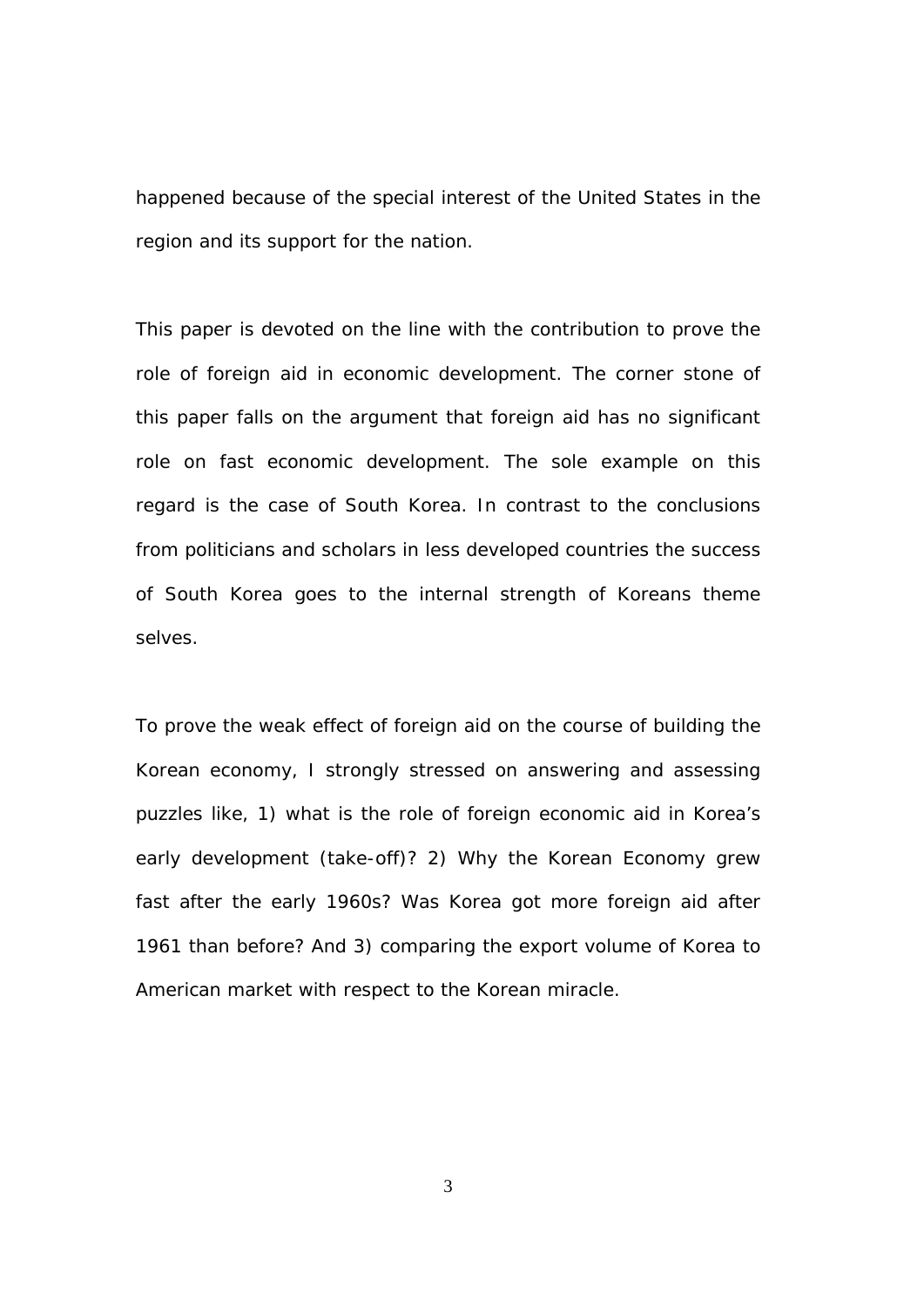According to the findings in the paper the clear difference between foreign aid and the economic progress could be showed in two main periods, before 1961 and after 1961. The period before 1961 observed to be characterized with huge flow of foreign aid and economic stagnation. South Korea showed as the main foreign aid receiving country in the period.

Thus, we can confidently conclude that South Korea was running through foreign fund. Unfortunately, the economic indicators in the nation continued to be worst until the early 1960s. Therefore, the empirical findings in this material showed that foreign aid had no significant impact on the economic performance of South Korea. Plenty of evidences are presented on the line with to prove the economic stagnation and the pick time of flows of foreign aid for the period.

In the same way, the trends of foreign aid and the economic progress after 1961 continued to be opposite. Chapter 5 of this material shows that foreign aid to Korea in the considered period is much lower than in the period before 1961. This flow of foreign aid became negligible during the 1960s and totally stopped after the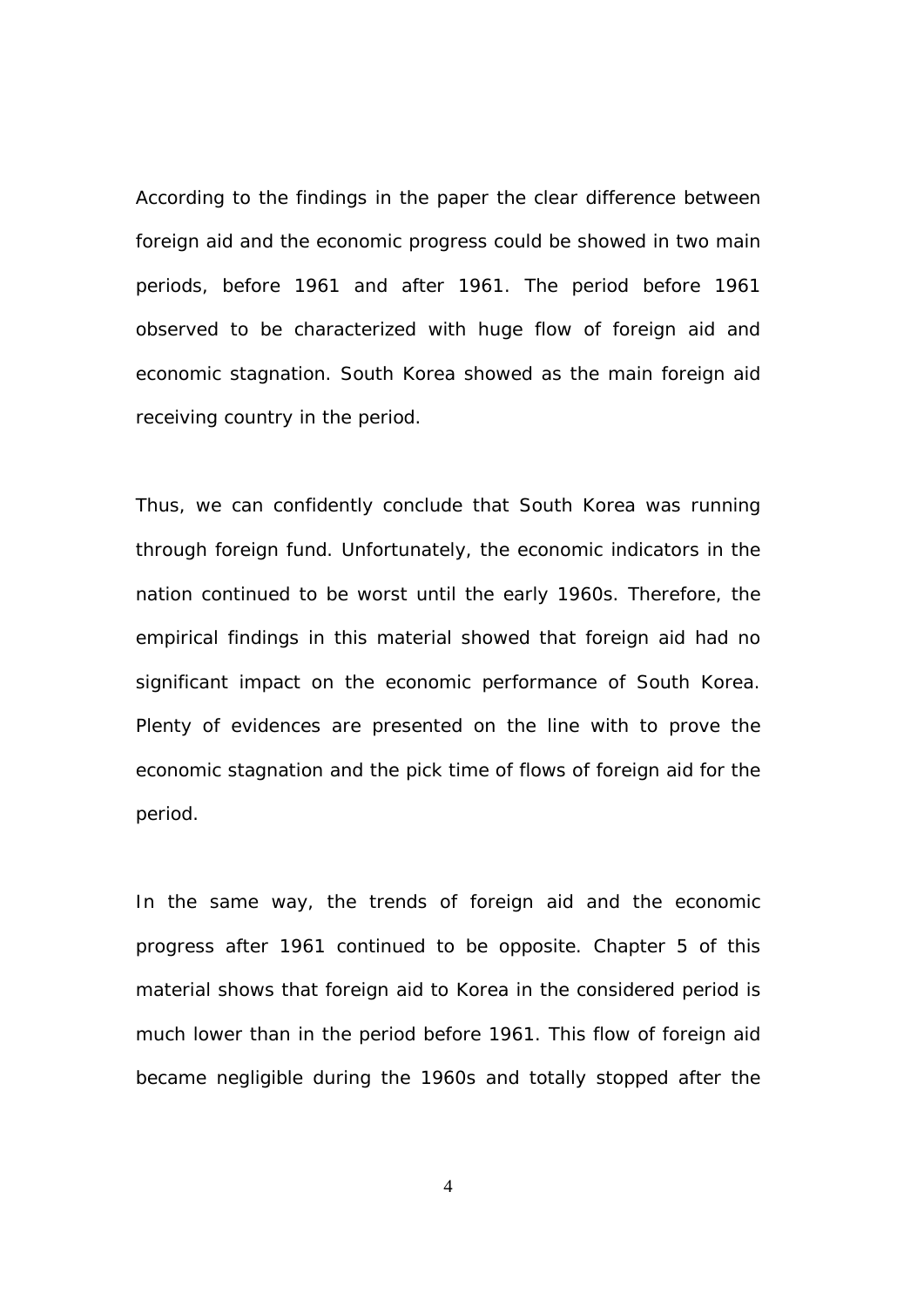early 1970s. In the opposite direction the economic progress of the nation became very impressive and the Korean economy became among the fast progressing economies and prosperous in short time. Therefore, all evidences for all periods in the material showed that foreign aid has almost negligible impact to economic development in South Korea. The case of South Korea is also considered as sole example to see the impact of foreign aid on economic development is more less than right domestic strategy and policies.

In the paper, the perception of leaders and politicians in less developed countries is given top priority. Many of them observed when they highly relied on foreign aid and focus on external economic factors based on the miss leaded conclusions on the Korean miracle. Thus, this material contributes on explaining the Korean economic miracle correctly and it may beneficial for these who are poor countries and interested to seize the relevant experiences.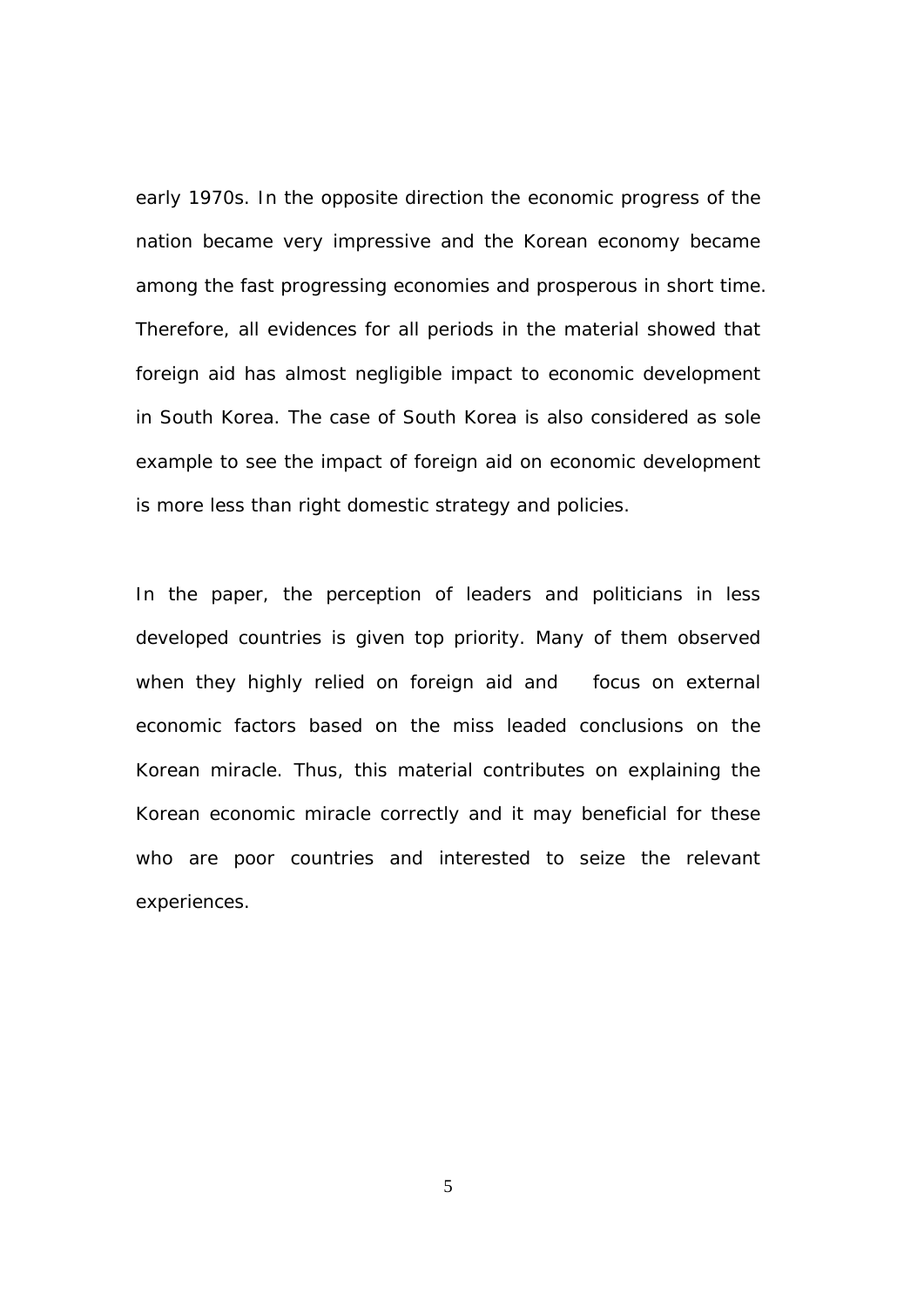### **1.2. Map of the Paper**

The paper starts by demonstrating the basic concepts of foreign aid. It consists definitions and arguments regarding foreign aid. The followed chapter gives special focus on the arguments regarding the role of foreign aid in the Korean economic development. The arguments in this part are the main motive to develop this material.

The next chapter explains the economic development strategy, the economic performance and the export sector by comparing with the volume of foreign economic assistance in the period prior to 1961.

In addition, the paper tried to assess the period after 1961 by giving glance to the above main issues and the share of Korea's export to the United State in order to see its role in the export and economic growth.

In chapter 6, the role of foreign aid on the Korean economic development is discussed separately. Then the paper ends up with final conclusion and recommendations.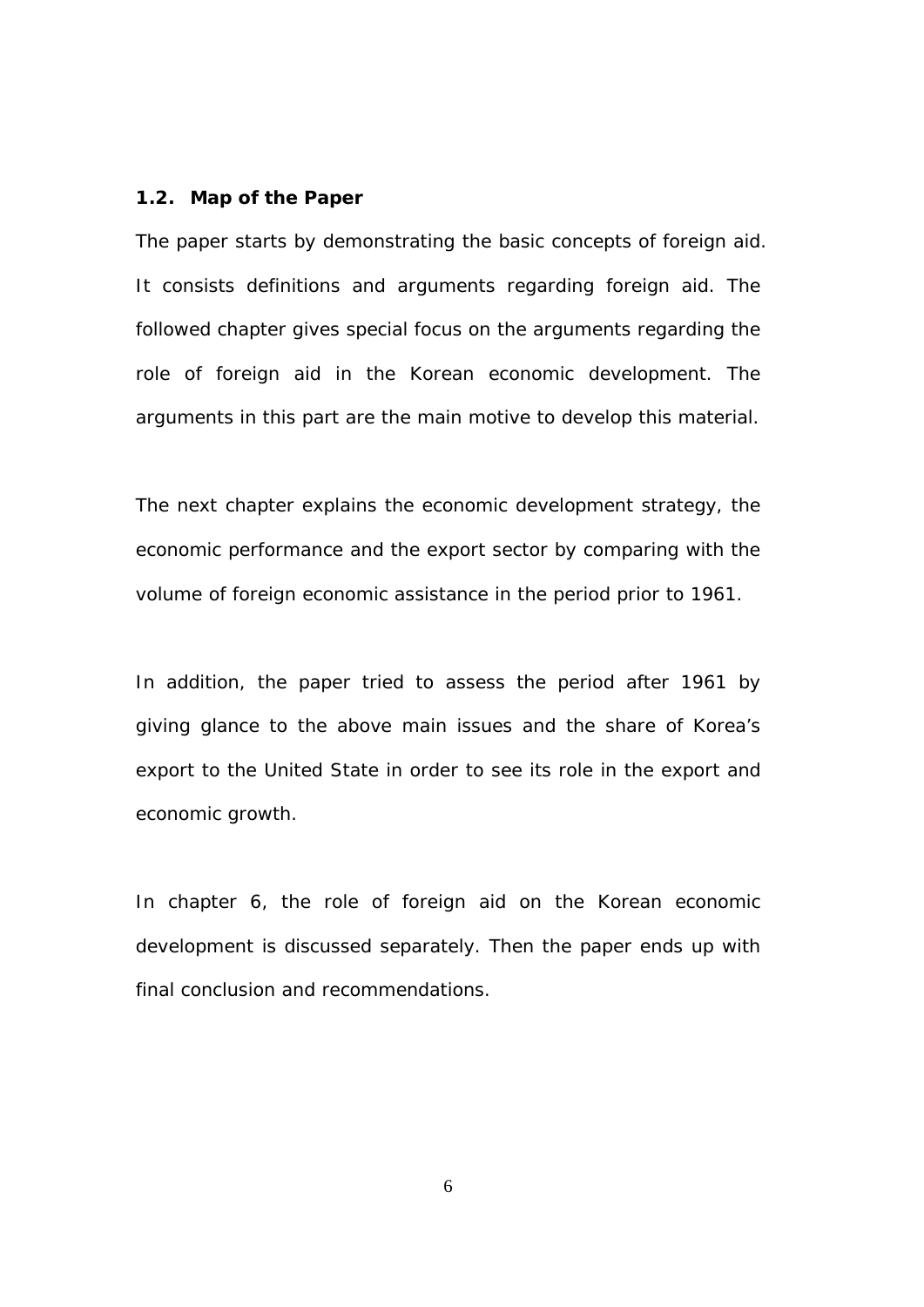### **1.3 Methodology Used**

The paper depends on the data from Bank of Korea website and data in different literatures, which may be used for other purposes. The research problem based on the conclusions and findings from some books and understanding of leaders and politicians in developing countries regarding the Korean economic development success.

The main tools used in my analysis are graphs and tables. The nature of this paper is more qualitative. In order to elaborate the discussion I have used several graphs by dividing the economic history of Korea in to two parts, before and after 1961.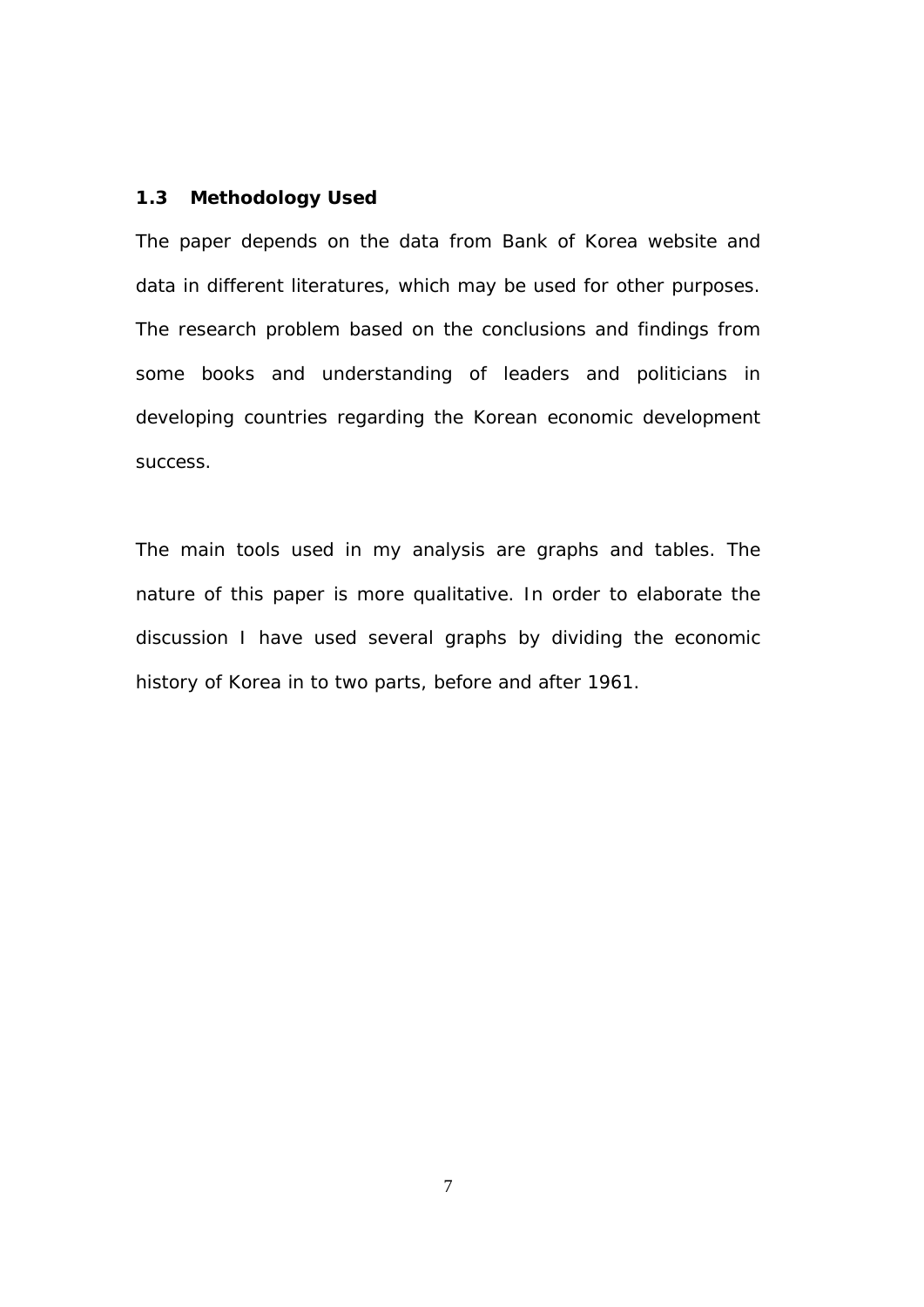#### Chapter 2

# *Basic Concepts of Foreign Aid*

## **2.1. Defining Foreign Aid**

According to different literatures, the term foreign aid takes several definitions. Not only in its definition, by name refers to foreign assistance or development cooperation even sometimes partnership. According to the history, foreign aid as an instrument of national policy dates from the 18<sup>th</sup> century, when Frederick the Great of Prussia subsidized certain allies to assure their military support and effectiveness. This practice continued intermittently in Europe during the  $19<sup>th</sup>$  century. (Britannica, vol. 4 877)

The concept of aid is quite broad in its variety and dimensions. As Peter Burnell noted out, aid goes to a states, proto-states and would-be states, even countries with whom the provider doesn't have normal diplomatic ties, for instance North Korea's receipt of rice aid from South Korea and Japan. $^2$ 

In the other side, foreign aid could be used as main tool for some strategic or political interests. Even we can't deny that it some

 2 Peter Burnell, Foreign Aid in a changing World, 1997, Open University Press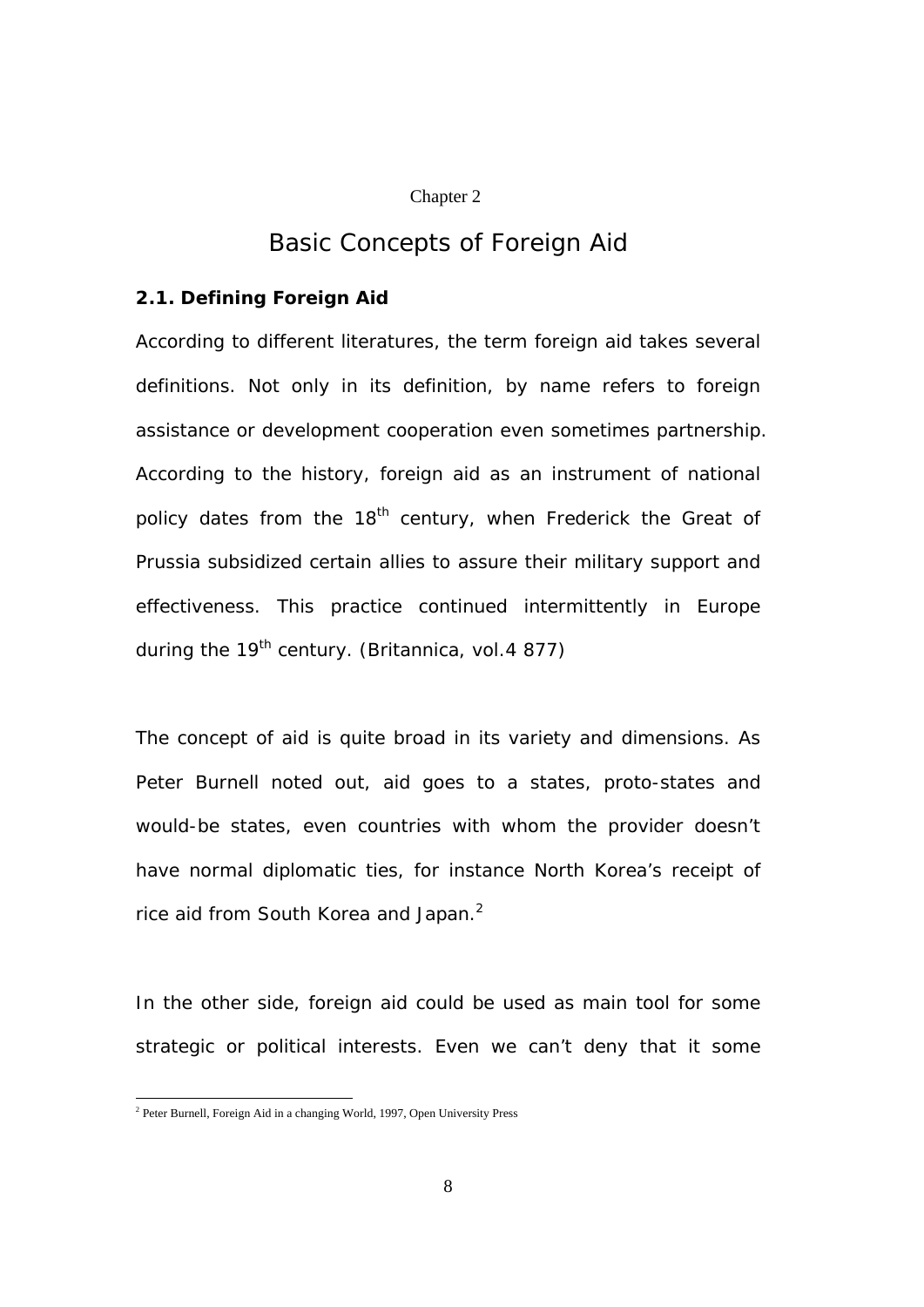times and by some donor governments used as a means to strengthening trade relations with receipt countries. Therefore, foreign aid is huge & complex area of economic development. Because of its complexity, clear definition of the term is the prerequisite for this material.

In common usage of the term foreign aid, it takes the form of humanitarian aid, transfer of lethal equipment between governments (which includes military assistance or military support). On the other hand, the tax incentives and cash grant member states offer for a certain country to attract inward corporate investment also are often referred to as aid.

Further more, the loan provided by International Monetary Fund (IMF) and other banks, which much of their financing is at interest rates barely more favorable than commercial or near-to-market terms is conjunct with aid. Similarly some market arrangements for imported goods from a certain country also considered as one form of aid.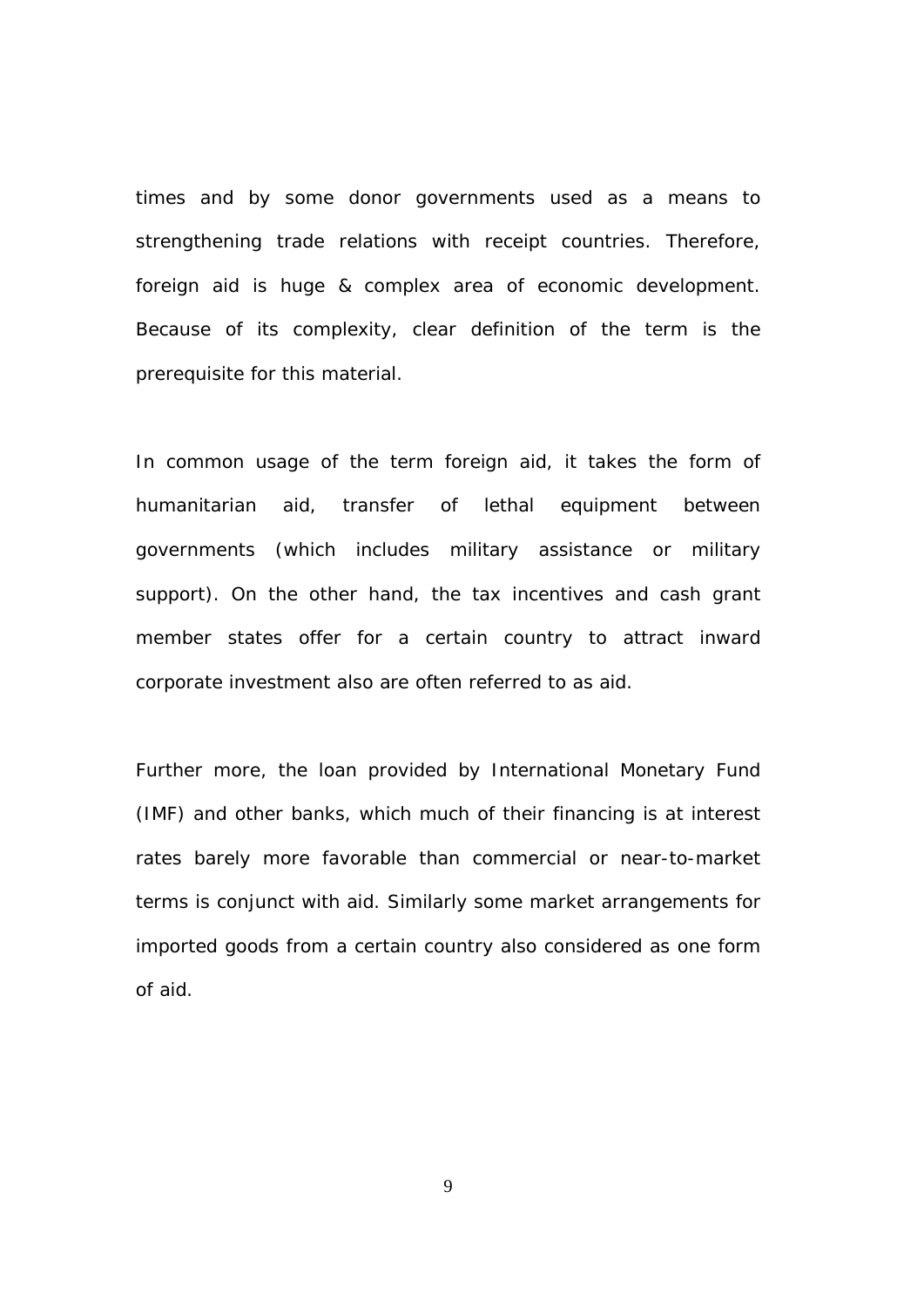So far so forth, the common usage of the term aid in the above explanations doesn't provide a clear and consistent lead for the analysis of the economic impact of foreign aid in developing countries. Thus, summarized and clear definition of the term is strongly needed for the impact analysis of foreign aid on economic growth.

Foreign aid is international transfer of capital goods or services for the benefit of other nations and their citizens. Official foreign aid is offered in two major forms, capital transfers, in a cash or kind, either as grants or loans and technical assistance and training, usually as grants in the form of human resources and technical equipment. (Britannica, vol.4 877)

In the same way, the Development Assistance Committee (DAC) defines oda as resources transferred on concessional financial terms with the promotion of the economic development and welfare of developing countries as the main declared objective. This embraces humanitarian assistance and emergency relief, which have a longer history than development project aid.  $3$ 

 3 Peter Burnell, Foreign Aid in a changing World, 1997, Open University Press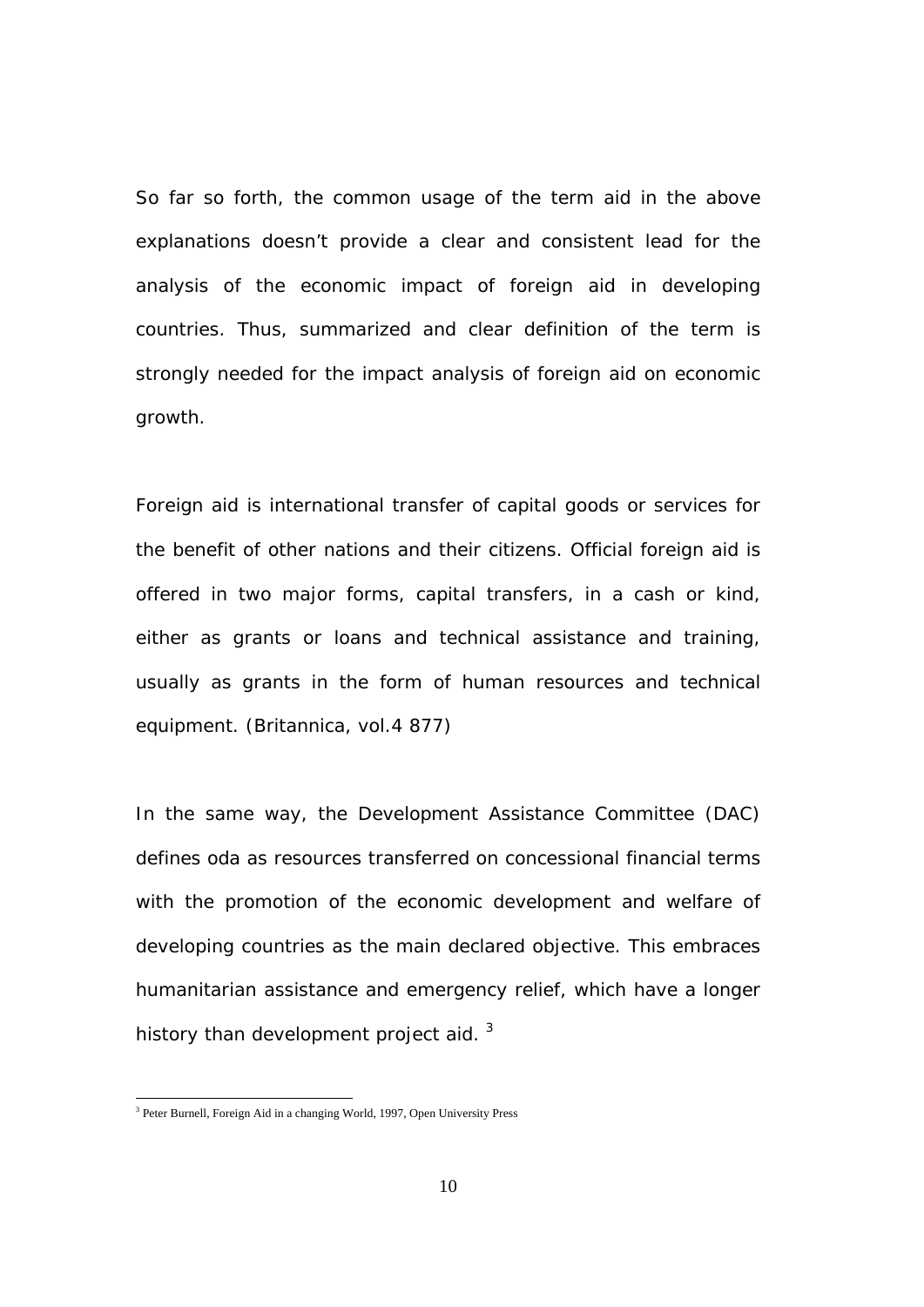### **2.2. The Role of Foreign Aid on Economic Growth**

Intensive studies had been conducted regarding the role of foreign aid on the growth of developing economies. The main intuition here is to give general highlights on the findings and conclusions with respect to the main objective of the material.

Dozen of economists argued that growth of developing economies depends to a large extent on their own economic policies. For instant, Craig Burnside and David Dollar noted that poor countries with sound economic policies benefit directly from the policies, and in this environment aid accelerates growth. In highly distorted economies, however, aid is dissipated in unproductive government expenditure.<sup>4</sup>

In the same way, they figured out that aid might have more impact on growth in the developing world if it were systematically allocated toward good policy environments.

On the other hand, many economists argued foreign aid has no positive impact on the growth of developing economies. Peter

<sup>4</sup> The American Economic Review, Vol. 90, Number 4, 2000.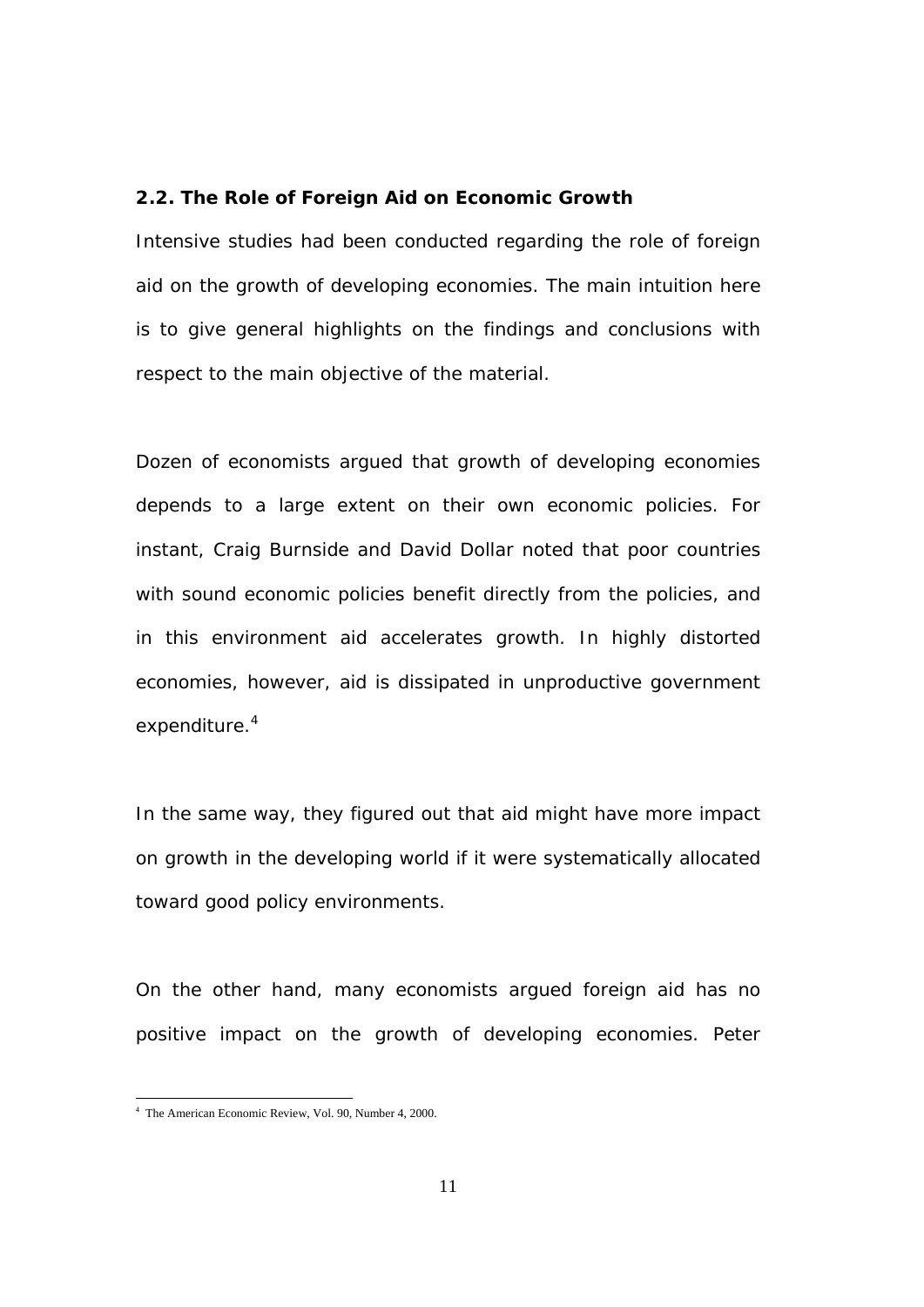Boone has presented a simple analytical framework where poverty is caused or enhanced by distortionary policies introduced by politicians. According to him, aid does not promote economic development for two reasons: poverty is not caused by capital shortage, and it is not optimal for politicians to adjust distortionary policies when they receive aid flow.<sup>5</sup>

Not only Peter Boone other economists share this argument. Peter Burnell underlined the role of foreign aid as insignificant at all for economic development in less developed countries. According to Burnell, aid is neither a necessary condition nor a sufficient condition for development or economic growth.

Even the DAC acknowledges that Official Development Assistance (oda) is less important than 'healthy access' to international markets, capital, and technology, and that all of the external factors play only a secondary role to the efforts of the people in developing countries. Figures consistently bear out a positive correlation between economic growth rates in the developing world and

<sup>5</sup> National Bureau of Economic Research, Working Paper 5308, 1995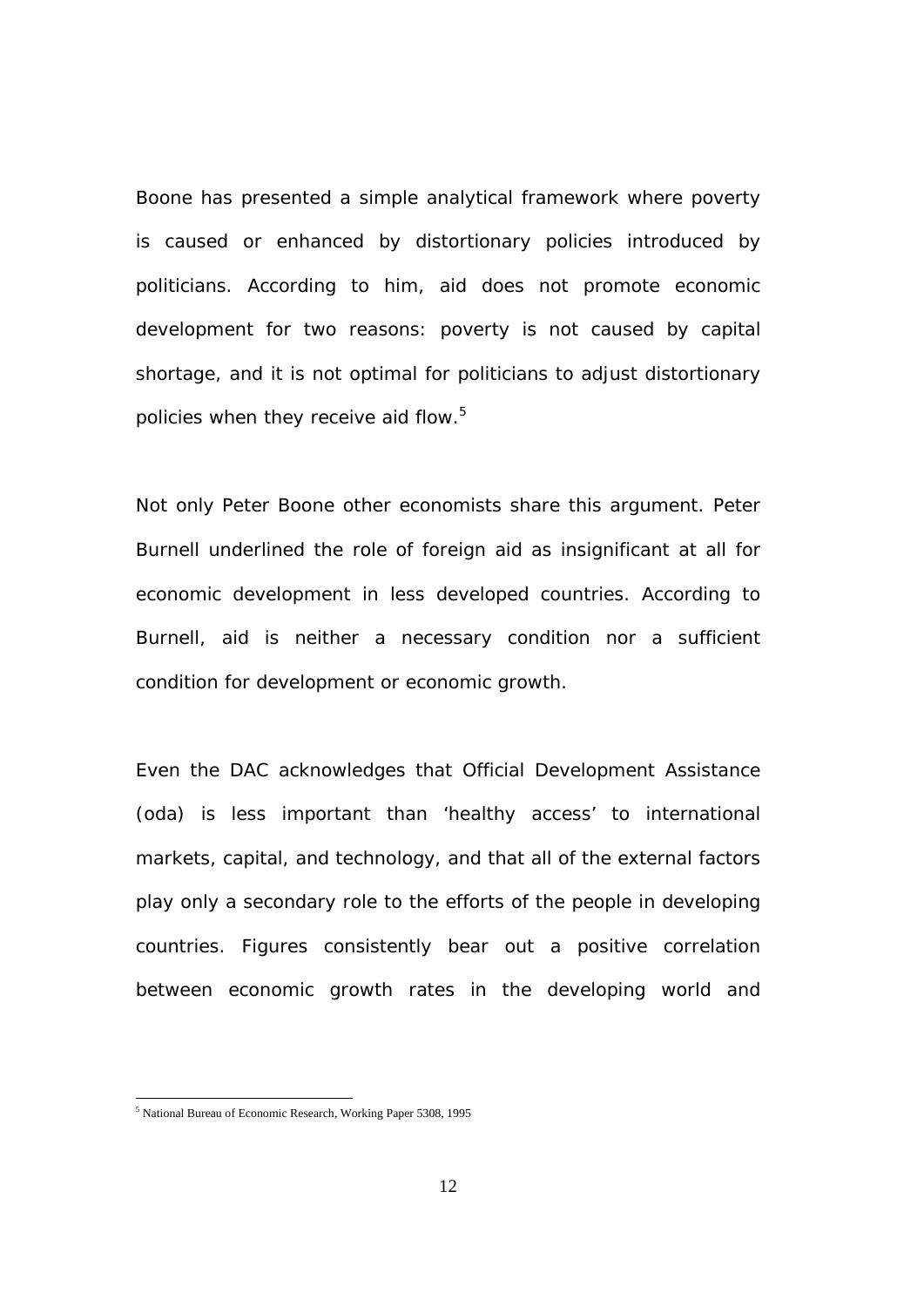integration into world markets for goods, services, capital and labor.<sup>6</sup>

Some of the researchers also noted that the foreign aid impact on the economic growth is mixed and contradictory. A more recent empirical work on the impact of aid on growth made of use of data 1960-70, 1970-80, and 1980-83, and added two more variables as possible determinants: exports and literacy proved the result is mixed.

The study concluded "that aid in the aggregate has no demonstrable effect on economic growth in recipient countries in either period," contradicting Papanek's findings for the 1960s. The multiple coefficient of aid on growth is negative (-0.0492) and significant at 5 percent in the 1960s, positive but altogether insignificant in the 1970s and 1980s.<sup>7</sup>

The other extreme side advocated that foreign aid plays critical role in economic growth of some developing countries. The sole example

 $\frac{1}{6}$ 

<sup>&</sup>lt;sup>6</sup> Peter Burnell, Foreign Aid in a Changing World, 1997, Open University Press.<br><sup>7</sup> Romeo A.Reyes, Absorptive Capacity for Foreign Aid, 1993, Philippine Institute for Development Studies.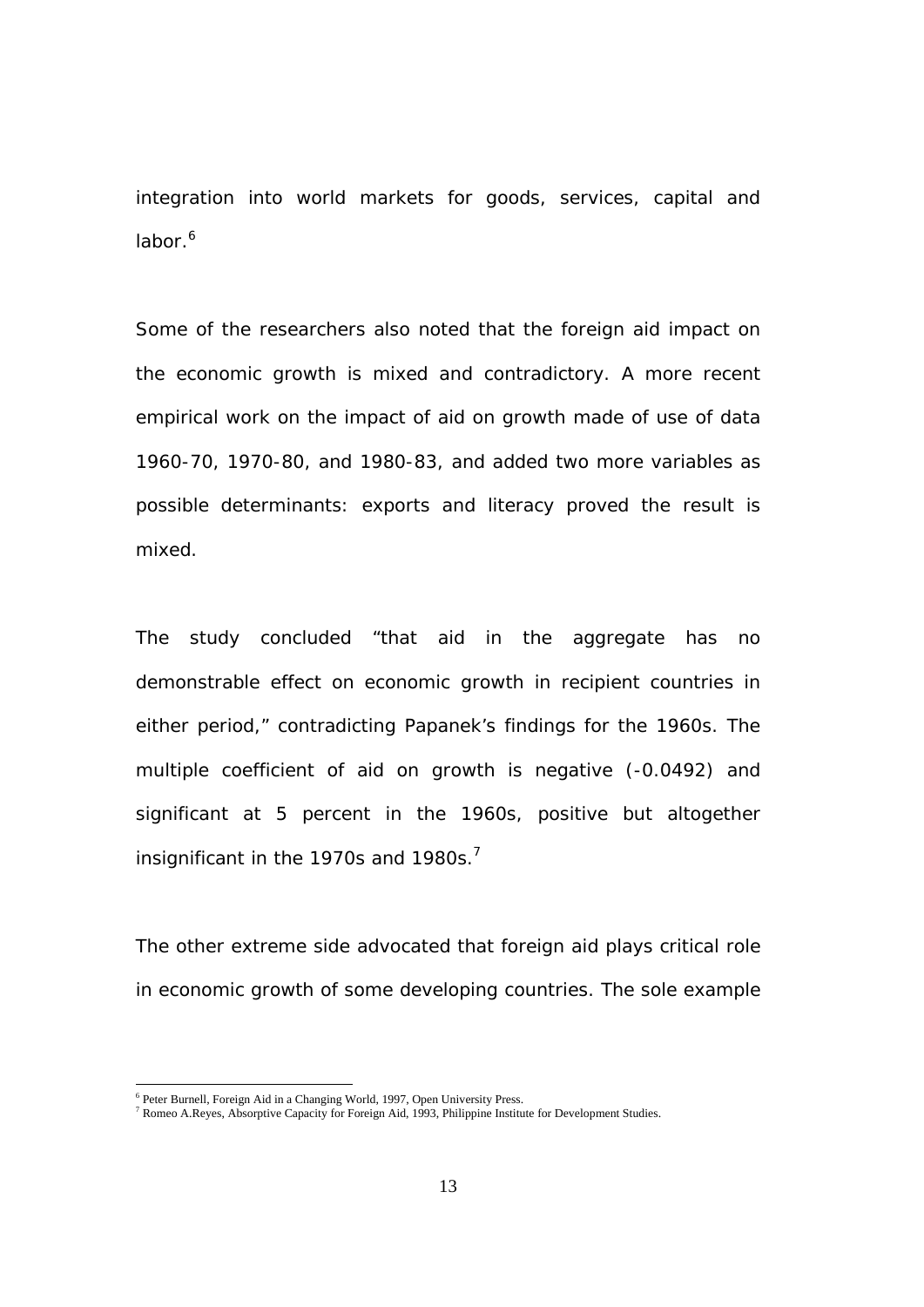for this side is the case of economic development success in South Korea.

According to David C. Cole, the massive inflow of foreign assistance before and during the Korean War was essential to the survival of South Korea as an independent country. Continuation of a high level of economic assistance for the decade after the war probably made the difference between the small 1.5 percent per annum growth rate and no growth at all in per capita income. With out this growth, the living standard of the population would have remained desperate, political cohesion would have deteriorated, and the foundations for subsequent high growth would have not have been forged.<sup>8</sup>

The above arguments are some of the different conclusions drawn by economists and politicians. These arguments indicate that foreign aid is huge, complex and fragmented subject. The findings on the subject not only they are inconsistent but also contradictory each other.

<sup>8</sup> Cole, D., Korean Economy: Issues of Development, (1980) (P.26)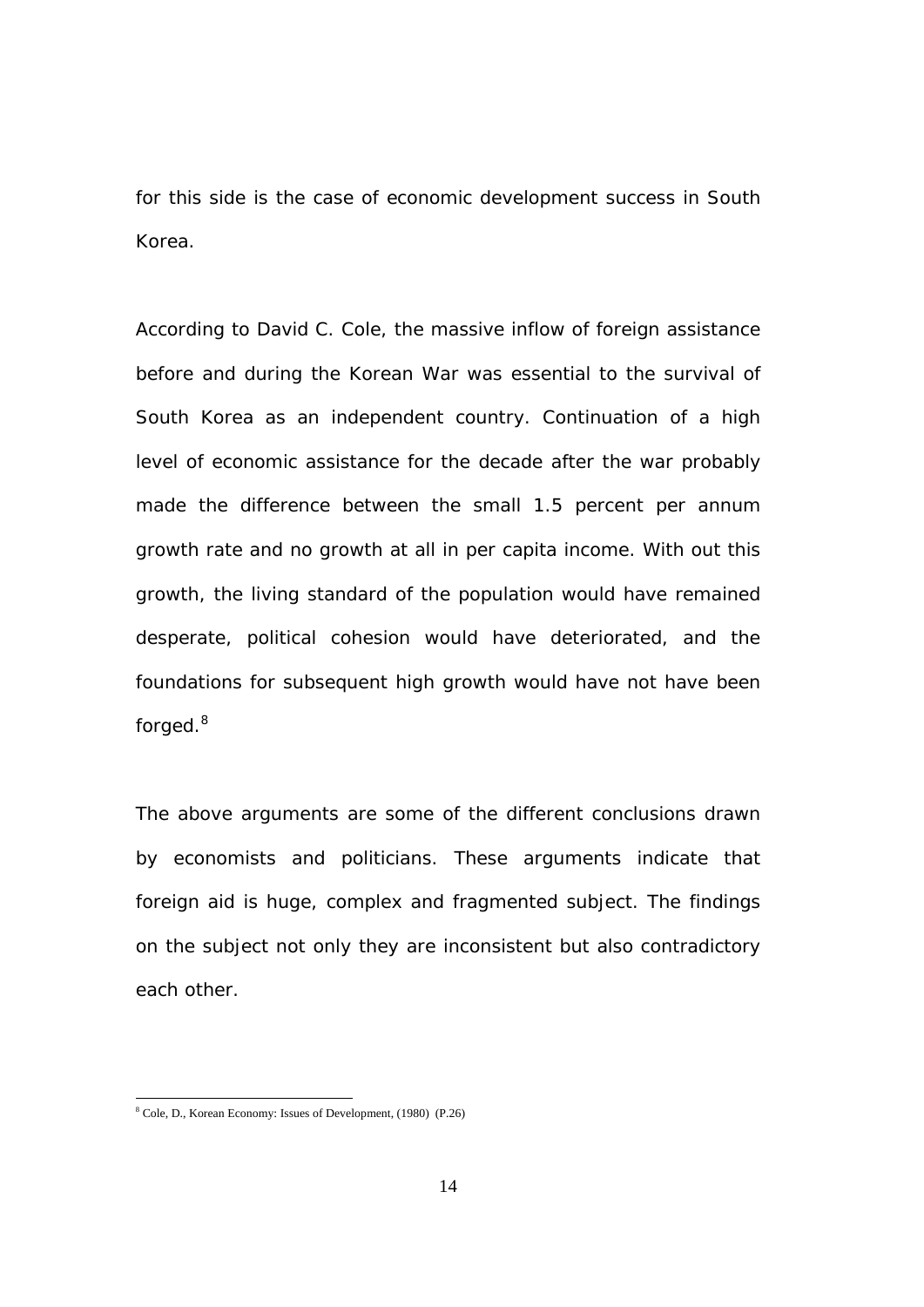It was learned that the final conclusion on the developmental role of foreign aid is a question with out clear-cut answer negatively or positively. I feel this may be concluded by Henry Bruton remark. According to him 'aid is necessary in a variety of ways, but one of the great failures in development economics has been its inability to see clearly where aid can help and where it harms and defeats. $9$ 

#### **2.3. Summary of the Chapter**

From several researchers, we can understand that foreign aid is unsettled aspect of development economics. Nevertheless, researches conducted in this area can't be undervalued in their contribution to analyze its impact. They provided us very important guide for other researches that can give generalized and consistence answer for role of foreign aid in the future.

We have learned that the role of foreign aid in economic growth is not defined clearly where it could be useful. Based on previous findings, additional effort is needed in the area.

<sup>&</sup>lt;sup>9</sup> Henry J.Bruton (1985), P.1120.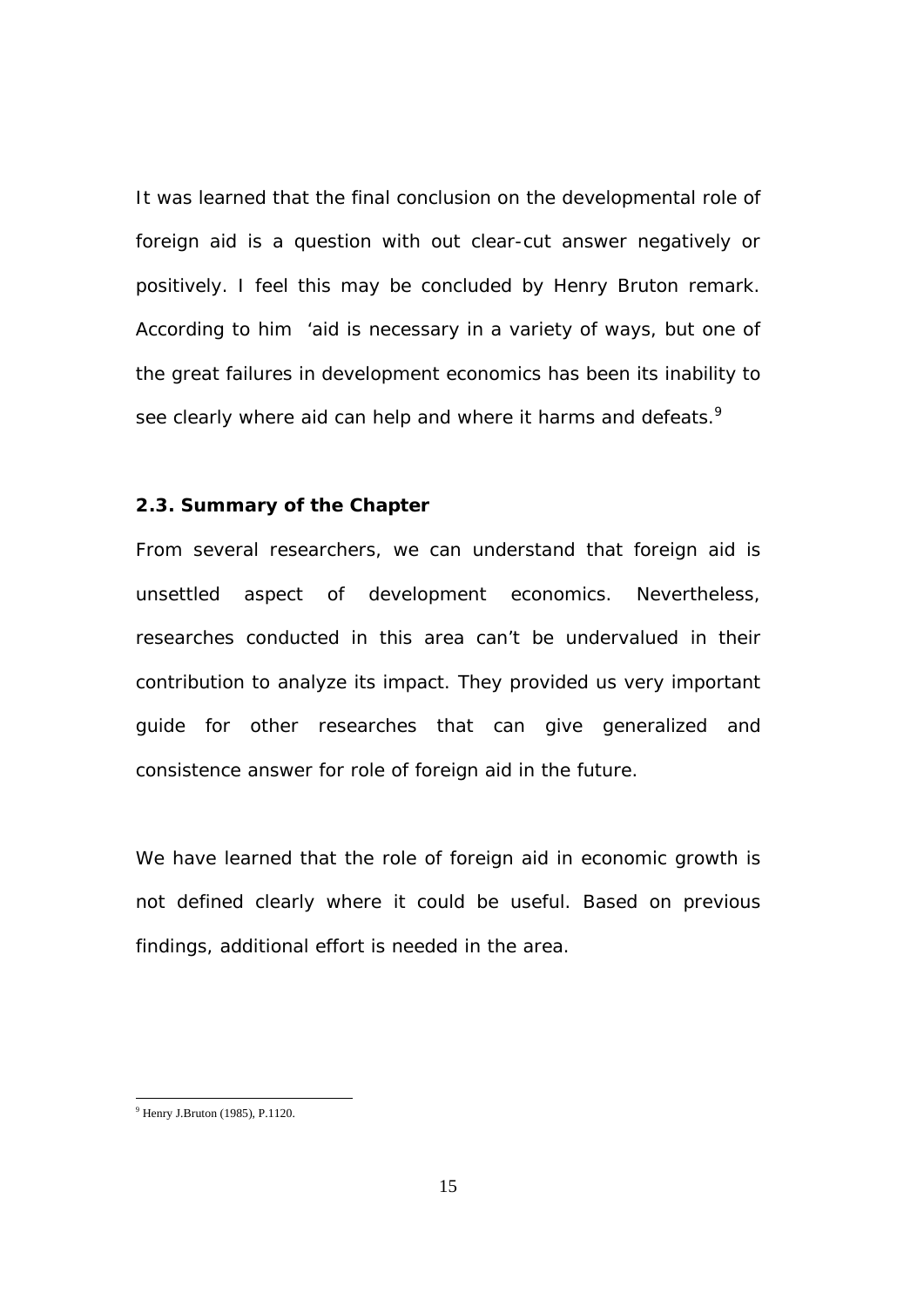In any side, we can put the following four different conclusions in previous works:

- 1. The first side has concluded the role of foreign aid on economic growth is almost negligible. Even though, they failed to give precise answer if foreign aid affects the economic growth negatively or positively, they confirm that foreign aid has no any correlation (negatively or positively) with economic growth.
- 2. The second group believes that foreign aid can affect the economic growth of developing countries if it is allocated in good domestic policies.
- 3. Foreign aid plays crucial role in economic growth through filling the capital shortage in developing countries.
- 4. The last and the fourth group say that foreign aid affects economic growth negatively by increasing government structure and/or expenditure.

Even though the above conclusions are different and may be contradicted, all of them have their own credits. This is true because of two main reasons: there is considerable difference in their data considerations and for sure there is no standardized data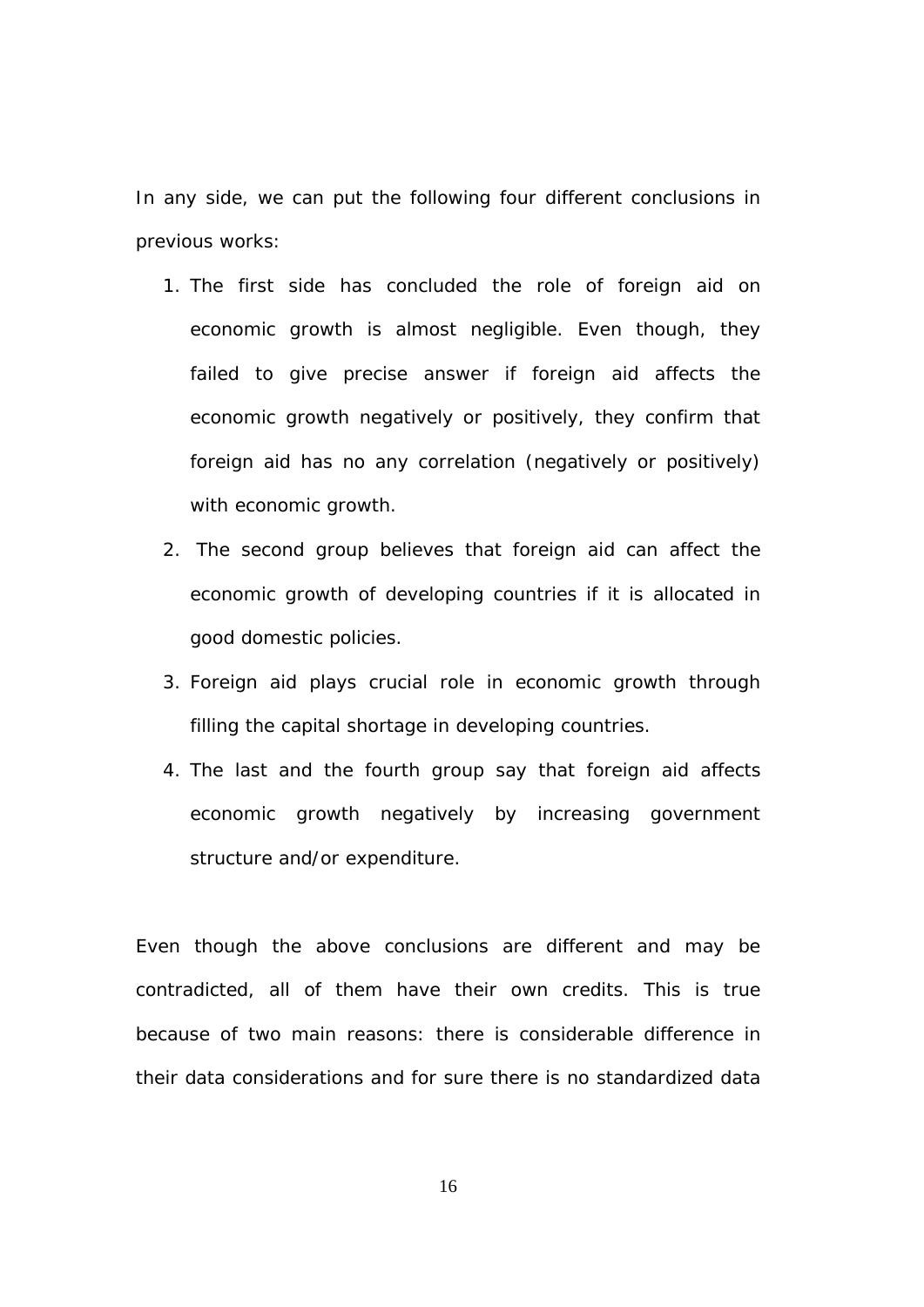classification and clearly handled data in this area. For the purpose of this study the above conclusions can be as initial fact. Therefore, this study is expected to contribute some evidence on one of the above-discussed four different findings in previous studies.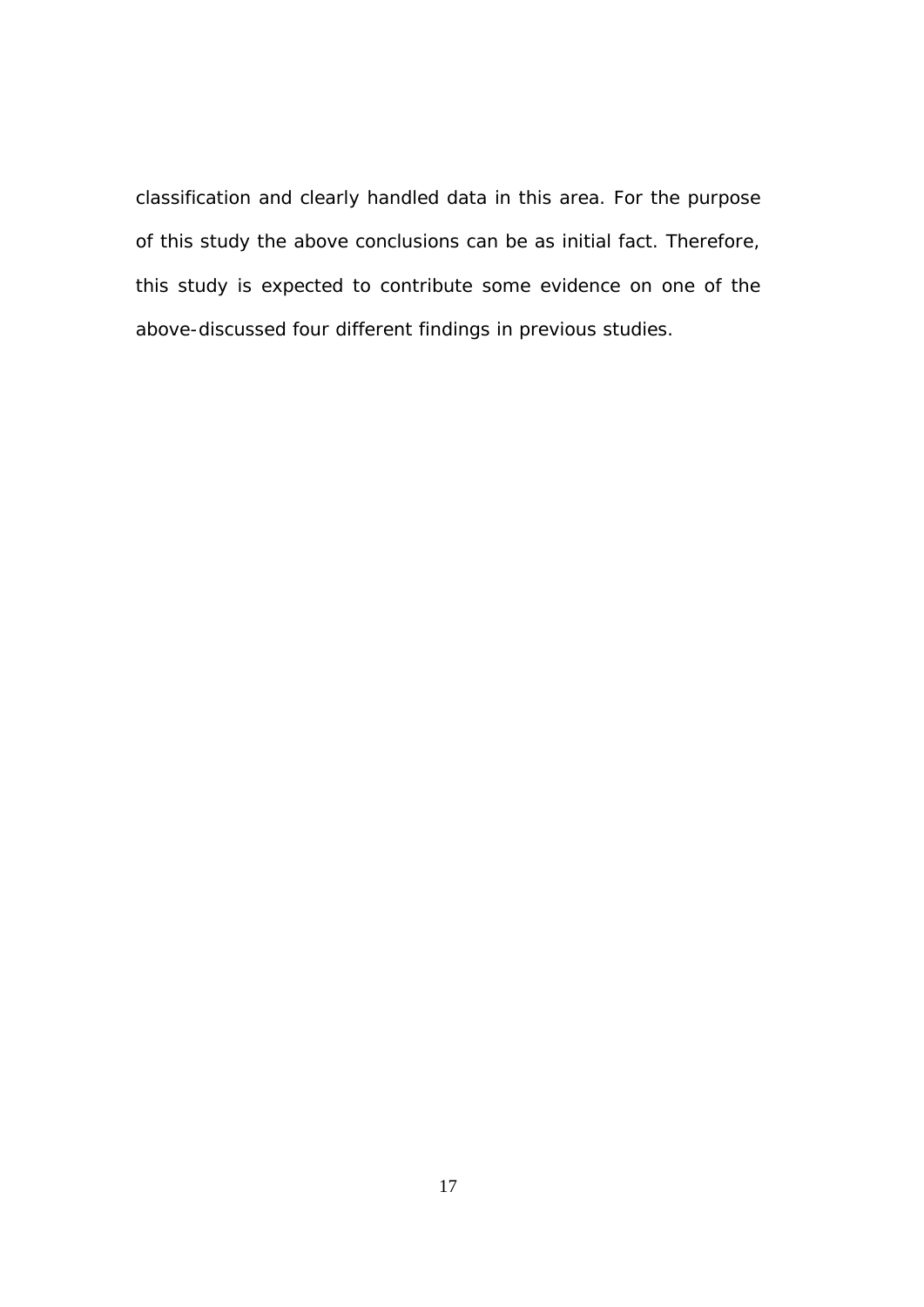### Chapter 3

# *Major Arguments on Korean Economic Miracle*

Intensive studies had been conducted regarding the rapid growth of the Korean economy and the export sector. My intention here is not to explain the detail history of the Korean economic development nor the export growth.

The main focus of this paper is on assessing three basic puzzles, which are 1) what is the role of foreign economic aid in Korea's early development (take-off), 2) why the Korean Economy grew fast after the early 1960s, was Korea got more foreign aid after 1961 than before. And 3) comparing the export volume of Korea to American market with respect to the Korean miracle.

Before my detail discussion on the above puzzles, it is quite important to mention the major arguments and believes regarding the rapid Korean economic growth.

In fact, many scholars have tried to assess these topics in different dimensions. But I strongly believe that every scholar doesn't explain clearly and in balanced way about the internal strength of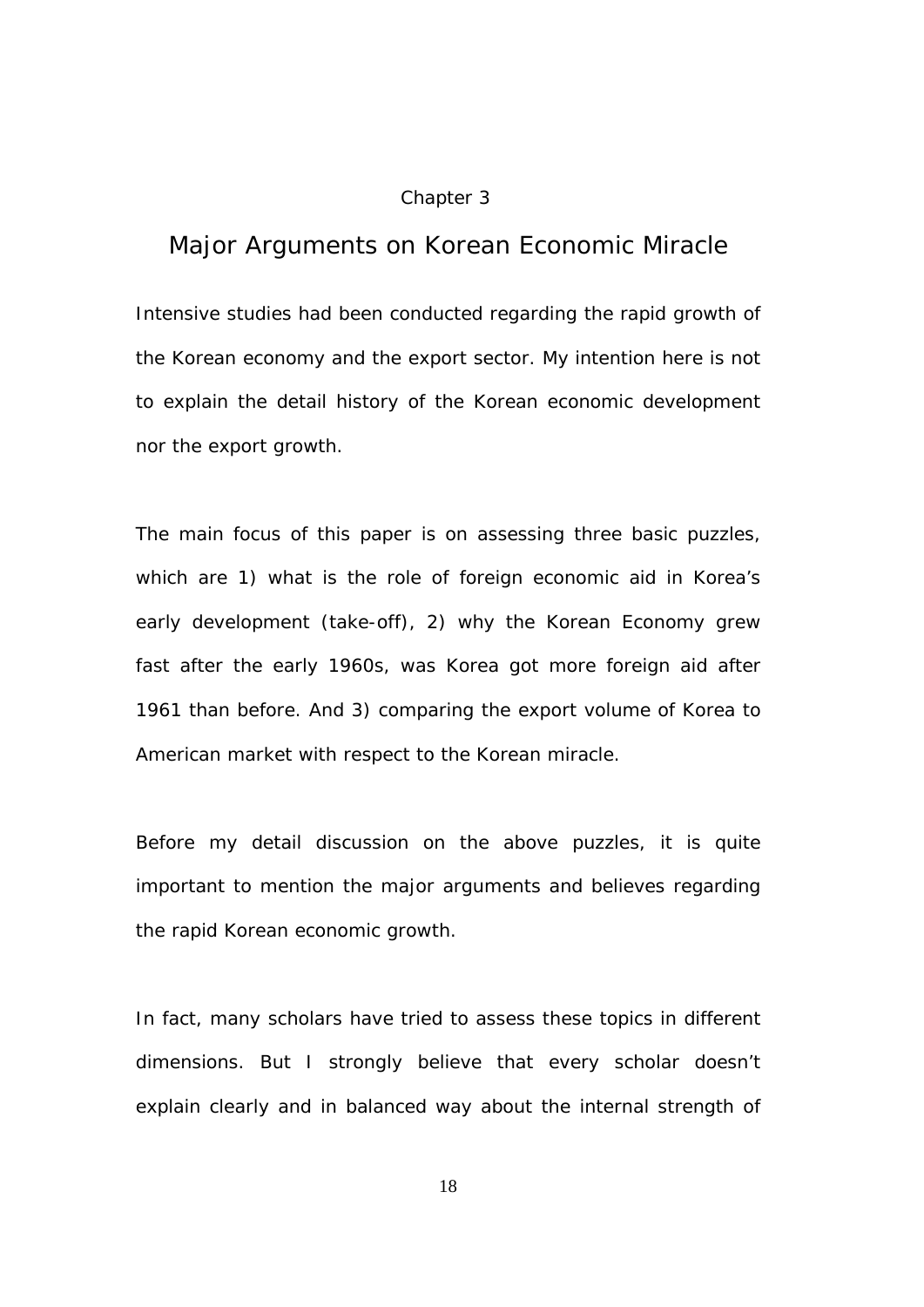Koreans in their early development or explained in biased way that gives more emphasis to the role of outsiders.

The sentiment of the American scholars and some Koreans who assess the Korean economic development is basically the same. They tried to bold the role of the U.S. and they stress more on the weaknesses of the developmental state at that time.

In the same manner the leaders of today's low-income developing countries lack commitment to seize the important elements of the Korean economic development experience. In stead, they claim to get open market for their exports from America as well as massive economic aid from foreigners. They believe Korea had succeeded because of these factors. Therefore, the correct explanation of the economic growth of Korea has very important implication for all low-income developing countries.

The main motive for developing this material falls on the arguments and controversies on the experience of the Korean miracle. Despite, some general statements, most of arguments on the issue are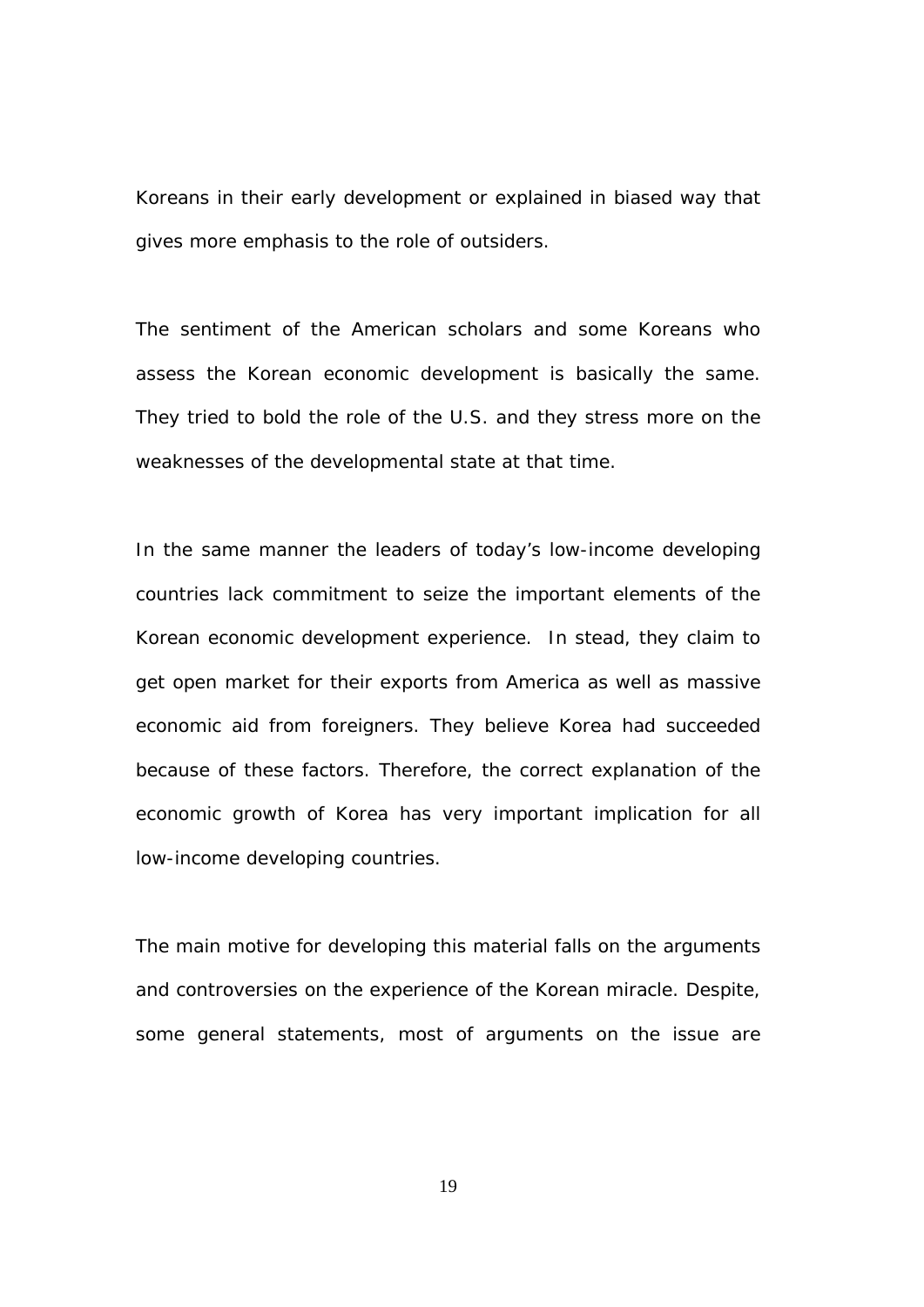along the side of appreciating and bolding the foreign aid and other external factors in the Korean economic success history.

Most of the extreme arguments in favor of foreign aid for its crucial role in Korean economic take-off could be represented by the following some arguments.

## **3.1 Arguments Regarding Foreign Economic Aid to Korea**

Ethiopian People's Revolutionary Democratic Front (the current ruling Party in Ethiopia) has designed comprehensive economic plan to achieve rapid economic growth in the country. In its economic plan, it took in to account the economic development success of South Korea and Taiwan.

Unfortunately, many politicians and scholars argued that this plan is simply dream and impossible to realize. According to them, South Korea or Taiwan's economic success strongly depended on massive foreign aid. Particularly, U.S. interest in the region enabled them to collect large sum of aid and the only reason for their success was foreign aid.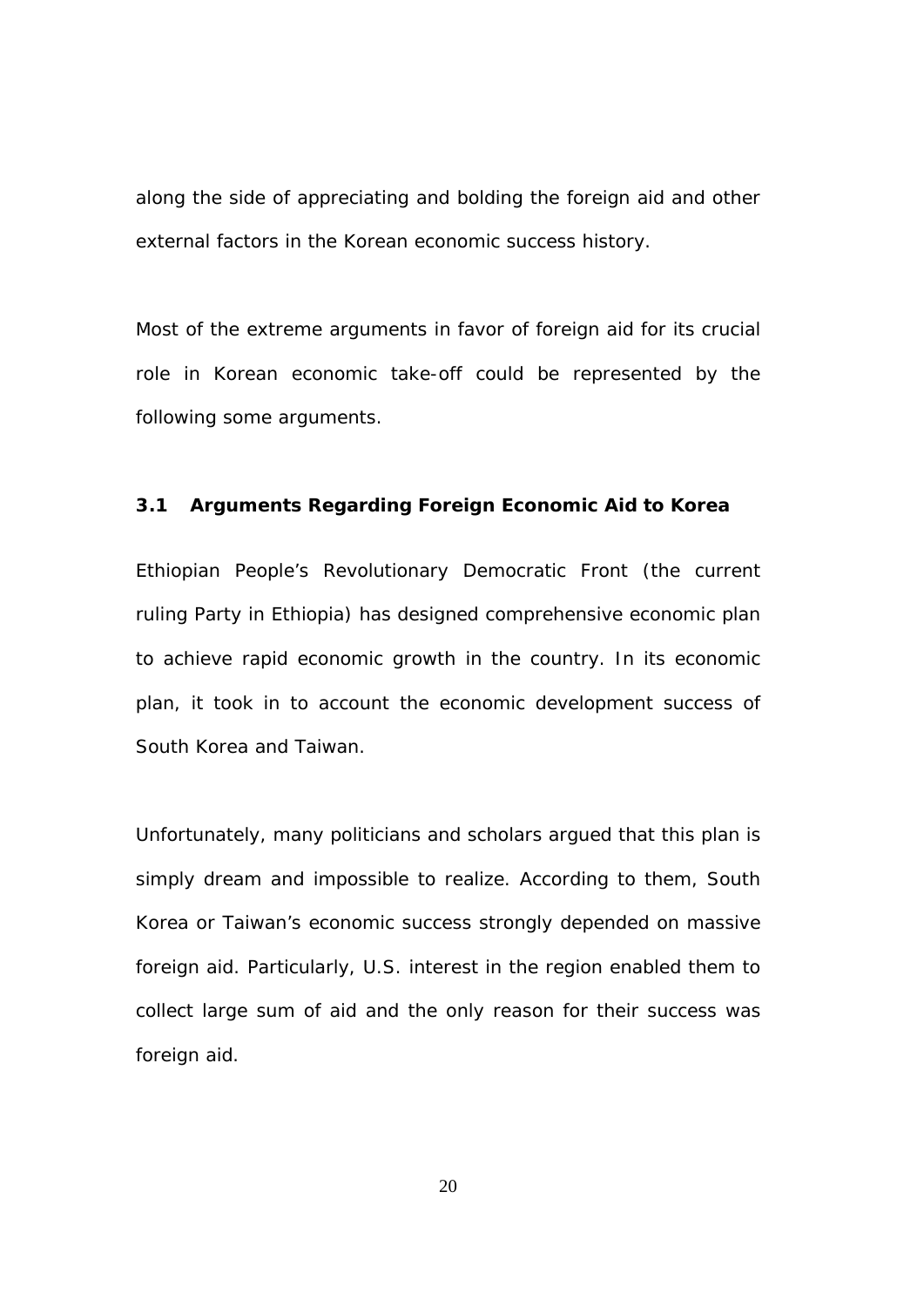Based on this argument, do you think we have the same opportunity like South Korea and Taiwan to get massive aid? If not, what will be the way to achieve fast economic development like that of the Korean and Taiwan economic miracle?<sup>10</sup>

The above comment and/or question were directed from journalists to Prime Minister Melles of Ethiopia in Amharic (local language) on Oct 26/2001.

Indeed, this idea certainly shared by most politicians and scholars in developing countries. Whether they have sufficient evidence of the matter or not, they tended to conclude South Korea's economic success was the result of massive foreign aid.

In similar way, we can see the other part of this argument from some scholars. The book written by David C. Cole, Youngil Lim, and Paul W. Kuznets can be my main reference to the whole issues of discussions in this regard. The scholars' main target in their discussion was to show us the dominant role of economic assistance from U.S. for the Korean economic development. Despite their data,

 $10$  Prime Minister Melles's interview with local journalists Amharic TV (translated to English), Oct 2001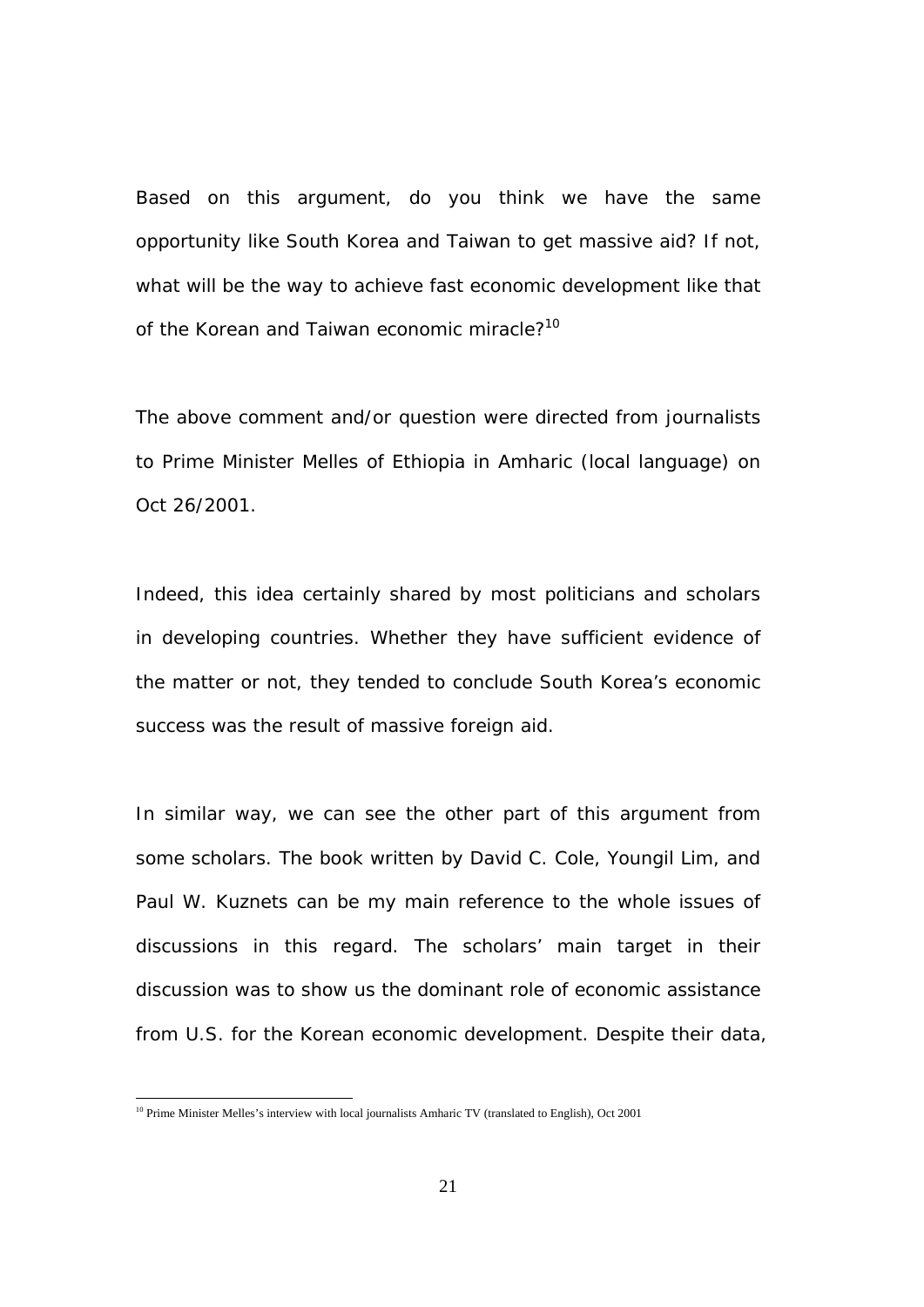they tried to magnify the role of foreign economic assistance by even trying to include the military imports as one of the economic assistance and basic investment. These scholars explained the foreign assistance to Korea in the following way.

The availability of national accounting statistics from 1953 on makes it possible to assess the role of foreign assistance in a more quantitative framework than is possible for the previous years. But there is still a problem in arriving at exact figures, because Korean statistics have tended to understate the magnitude of foreign aid by omitting military assistance, loan-financed economic assistance, some portions of the PL 480 agricultural commodities, and Japanese grant aid. The United States, on the other hand, publishes comprehensive statistics on obligations or payments for U.S. fiscal years, but these seldom bear any resemblance to the Korean statistics, which are in a calendar year arrivals bases. Thus, it is not easy to relate annual aid flows precisely to concurrent national accounts magnitudes in Korea.<sup>11</sup>

 $11$  Cole, D., Korean Economy: Issues of Development, (1980) (P.12)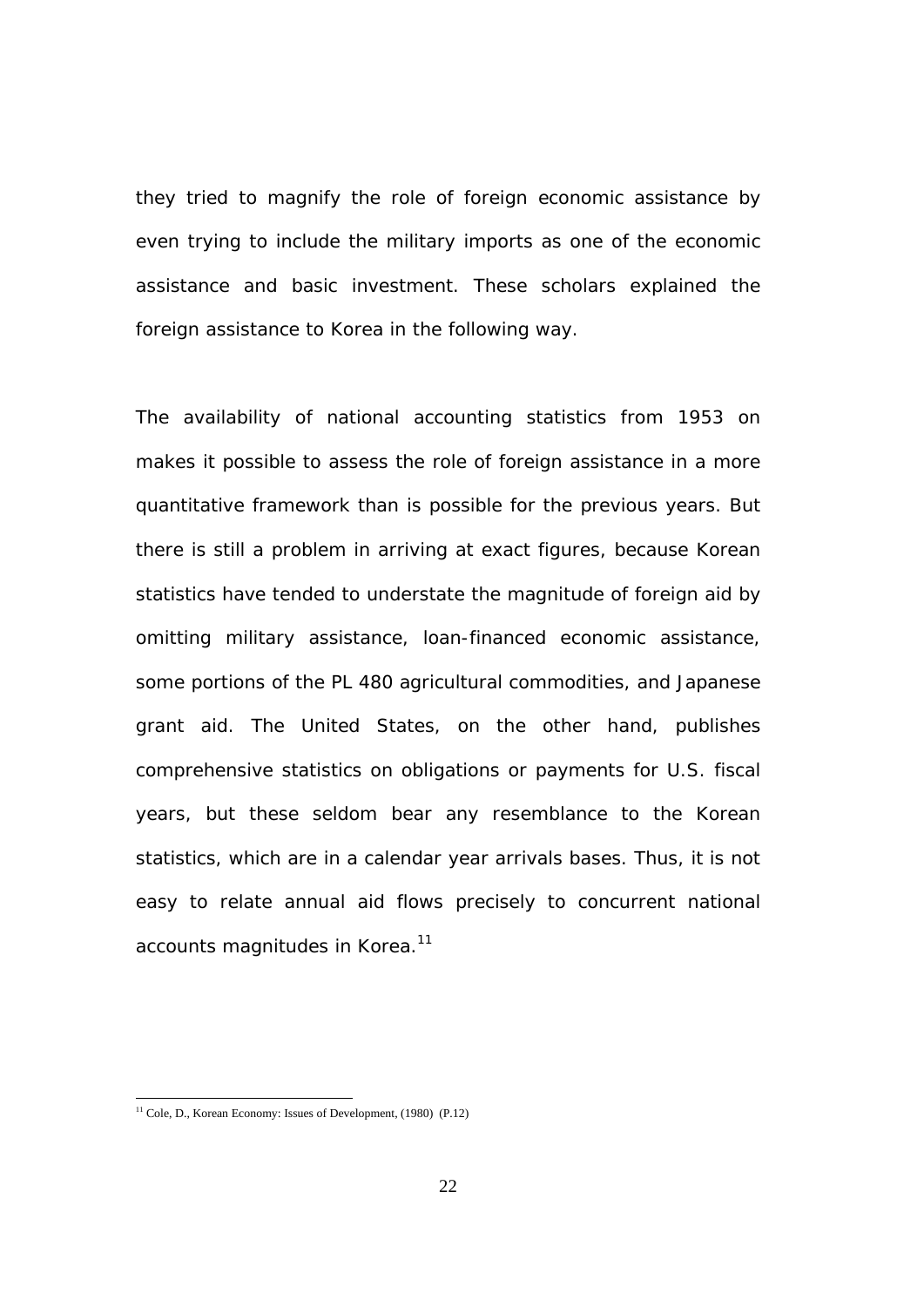From the above brief explanation in the book written by these scholars, we can simply grasp that they tended to conclude the Korean economy grew because of the American aid including the importation of military equipments. In their explanation they mentioned that it is difficult to take inventory of the foreign assistance. But they have tried to give emphasis to the critical role of foreign economic assistance. Even though, they had no any empirical evidence, their final conclusion on the matter is the following.

The massive inflow of foreign assistance before and during the Korean War was essential to the survival of South Korea as an independent country. Continuation of a high level of economic assistance for the decade after the war probably made the difference between the small 1.5 percent per annum growth rate and no growth at all in per capita income. With out this growth, the living standard of the population would have remained desperate, political cohesion would have deteriorated, and the foundations for subsequent high growth would have not have been forged.<sup>12</sup>

 $12$  Cole, D., Korean Economy: Issues of Development, (1980) (P.26)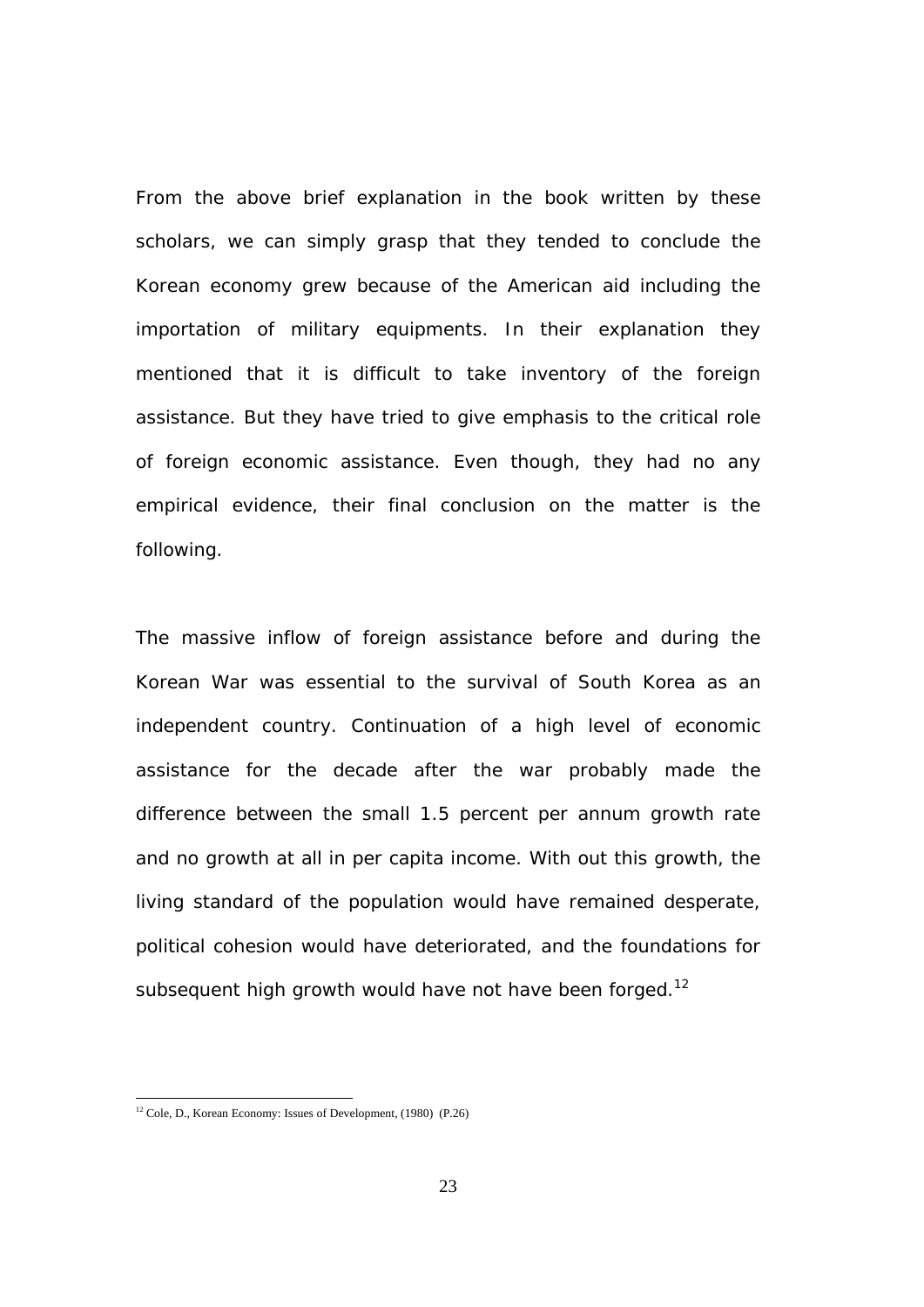According to the writers the contribution of foreign assistance to a country's development is generally assessed in two main dimensions: (1) as a supplement to domestic savings that makes possible a higher rate of capital formation; and (2) as a supplement to imports that permits a higher rate of production from existing capacity.13

# **3.2 Arguments Regarding the Korean Export and United States Market**

Most of the arguments regarding the Korean economic growth emphasis on the U.S. market opportunity. These arguments showed that trade relationship between these two countries had critical impact on the overall Korea's economic growth. Similarly, leaders of less developed countries argued that they could not blamed based on the Korean rapid economic development. Because they believe Korea grew by special market opportunity from United States.

Not only these people, different scholars also agree on this issue. They have given top importance for the U.S. market in the history of Korean economic growth. But the Korean exports to U.S. market

<sup>&</sup>lt;sup>13</sup>Cole, D., Korean Economy: Issues of Development, (1980) (P.26)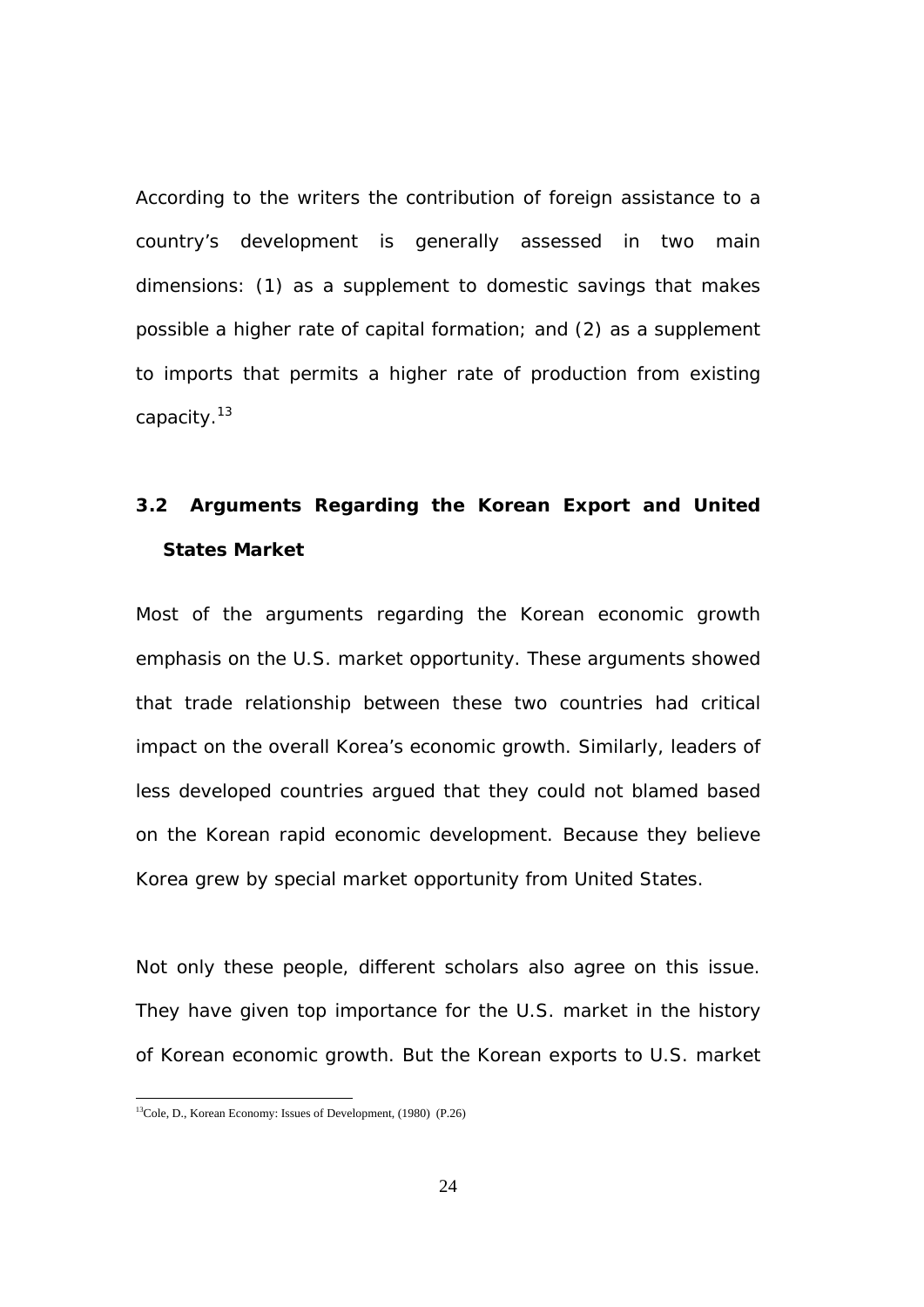was not very far large when compared to the exports to Japan. And when we see the import-export of Korea for several years, we can observe that there were several countries, which were trade partners to Korea.

In the other part of this paper we will assess the other markets including the exports to U.S. But in this topic we can see the argument given by David C. Cole in his book, which explains the role of U.S. in the Korean economic growth.

Indeed, exports have not only been the leading sector in the Korean economy, but they have also stimulated growth in other sectors. It is noteworthy that, during the 1960s, the demand for Korean merchandise grew even faster in the U.S. than in the rest of the world. In 1968, at the peak of this trend, Korean exports to the U.S. amounted to 52 percent of her total exports. Thereafter, this percentage declined, but it has stabilized for the past five years at about one-third of Korean goods, and is likely to remain so for decades to come.14

l

<sup>&</sup>lt;sup>14</sup> Cole, D., Korean Economy: Issues of Development, (1980) (P.31)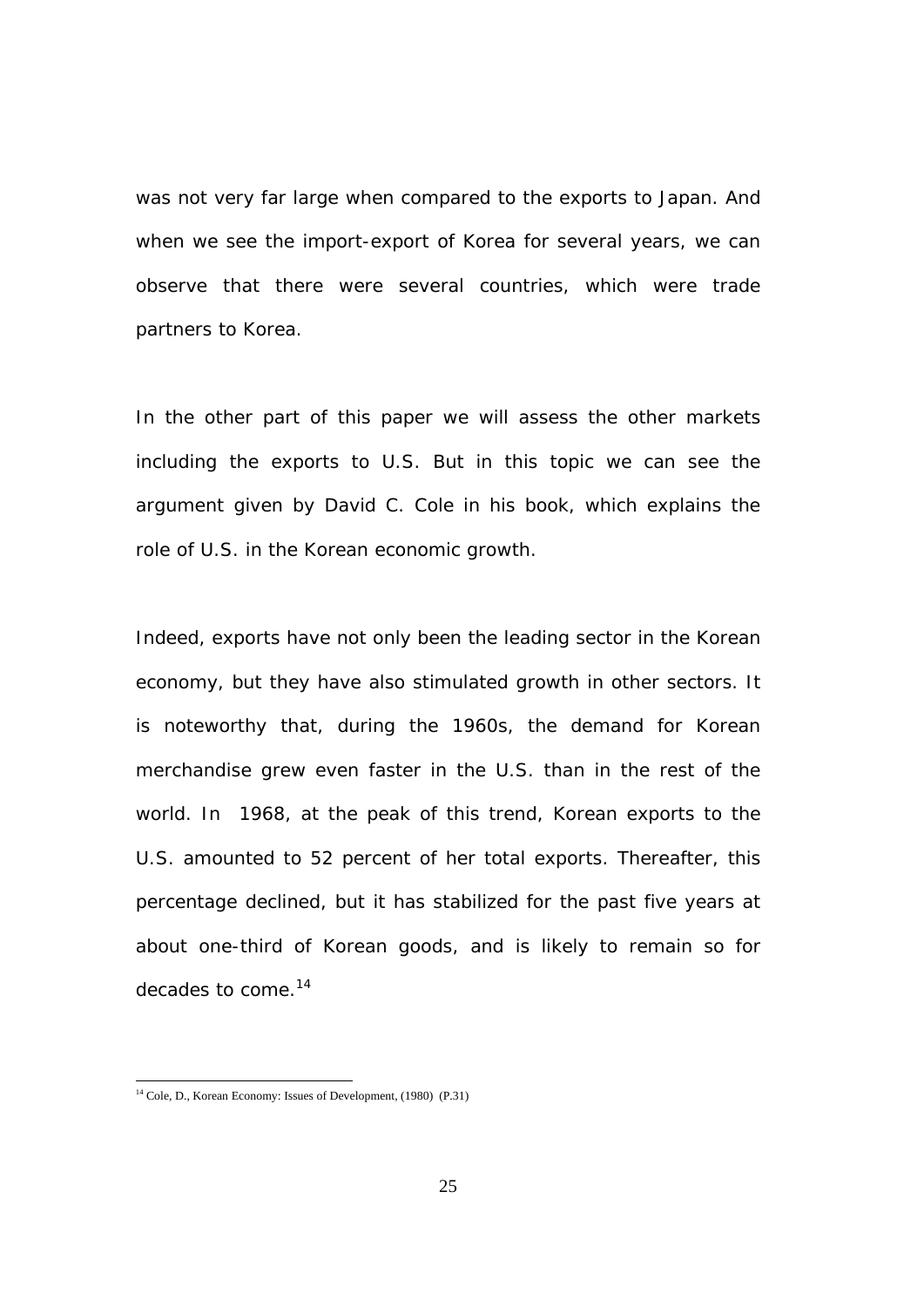Cole, D. emphasized on the role of U.S. markets but not other markets. This implies that he tended to magnify the role of the U.S. market for Korean economic growth. The main concern here is not the issue of simple explanation of the Korean export volume to U.S. market. But it is beyond the simple explanation and has very important meaning to these of still poor countries.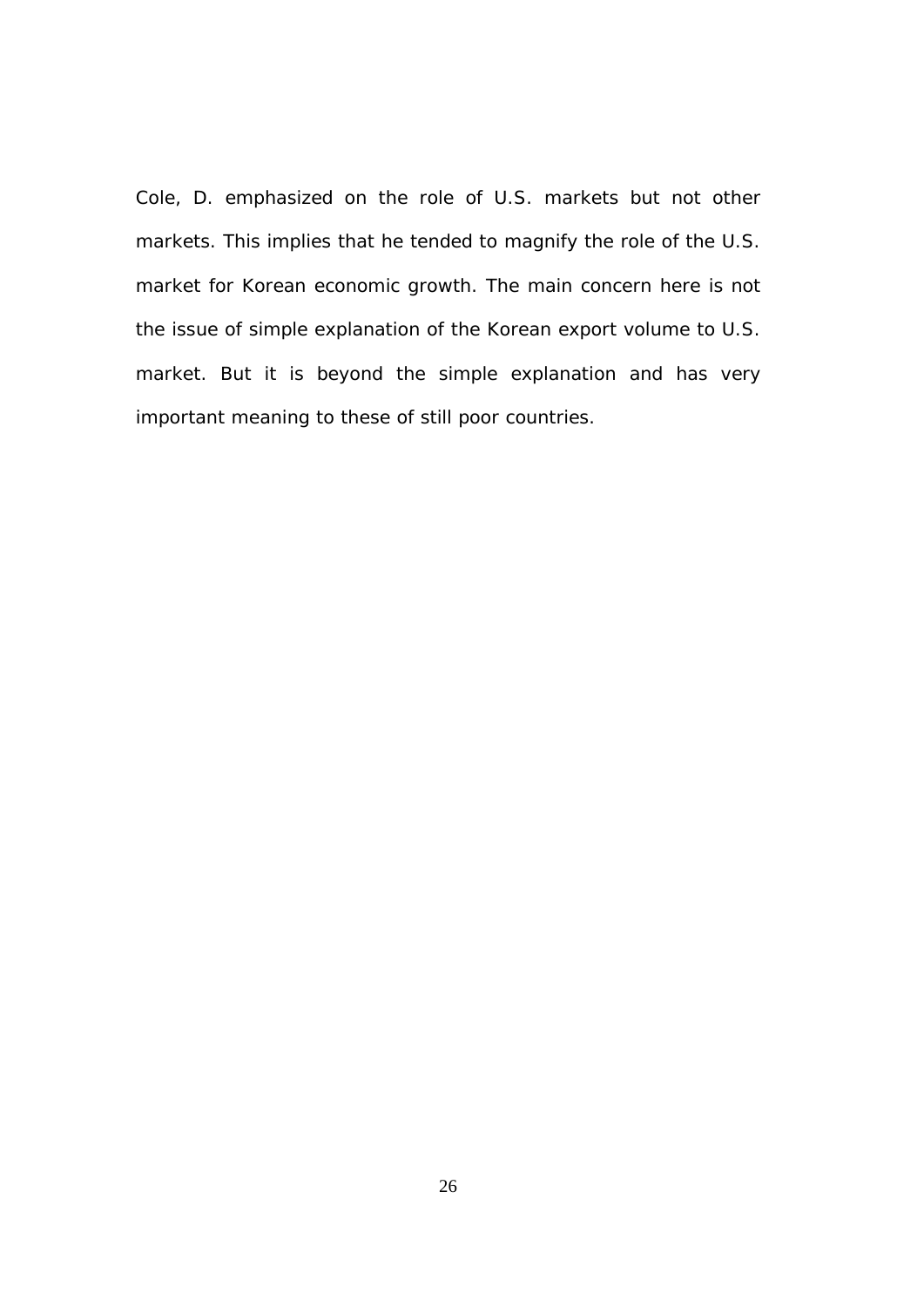### Chapter 4

# *Foreign Economic Aid and Economic Growth (Independence – 1961)*

## **4.1. Economic Growth Strategy in the Period**

An independent government was established in August 1948 in South alone after 36-years Japanese occupation. According to different writers, this time was a separation of the South from the North and the separation from the Japanese economy.

Therefore, liberation and independence was not an easy task for new South Korea. The new nation remained only with agriculturally suitable environment and light industries. The natural resource potential and heavy industries remained in the North part. Simultaneously, Japan had quieted its major supply of capital goods and finished consumer goods to South Korea.

As a result of the evacuation of Japanese considerable gaps were created in the areas of technicians and management manpower. In other wards, there were bottlenecks in the Korean economy, which challenged the nation as a new and small country.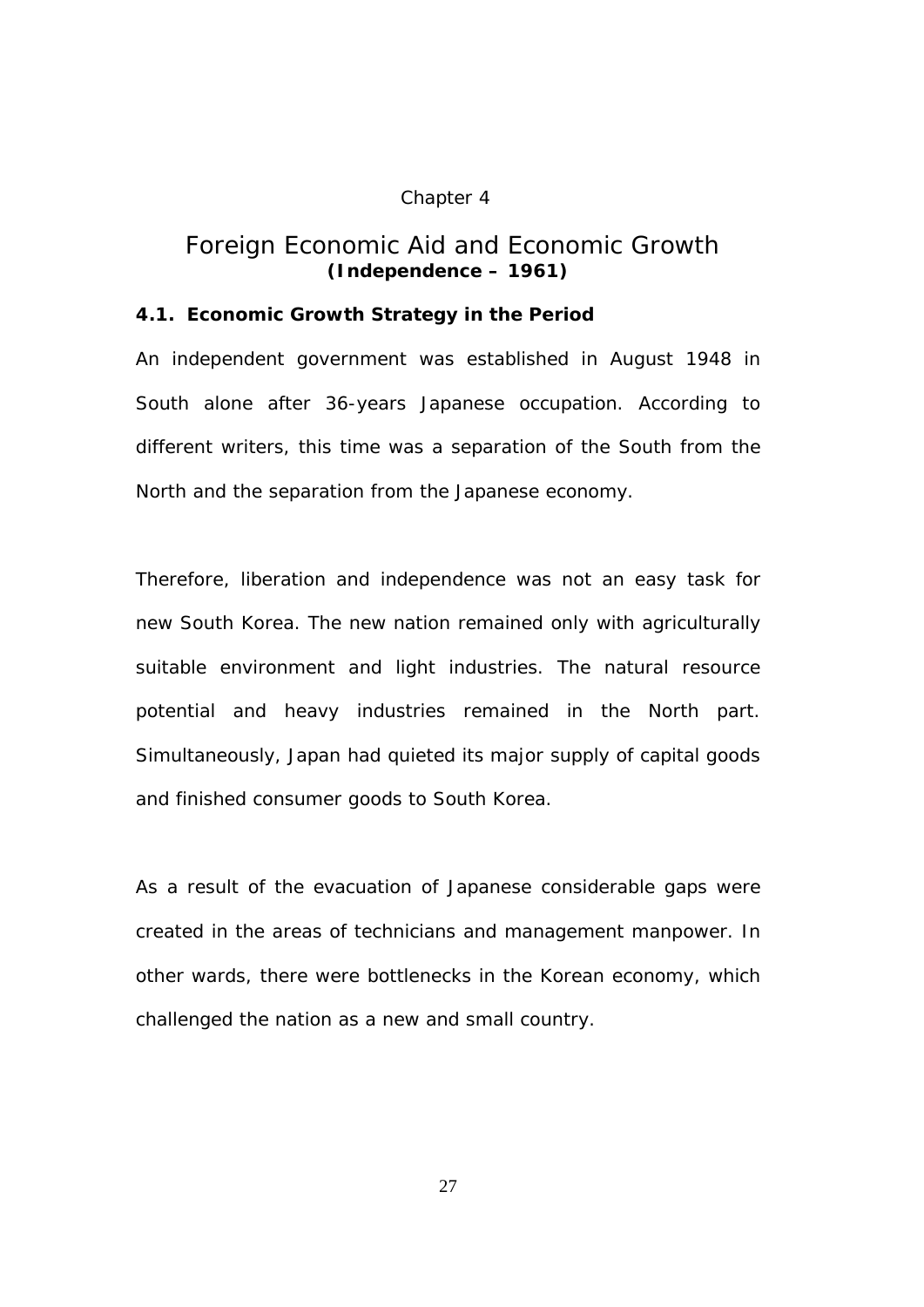On the other hand, the government was faced with vast problems, mainly, higher rate of unemployment, hyper-inflation, trade balance deficits, food shortages including day-to-day necessities such as medicine, power, fertilizer, etc…Therefore, South Korea had appeared as independent & liberated nation with set of problems. As a result the whole economy was subject to foreign economic aid.

Similarly, Korea was challenged by nation-wide problem after its independence. Despite its economic and human crises, the Korean War was the challenging problem after 2-years of independence, in 1950. In fact, this war was the worst phenomenon in the Korean history.

During the war unemployed mass including the displaced people were suffered with starvation and disease. Existing infrastructure and poor economy were destroyed during the war. In sum, the period 1948-53 was a great challenge for Korea as a nation and governments in that period.

The above-mentioned problems were the main motives to the government to device sustainable solutions. It was expected to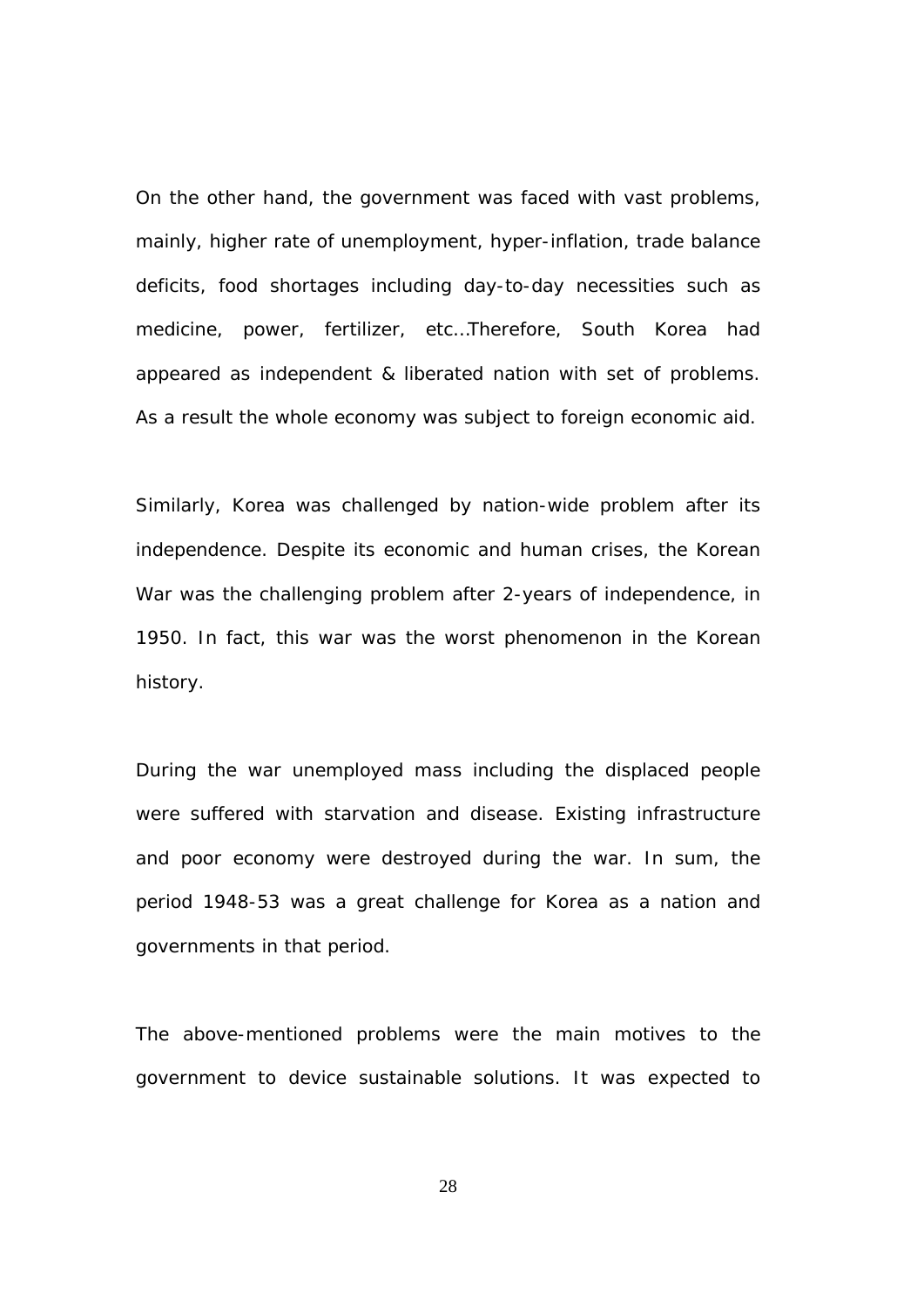focus on long-term solutions instead of short-term solutions, which were subject to massive relief aid.

Therefore, the government gave great emphases on in-ward looking development strategy. The main focus was on substitution of consumer goods and some heavy industries like cement and fertilizer.

The in-ward strategy was supported by protective measures. Quantitative import restrictions and high tariff are the measures, which almost completely sealed off domestic industries from foreign competition.

In addition to the above restrictions, the official exchange rate was overvalued. In this period, import-substituting industries were significantly subsidized. They had been receiving tax and financial subsidies. Unlike to the import substitute industries, the export producing industries were not subsidized significantly.

Despite its vision, government in the period 1953-61 failed to bring about stable and fast economic progress. Therefore, they divert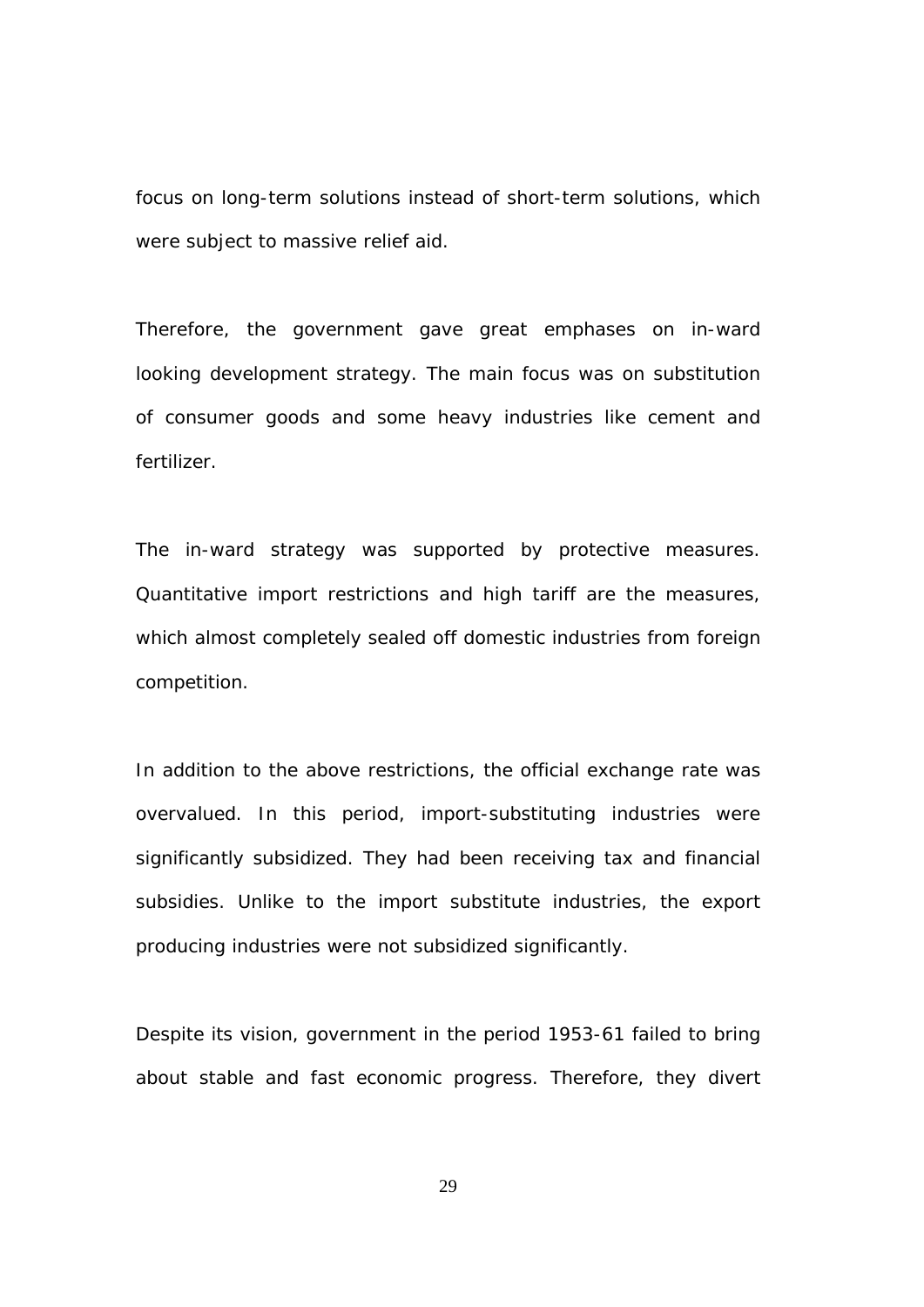their attention to mitigate the trade deficit and the whole economic problems by only trying to raise high foreign economic aid and restrain import demand. Suk Tai-Suh summed up the situation in his article.

…The period of 1953-61 during which the real GNP grew at 4.4 percent annually on average was characterized by the following three factors: (1) heavy dependence on foreign economic aid, (2) heavy protection of domestic industries from foreign competition, and (3) a consistently over-valued foreign exchange rate policy coupled with severe foreign exchange control.*<sup>15</sup>*

## **4.2. Overview of Foreign Economic Aid before 1961**

Korea had received massive foreign economic aid for continuous period, starting from independence to 1961. In most cases the foreign economic aid donated to Korea was not in loan form but almost fully in grant form. Particularly, during the period 1945-53, the nation received a total grant of 1041.1 million U.S. dollars.

<sup>&</sup>lt;sup>15</sup> Suk Tai Suh, The effects of export incentives on Korea export growth, 1981, Korea Development Institute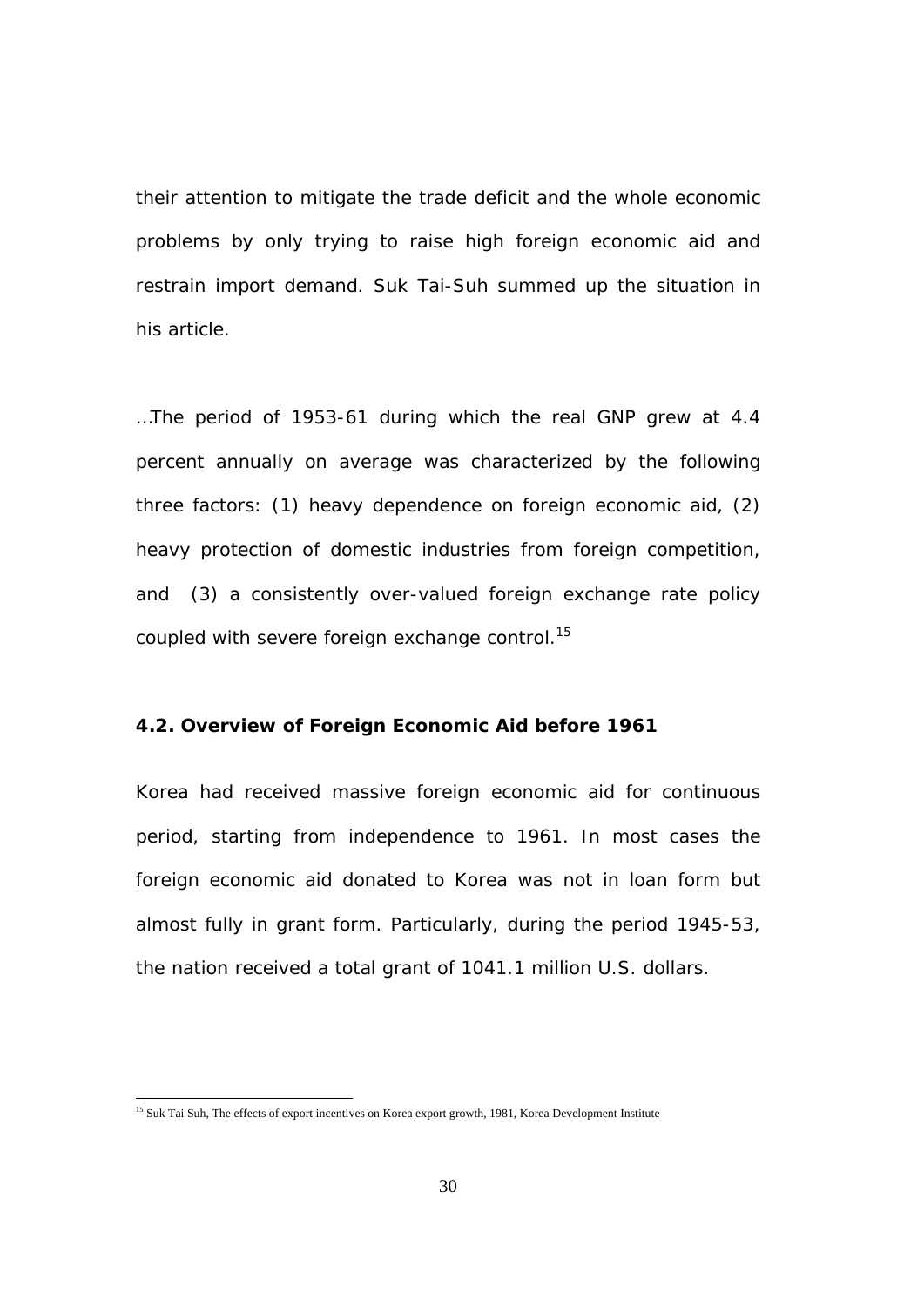Some scholars (e.g. Suk Tai Suh) argued that the annual in flow of foreign economic aid to Korea reached about \$200 to 300 million U.S. dollars in the period prior to 1961.<sup>16</sup>

This shows that the government top priority was financing its balance deficits through foreign aid as all developing countries are doing today. Table 3.1 shows the amount of economic assistance donated to Korea during 1945-1953. This table could be useful to compare the volume of foreign aid before independence and the years after independence.

| (Millions U.S. dollars) |                     |
|-------------------------|---------------------|
| Year                    | <b>Total Amount</b> |
| 1945                    | 4.9                 |
| 1946                    | 49.9                |
| 1947                    | 175.4               |
| 1948                    | 179.6               |
| 1949                    | 116.5               |
| 1950                    | 58.7                |
| 1951                    | 106.5               |
| 1952                    | 161                 |
| 1953                    | 188.6               |
| Total                   | 1041.1              |

| Table 3.1. Economic Assistance to |
|-----------------------------------|
| Korea 1945-53                     |
| $\Lambda$ liliana II Callana)     |

 *Source: Korean Economy: Issues of Development, Cole, D., 1980* 

l

<sup>&</sup>lt;sup>16</sup> Suk Tai Suh, The effects of export incentives on Korea export growth, 1981, Korea Development Institute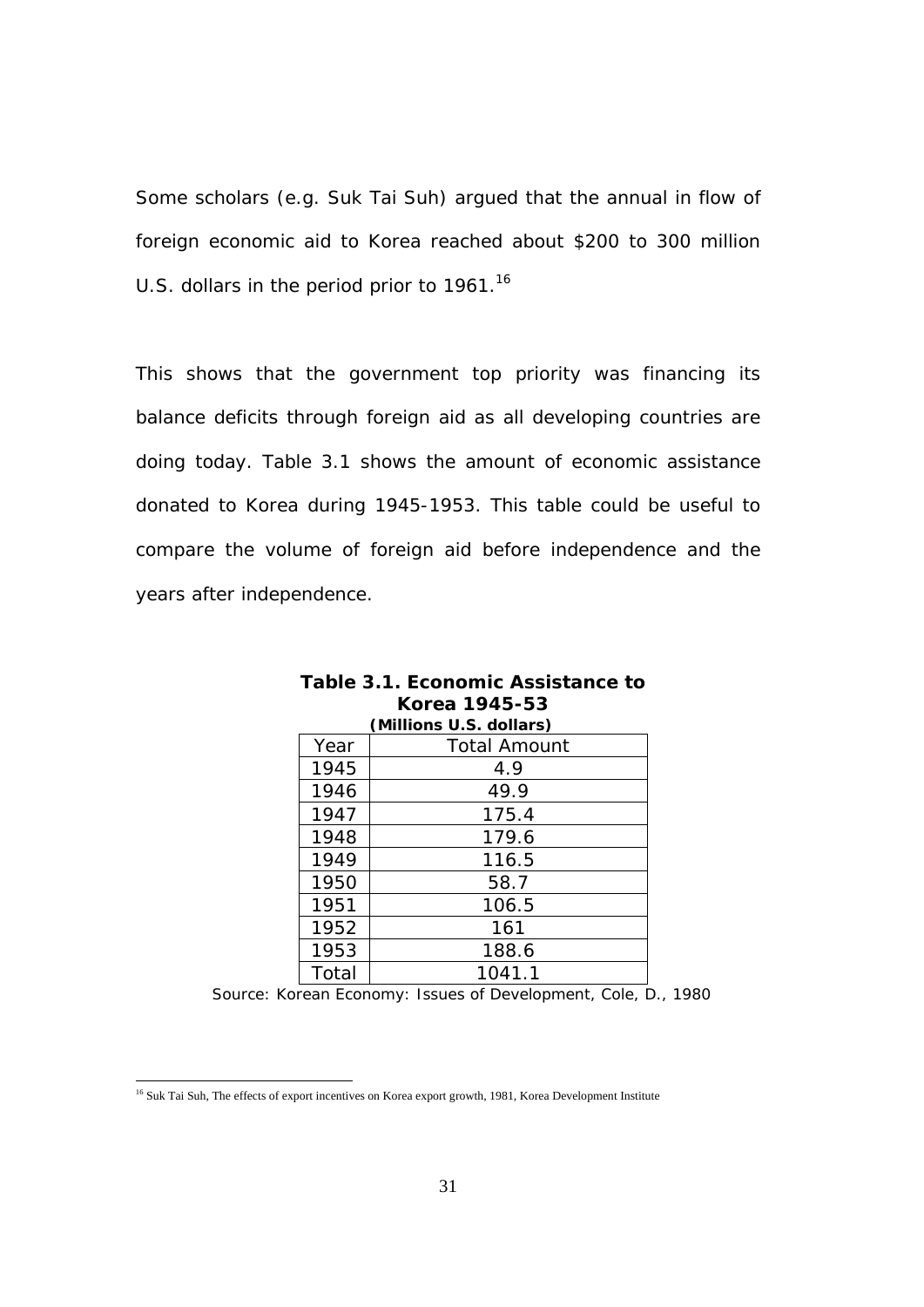As we can observe from the table, the average grant for Korea for these 9-years calculated around 120 million U.S. dollars annually. It was considerable amount of money by the time. It is observed clearly that the nation received higher amount of foreign aid after independence than the years before independence.

Not differently, foreign economic aid to Korea had been pumped continuously up to 1961. The economic assistance provided to Korea during 1953 to 1961 was highly grant dominated. Figure 4.1 explains the trend of foreign aid to Korea from independence to 1961.

As it is shown in the figure, foreign economic aid to Korea in this period observed to be very high in the Korean economic history. Donor countries and agencies, like U.S. and UNKRA pumped large amount of resource in the period.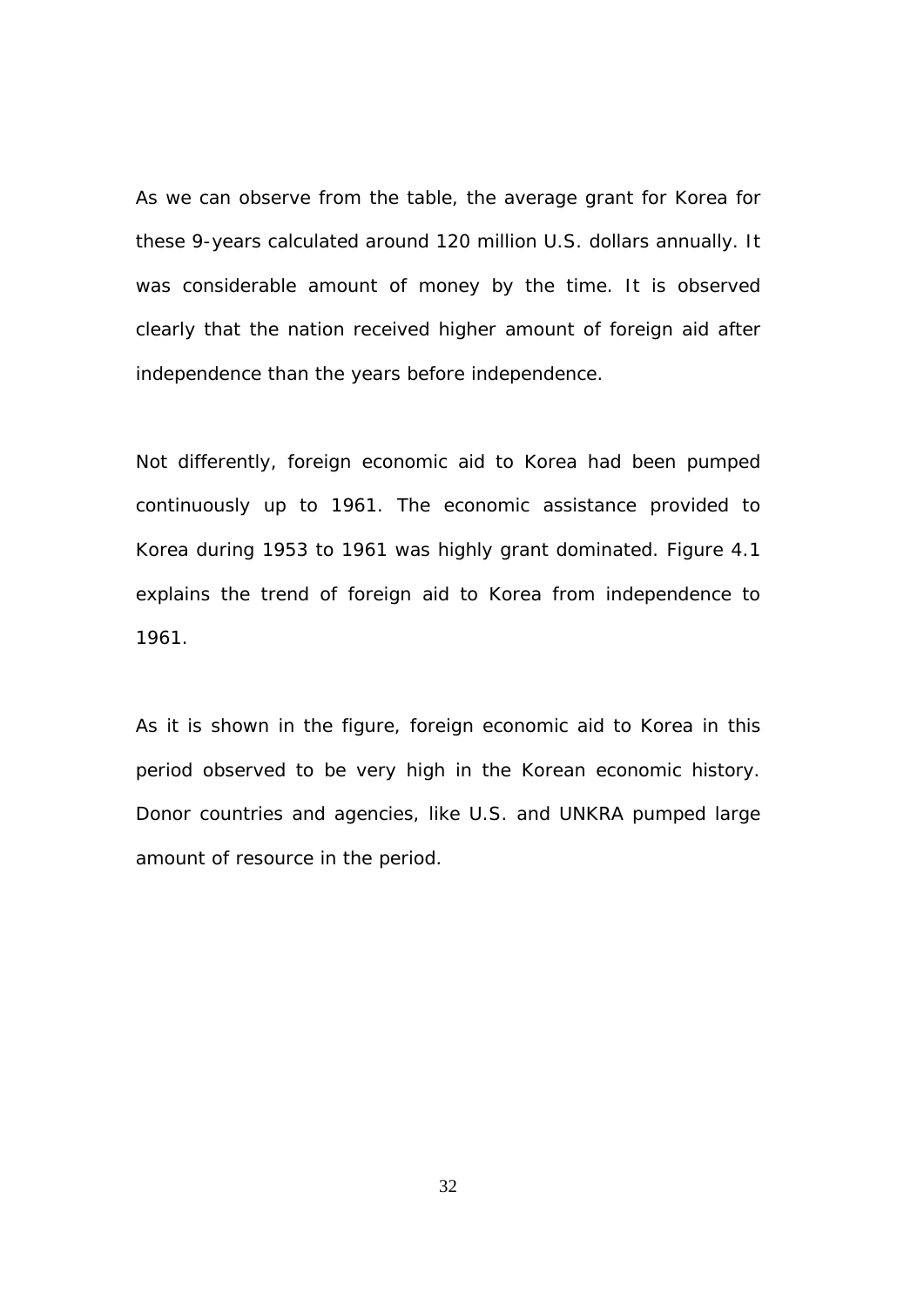

Most of researchers in the issue appealed that South Korea had received the highest amount of foreign aid compared to another time. Among the researchers, Cole, D. considers the period 1953- 61 as of high aid decade. According to him the massive inflow of foreign assistance before and during the Korean War was essential to the survival of South Korea as an independent country.<sup>17</sup>

In addition to the above evidence, the data in the book written by Cole, D proved the same fact regarding the volume of foreign economic aid in the period.

<sup>&</sup>lt;sup>17</sup> Cole, D., Korean Economy: Issues of Development, 1980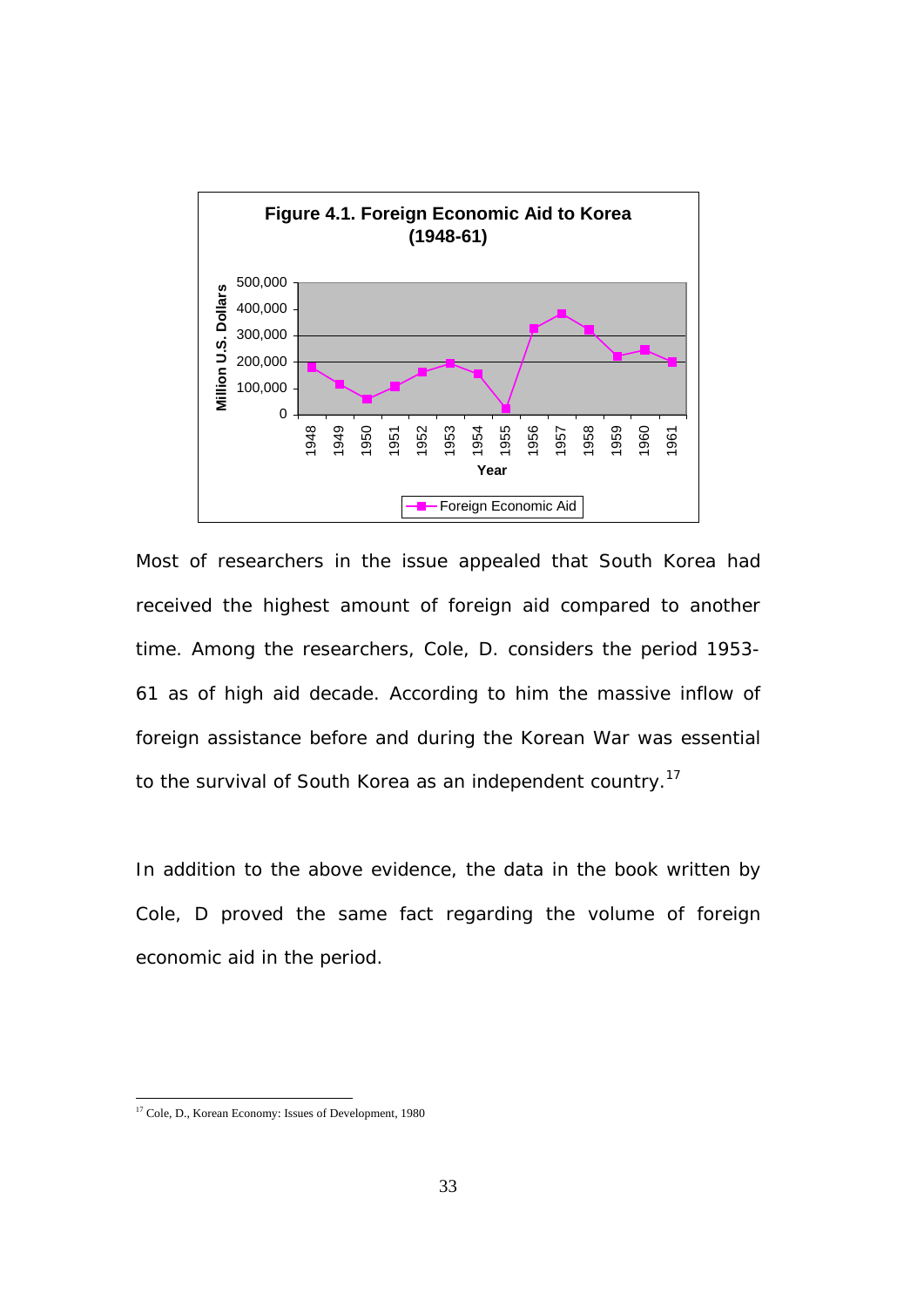

If we see the proportion of grant and loan in total imports of Korea during 1953-1970, it is easy to predict the amount of grant donated to Korea. It doesn't required deep analysis to conclude that imports before 1961 highly grant dominated compared to the total imports to Korea. Almost 80% of imports to Korea were in the form of grant up to 1961. Foreign aid institutions and countries started to give aid in the form of loan after 1961.

To sum up the previous explanations and figures proved that South Korea had been receiving huge amount of foreign aid in the period before 1961. Even though, the period after 1961 is covered in the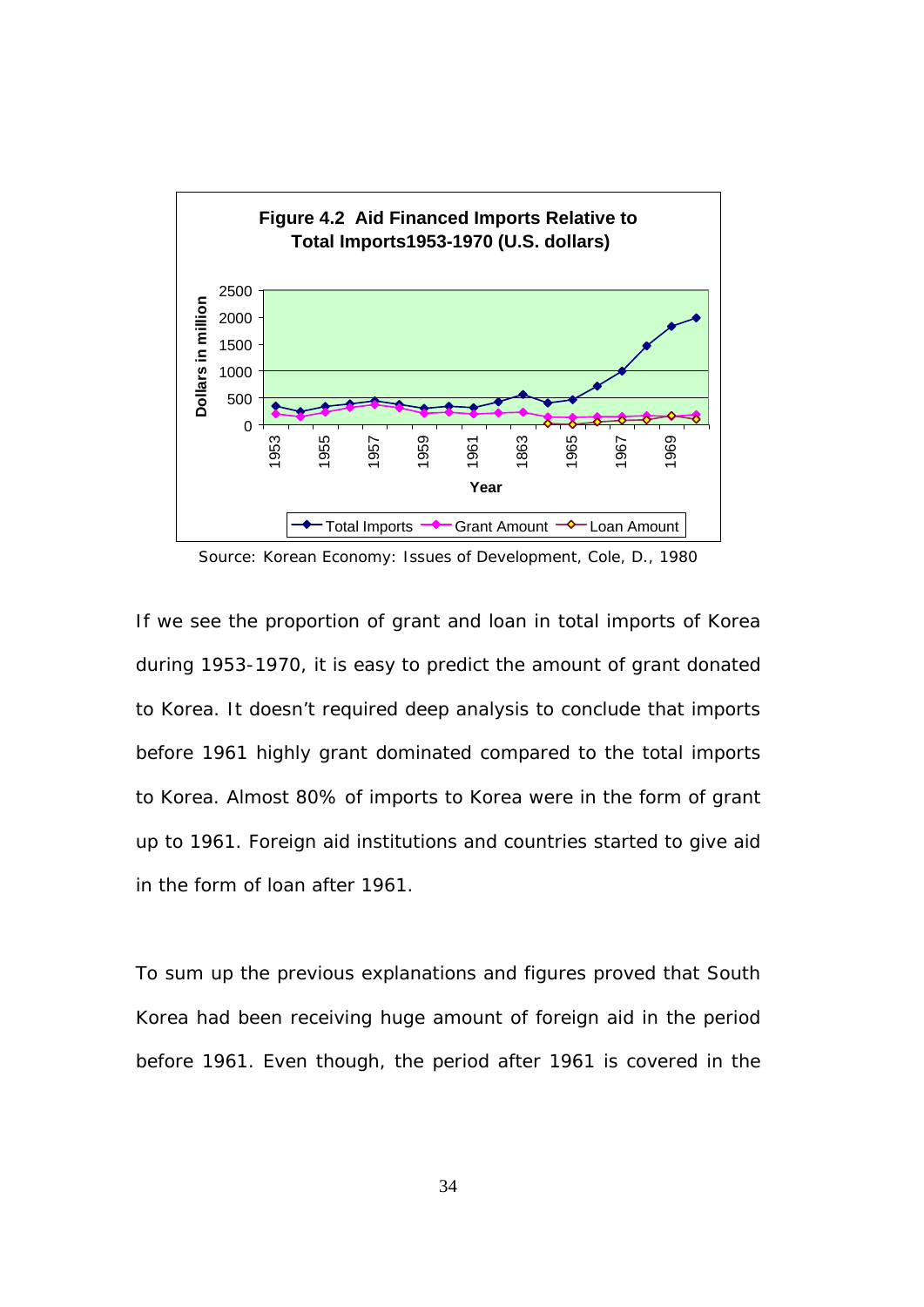next chapter, the volume of foreign aid to Korea after 1961 is much lower than the volume before 1961.

As Cole, D mentions it; no one denies that foreign economic aid for Korea in the considered period is important. But this general conclusion could not give clear answer what was its role for building sustainable, stable and healthy economy in Korea. Why it could not resulted fast economic development like Korea recorded after 1961?

The scope of the present topic is not to give final argument regarding these questions. But the most important element here is aid volume in this period is much higher than any time. I recommend my readers to keep these questions for next discussions.

In order to give full answer for these basic questions or puzzles, however, we need to overview the economic performance of South Korea before 1961. In order to see the economic performance, it is possible to employ some economic indicators. Among the economic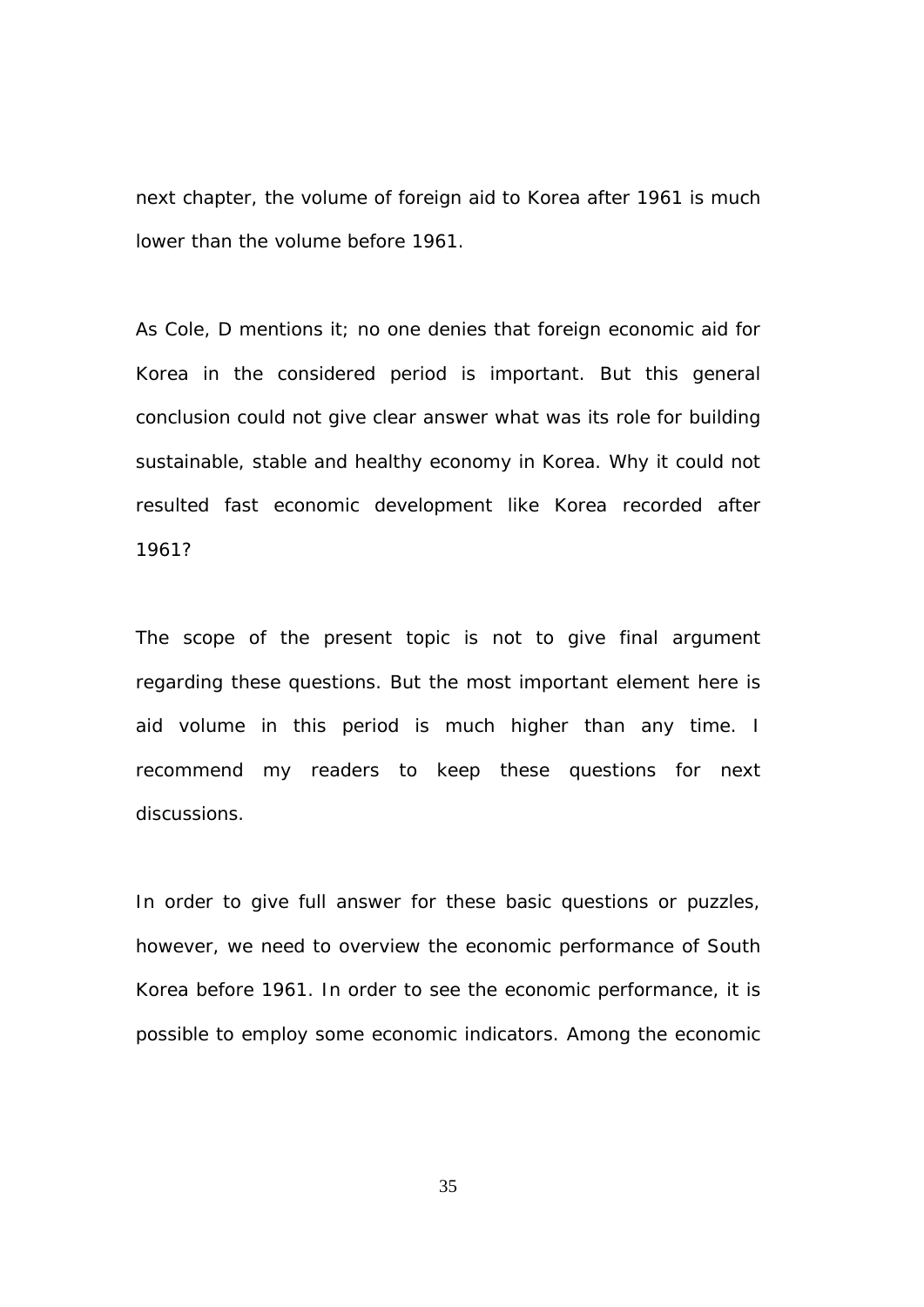indicators, GNP, trade balance, saving and investment are covered in the following topic.

#### **4.3. Economic Performance Prior to 1961**

Despite the massive foreign economic aid, the economic growth of Korea was stagnant in the period prior to 1961. Even though, the economy of Korea performed better than Latin American Countries at that time, it showed very little change as compared to growth in 1960s. Adelman noted the economic performance of Korea in the period prior to 1961 as follows.

During the years immediately preceding the beginning of the First Five-Year Plan, Korea was marked not only by political chaos but also by economic stagnation. Perhaps the most striking condition was the low growth level of GNP- and the stagnation in per capita private consumption and government consumption, which accompanied it. Investment, more than two-thirds of which was financed by foreign savings, was quite low. There was an encouraging increase in exports in 1961, but a large and increasing import balance overwhelmed this.<sup>18</sup>

<sup>&</sup>lt;sup>18</sup> Adelman, I. Practical Approaches To Development Planning, 1969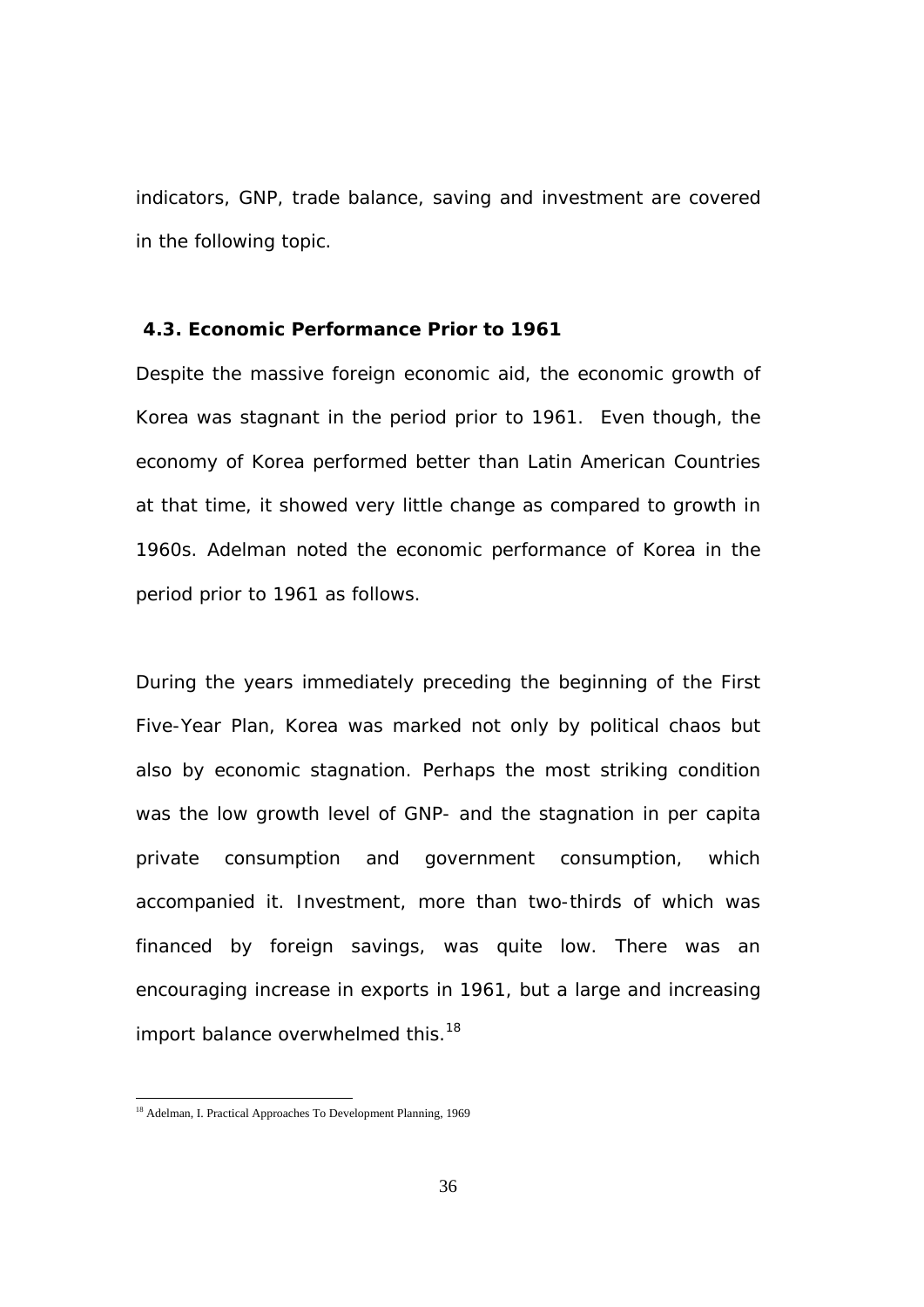Different economic indicators for the period proved that the economy was not healthy for the whole period. Among the main indicators like trade balance continued to be negative until 1962. GNP of the nation showed very little change as Adelman explained it already. National savings were negative for the whole period. Imports from abroad were fully financed by grant, which pumped by foreign aid agencies and countries like U.S.

# **4.3.1. The Trade Balance**

It is not new explanation that the trade balance for South Korea was a large negative number almost for the whole period prior to 1961. In addition to the couple problems faced the nation, the strategy the government followed was ineffective to bring about immediate solutions.

Suk believed that some export incentive policies were adopted to promote export promotion although their effectiveness proved to be low. According to him the most important of these was the so-called export-import link system, which permitted the conversion of export earnings to foreign exchange certificates that were freely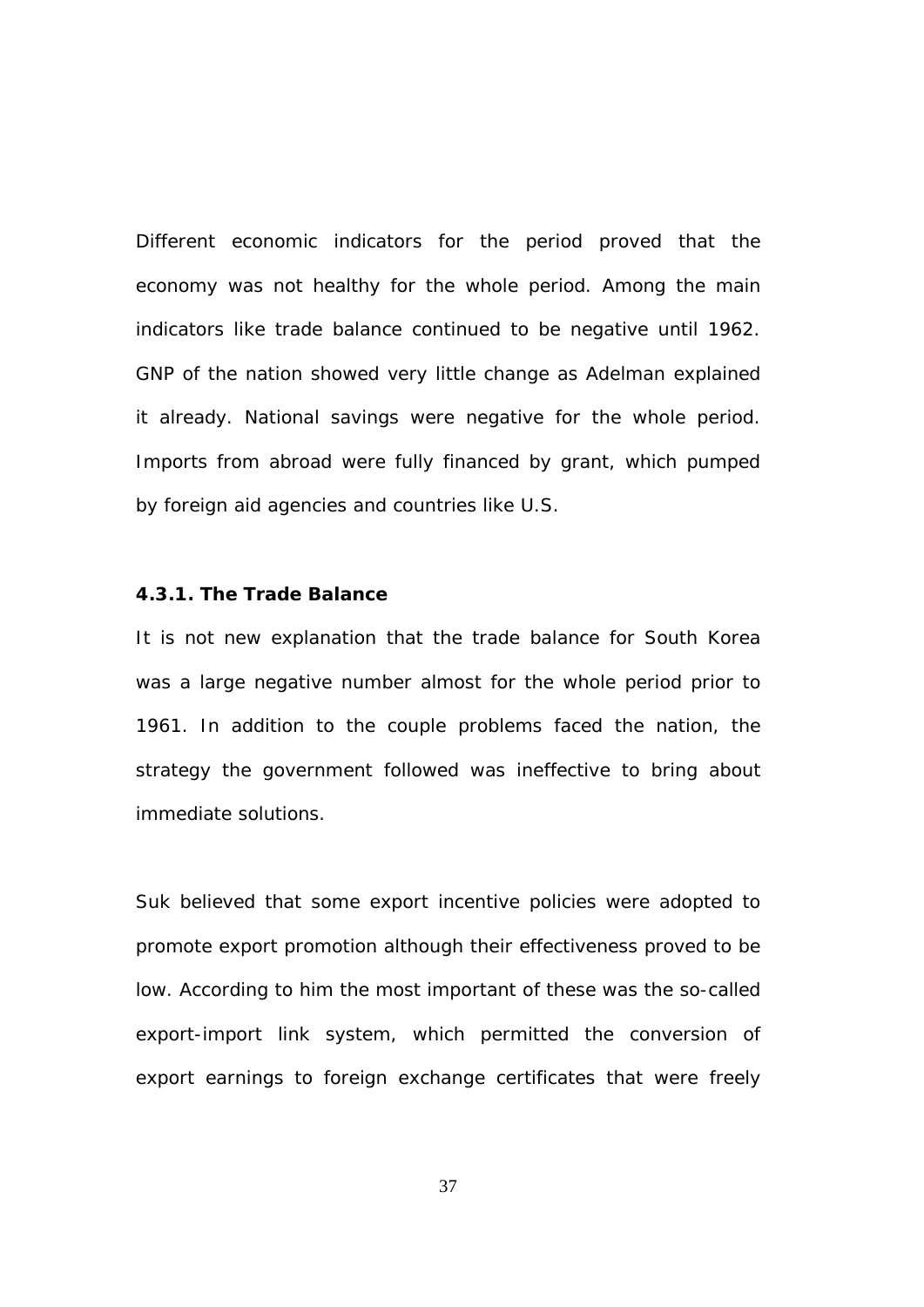bought and sold at a high premium in the foreign exchange market $19$ 

He also added that incentives like direct incentive that was paid at varying rates depending upon the type of export goods. These export incentive measures were not effective in inducing the laborintensive light manufacturing sectors to expand for export production since they did not compensate for the over-valued exchange rate that penalized exports.<sup>20</sup>

Because of unsound policy measures and inefficient incentives in to the export sector, this sector continued to be stagnant and leads to negative trade balance for the long time. In addition to Suk Tai Suh explanation, the following diagram can give us full picture about the trade balance in 7-years.

<sup>&</sup>lt;sup>19</sup> Suk Tai Suh, The effects of export incentives on Korea export growth, 1981, Korea Development Institute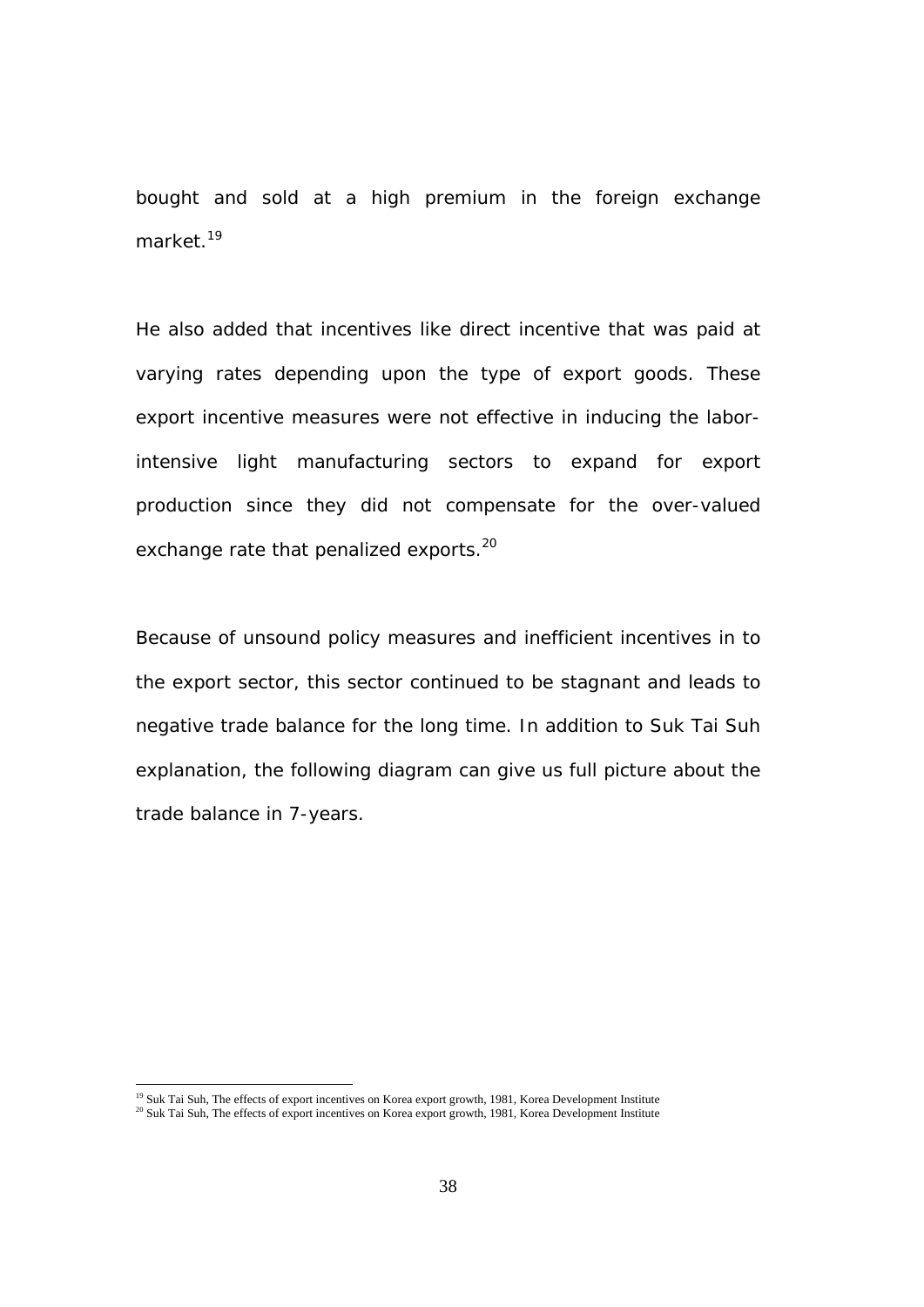

Source: Calculated from the data in Suk Tai Suh, 1981

If we observe Fig.4.3 carefully, we can see to what extent the trade balance deficit continued throughout the whole period and how it was worst. Export had been failed to compensate the import volume sufficiently. The export sector was neglected or not given due attention through out the period as explained earlier. Import substitution industries were running on the expense of export sector because of the in-ward looking strategy.

As far as the government's development strategy was in-ward looking strategy, the main focus of the government continued to be the same with out looking other alternative policy measures. Its main solution was raising more foreign economic aid. The major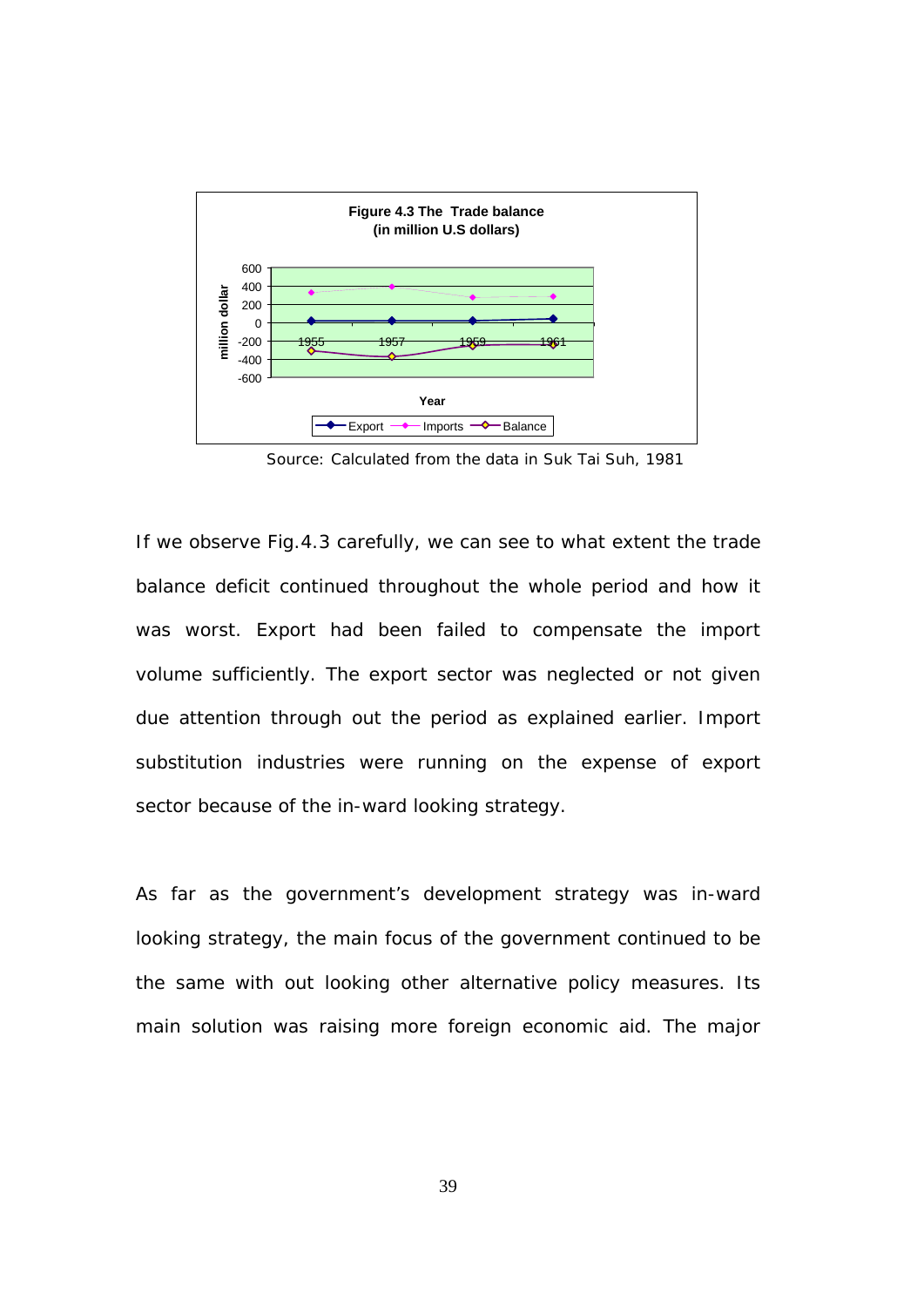international institutions and countries like U.S.A. responded positively and they pumped massive aid.

However, this massive foreign economic aid could not made considerable improvement in the economic performance of Korea. I believe this is a good indicator to evaluate the government and its economy, which had been highly depended on foreign aid.

### **4.3.2. Gross Domestic Product**

To analyze the Korean economic performance prior to 1961, sophisticated techniques and large amount of data is not required. Many researchers and political analysts had discussed about this issue deeply and sufficiently. My objective here is to highlight the general economic indicators, which can help me to consolidate my point of discussion. Among the few economic indicators the Gross Domestic Product could be given priority. According to different studies, GNP of Korea grew insignificantly prior to 1961. Once again, I would like to take Adelman's explanation.

During the years immediately preceding the beginning of the First Five-Year Plan, Korea was marked not only by political chaos but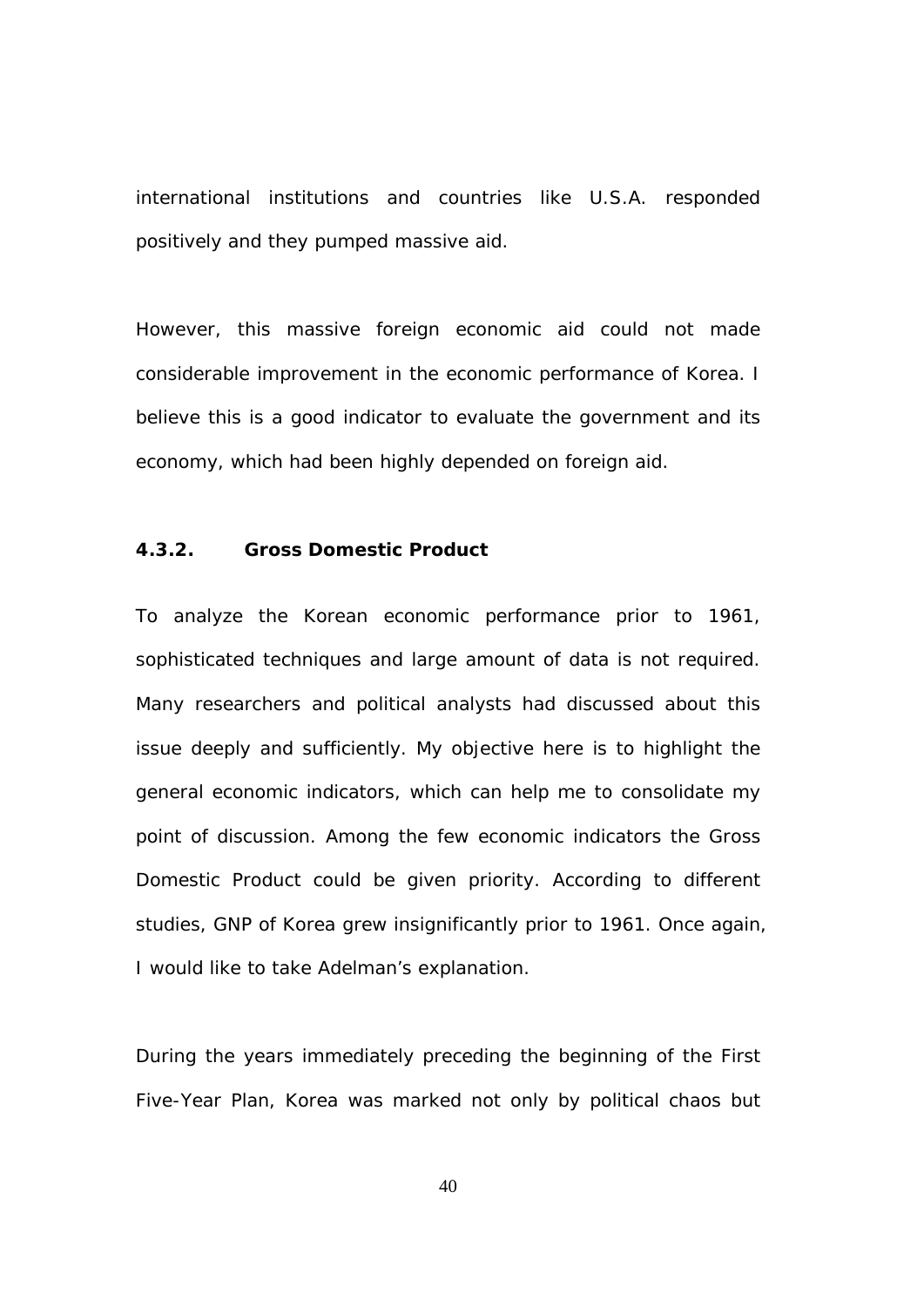also by economic stagnation. Perhaps the most striking condition was the low growth level of GNP- and the stagnation in per capita private consumption and government consumption, which accompanied it.<sup>21</sup>

There are several factors that caused the stagnant economic growth of Korea in the considered period. Even though, Korea had several challenges one after another, its in-ward looking economic strategy considered as the main reason for this poor economic performance.



*Source: Korean Economy: Issues of Development, Cole, D., 1980*

Figure 4.4 explains GNP growth in the form of three-year moving sums. According to the figure, GNP continued with very little increment through out five years, 1957-1961. Therefore, GNP for

 $21$  Adelman, I. Practical Approaches To Development Planning, 1969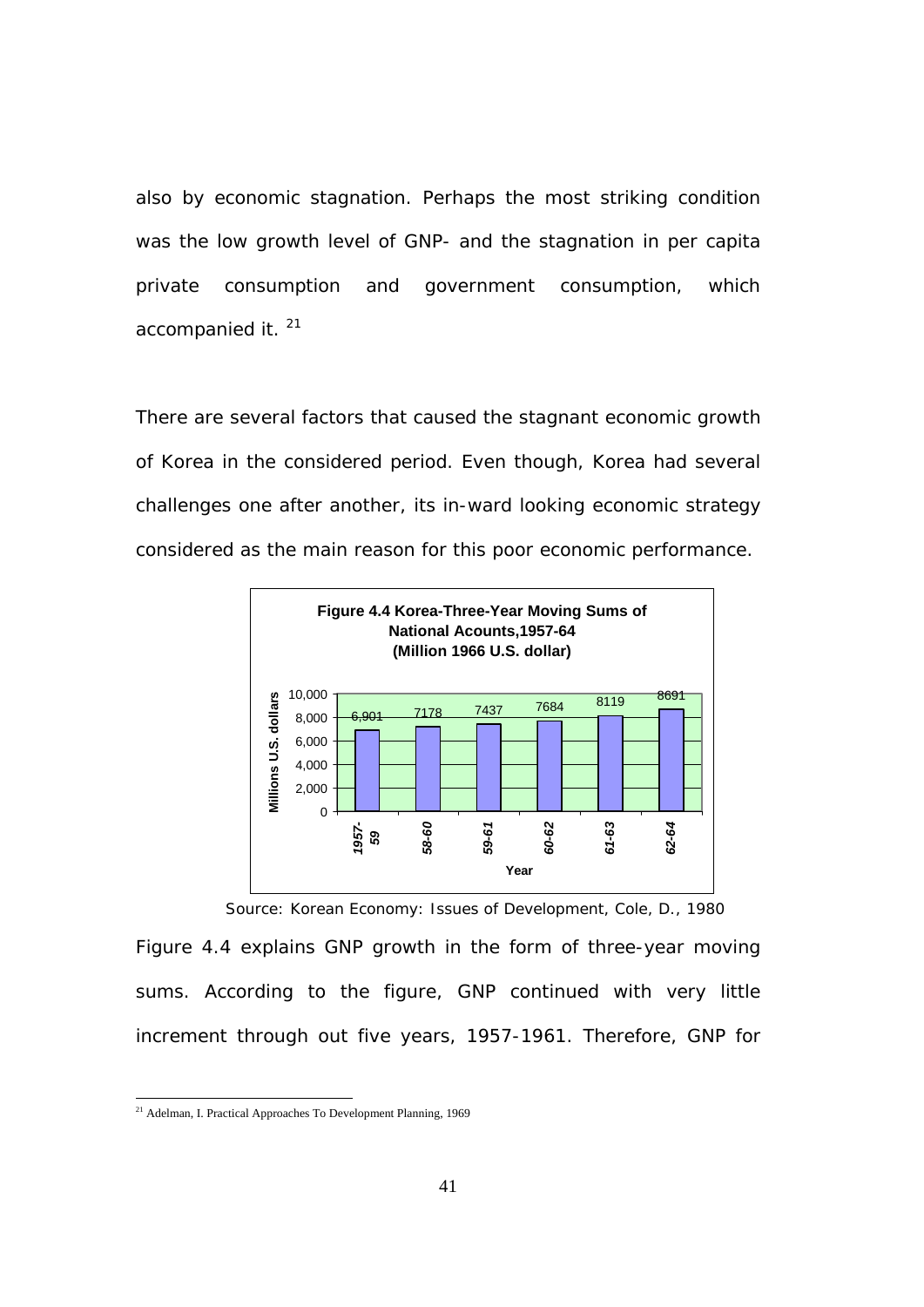Korea was not attractive for the whole period independent to 1961. In the same manner, the per capita GNP for the period is very low, which showed negligible increment from 71.4 in 1955 to 89.7 in  $1961.<sup>22</sup>$ 

# **4.3.3. National Savings and Gross Investment**

In the same case, the national savings showed large negative number for the whole period independence-1961. As I have pointed out earlier, the direction of the government was focusing on import substitution.

In order to achieve its target it had invested large amount of capital that was over stated, when it was compared with that of national savings. Why the national savings become very low? We may put several reasons for this issue.

If we mention some of the important reasons, our attention will fall on unsound policy measures. On the other hand, the over all impact of the policy measures in the economy like low per capita income and high level of unemployment are also important factors.

 $22$  Figures are from Suk Tai Suh, effects of export incentives on Korean export growth.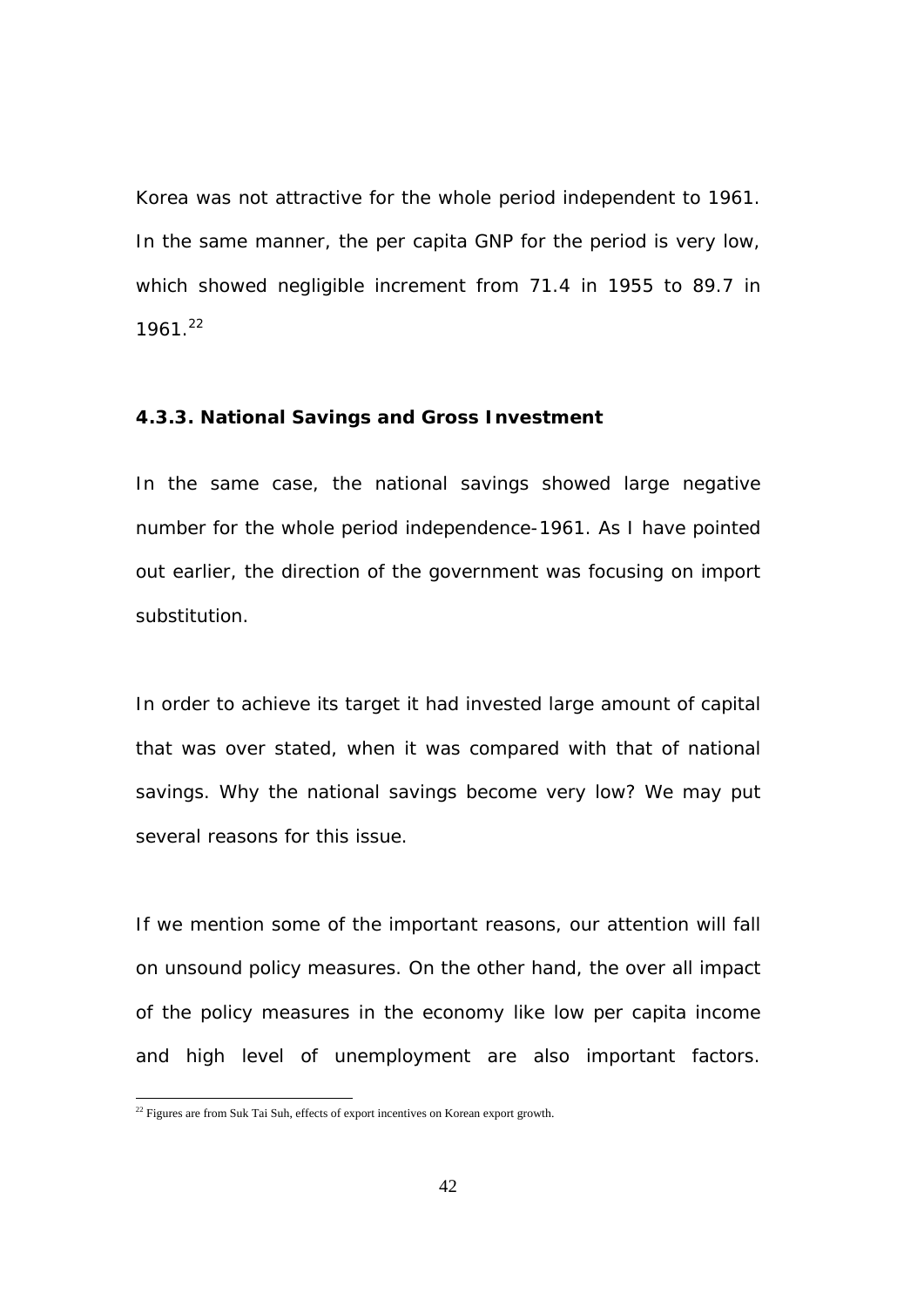Whatever is the reason, the national savings for the period is one of the indicators that could show us the unhealthiness of the economy. The gap among the savings and investment was quite large and unmanageable.



Source: Korean Economy: Issues of Development, Cole, D., 1980

As explained in Figure 4.5, saving is negative in the period 1957- 1960. Where as the gross investment for this period observed to be more than 800 million U.S. dollars annually for the same period. This implies that foreign savings covered this large investment. Based on Adelman explanation, more than two-thirds of the total investment was financed by foreign savings. $^{23}$ 

l

<sup>&</sup>lt;sup>23</sup> Adelman, I. Practical Approaches To Development Planning, 1969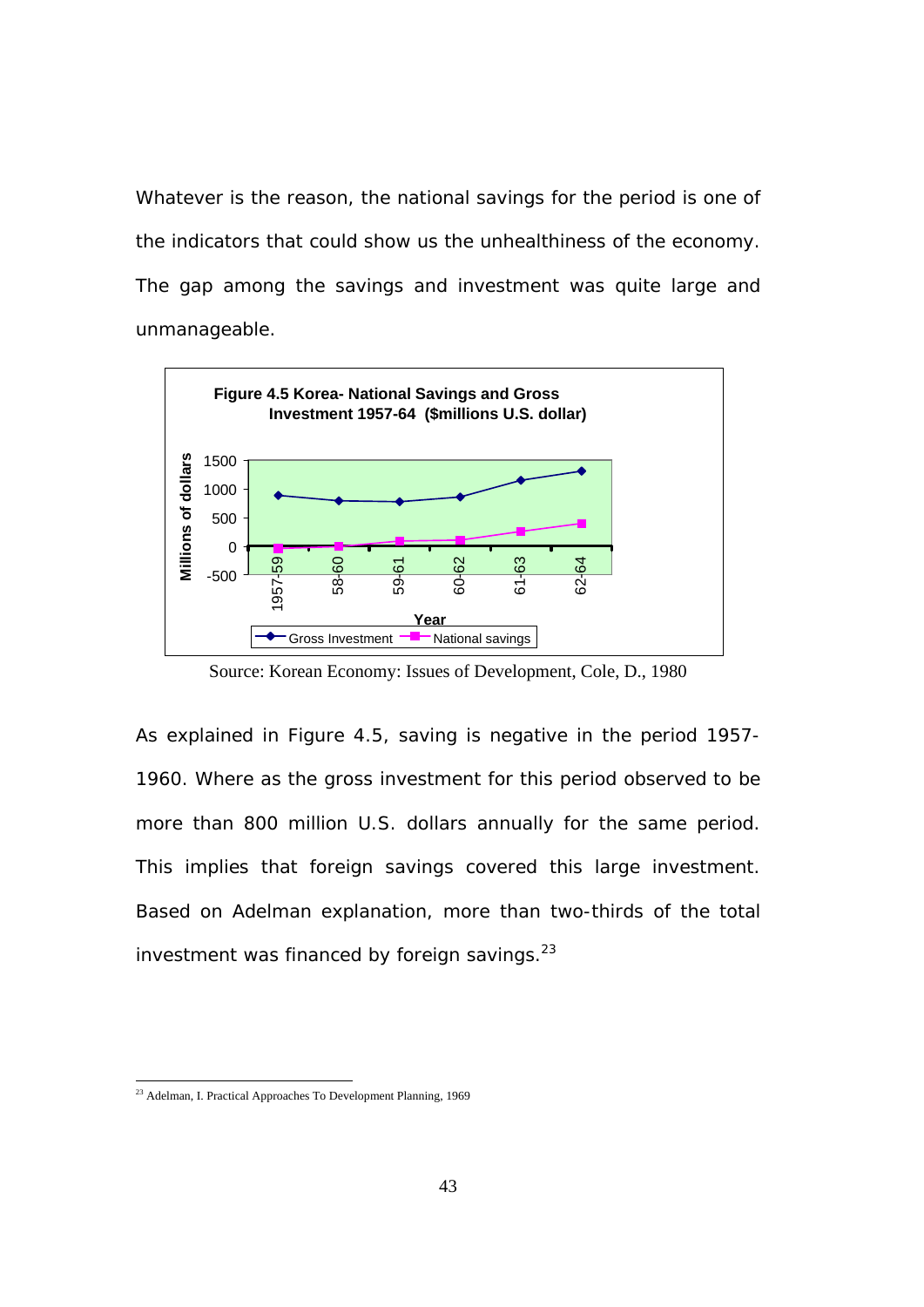Based on the above brief explanations, we can put one simple argument, which is based on the Cole, D. explanation about the role of aid in Korean economic development. As it is discussed in the first part of this paper, Cole, D. argued that foreign aid had played a critical role for development of the Korean economy. But as we proved it already, the decade before 1961 was high foreign aid decade as he explained it. However, we also observed that the Korean economy showed insignificant improvement during this period.

To sum up, the Korean economic performance prior to 1961 was characterized with slow GNP growth, chronic trade balance deficits, negative savings, aid dominated, and protectionist economy.

Based on the above results, it is possible to give summarized argument regarding foreign economic aid and economic growth in the period prior to 1961. All results regarding the issue proved that the volume of foreign aid in the entire Korean economic history.

In contrast, the economic growth for the period showed stagnant, when it is compared with the period after 1961, the period with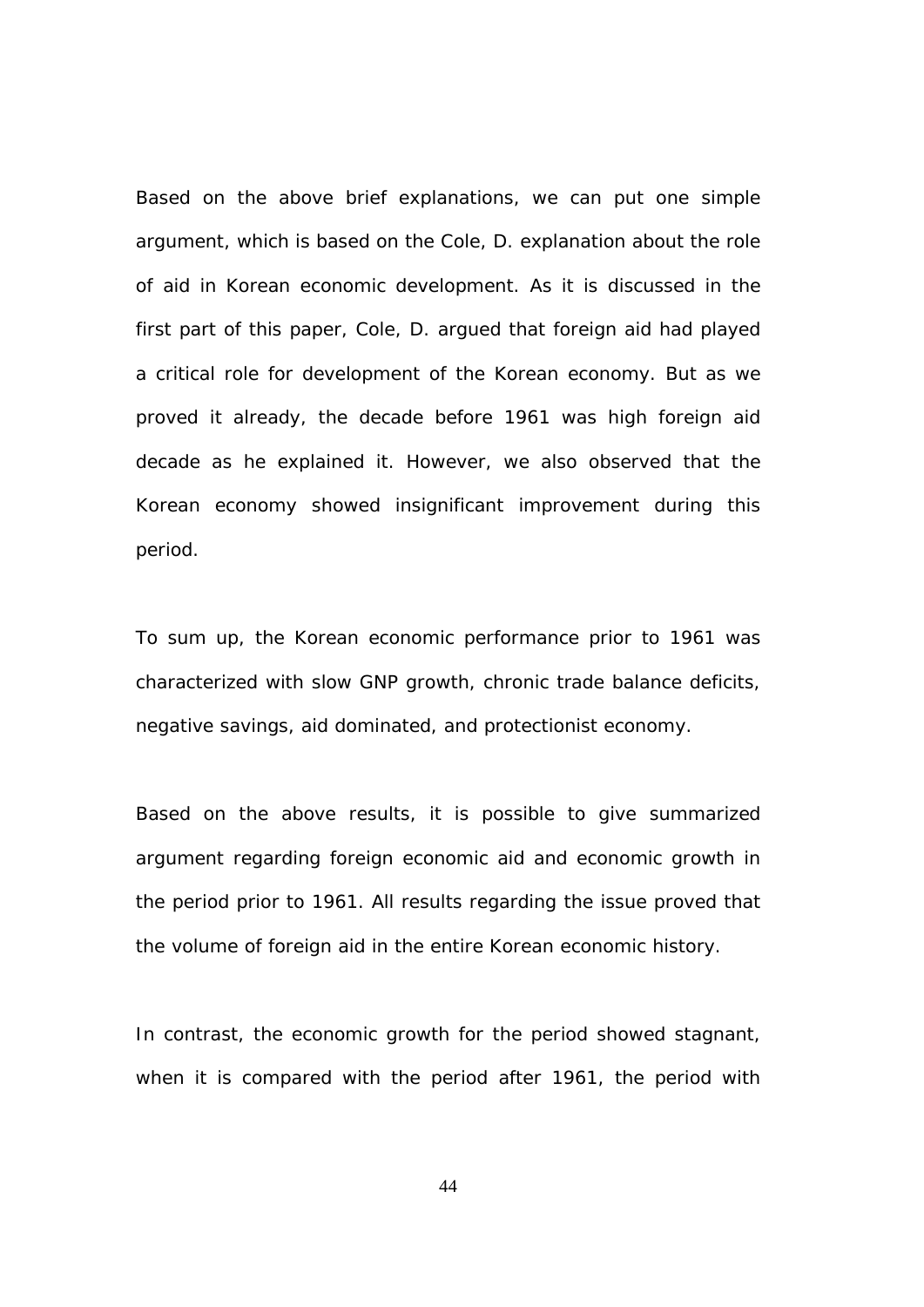very little foreign aid volume compared to the previous period.(see next chapter)

This trend gives us that foreign aid, which was the highest in volume, could not pushed up the Korean economy in the period. This is also good evidence for the insignificant positive relationship between foreign aid and economic growth in Korea in the considered period.

My intention here is not to conclude that foreign aid is not totally important or harmful to Korea in the period. The general argument is, however, there is no strong positive relation between foreign aid volume and economic growth so far observed.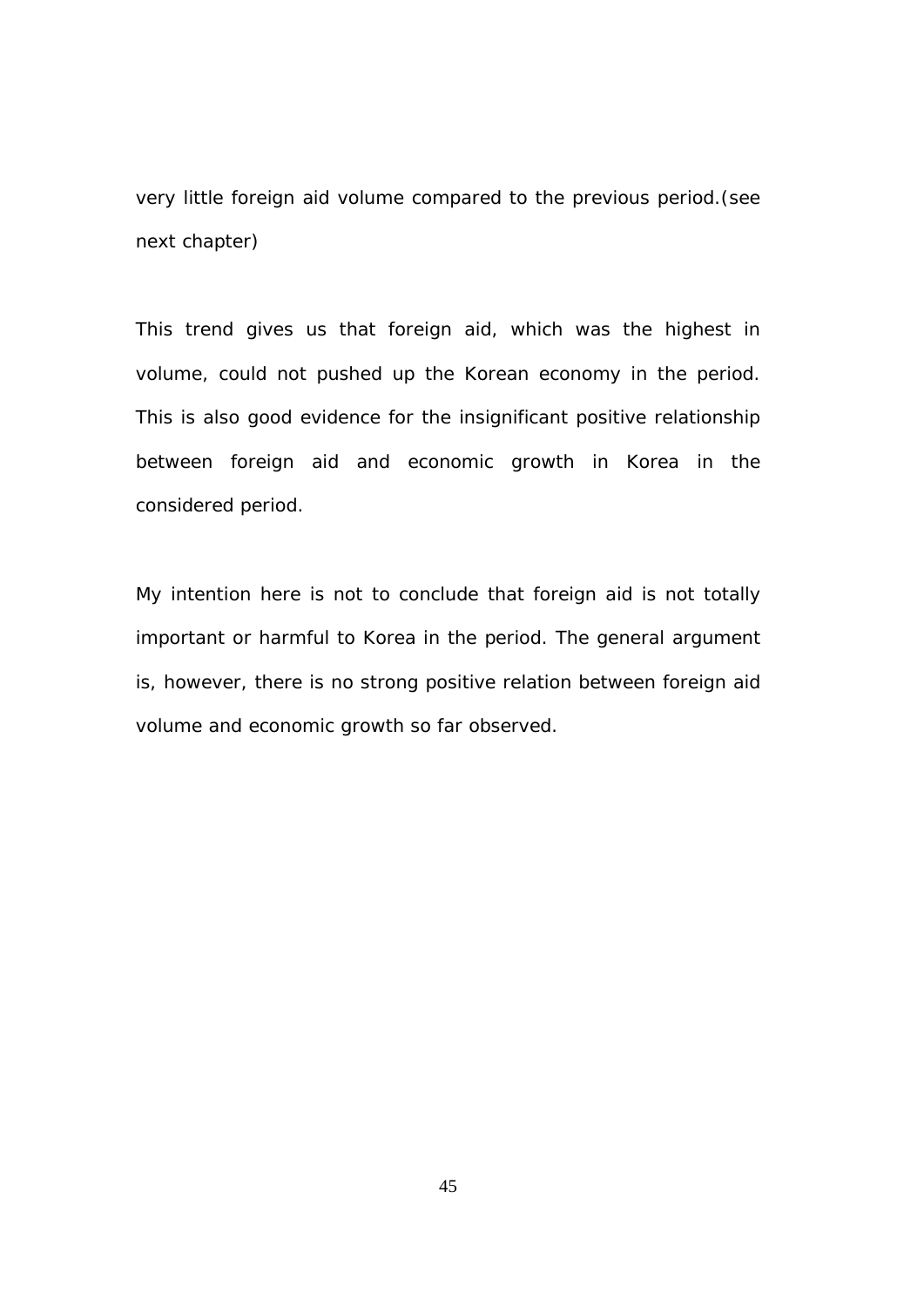## Chapter 5

# *Foreign Economic Aid and Economic Growth (After 1961)*

# **5.1. Economic Development Strategy**

A new government led by Park Jung-Hee, who came into power in 1961 had initiated the First Five-year Economic Development Plan. As of any country, Korea had two alternatives of economic development strategies: inward-looking strategy based on import substitution and outward-looking development strategy based on exports.

From the experience of other developing countries, the inwardlooking economic development strategy was not successful. Particularly, governments before Park Jung-Hee tried this approach and the result was as we have discussed above. Furthermore, Korea's poor natural resource endowment and small domestic market were considered as the main reasons to adopt out-ward looking based on export development strategy.

Similarly, Park's government strongly recognized that domestic market of Korea is small to observe the labor productivity of the nation. As Kim Kihwan explained it, the essence of the outward-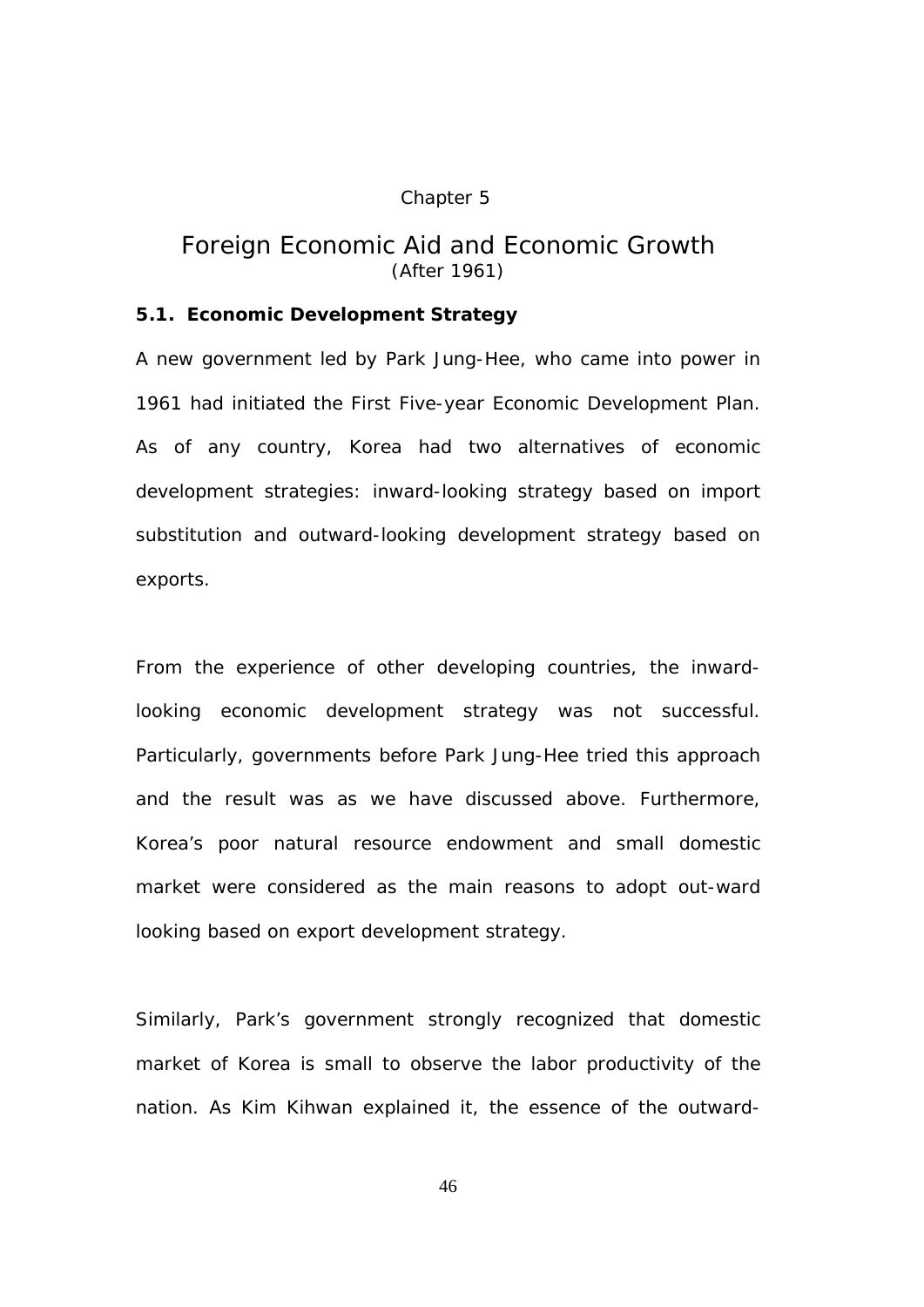looking strategy adopted in the early 1960s was to promote laborintensive manufacturing exports in which Korea had comparative advantage.<sup>24</sup>

The other external factor was the declining of grant or economic aid from U.S. government. Suk Tai Suh had explained the issue in his paper, the shift in the U.S. aid policy in 1961 from reliance on a grant-type economic aid to a loan type economic assistance exerted pressure on the Korean government to search for an alternative source of foreign exchanges.<sup>25</sup>

Park's administration had taken these considerations aggressively. Kim Kihwan again explains the strong point of the government: for a nation with a long inward-looking tradition, the adoption of the outward-looking strategy was indeed very remarkable, and it is truly to the credit of the political leadership at that time that such strategy adopted.<sup>26</sup> Therefore, the economic growth strategy was founded on realistic evaluation of Koreas comparative advantage

 $\overline{a}$ 

<sup>&</sup>lt;sup>24</sup> Kim Kihwan, The Korean Economy: Past Performance, Current Reforms, and Future Prospects, KDI, (1984)

<sup>&</sup>lt;sup>25</sup> Suk Tai Suh, The Effect of Incentives on Korean Economic Growth: 1953-79, KDI, (1981)

 $26$ Kim Kihwan, The Korean Economy: Past Performance, Current Reforms, and Future Prospects, KDI, (1984)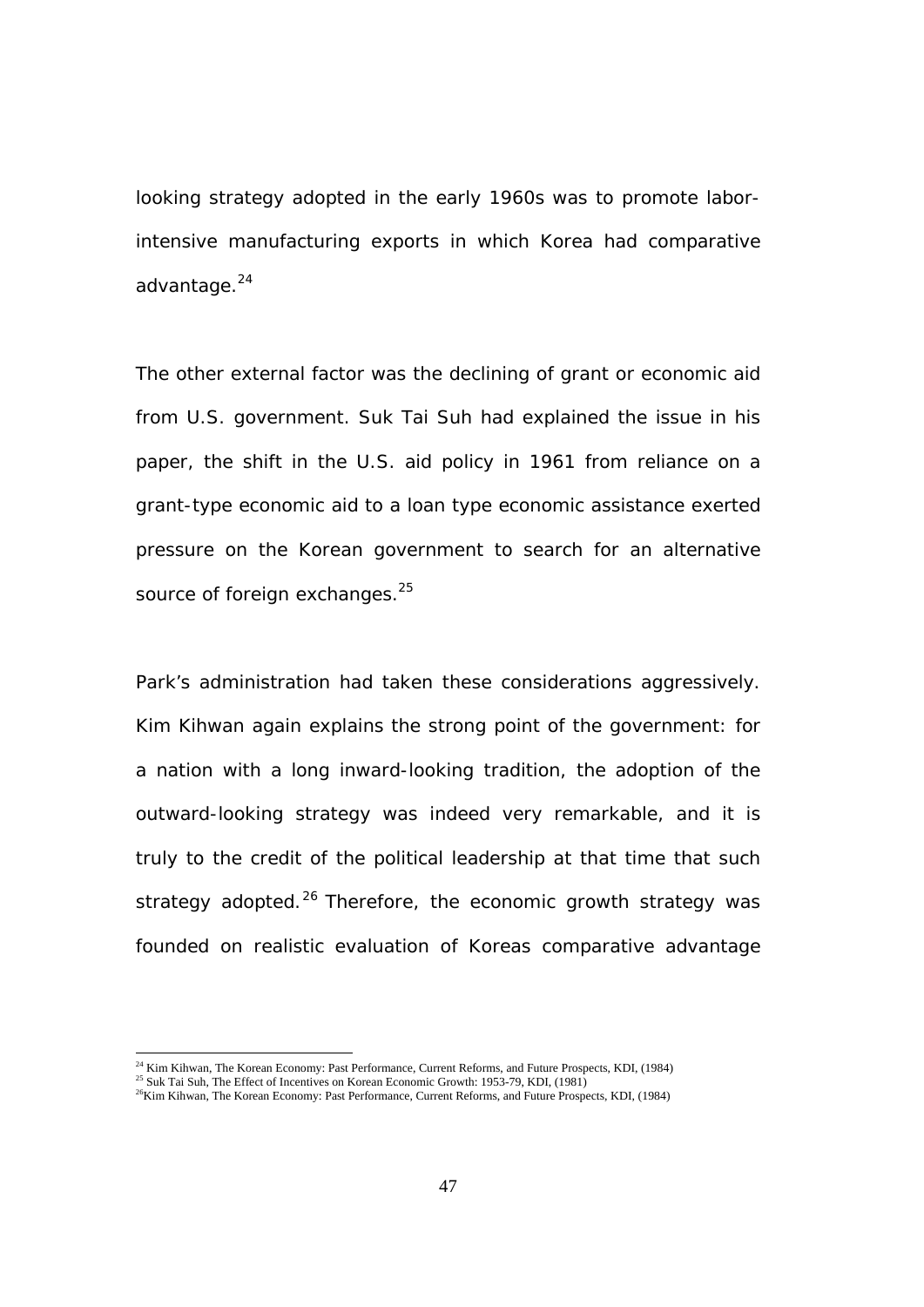and alternative economic development strategies with their merits and demerits.

After the development of the strategy, the Park administration had continued to take different types of reforms that are relevant to the export sector. The following part explains the main policy reforms that played crucial role in the export sector growth.

In order to implement the export-led economic development strategy, the government's prior task was encouraging export by employing direct and indirect incentives. In addition to the incentives, close follow up by means of sound policies had been the routine task of Park's government. In addition, President Park used his military discipline to shape the government structure and his officials as they allow him to achieve his objective. Article from Hun-Joo explains Park's role as follows.

As a powerful military commander with multiple organs of repressive state machinery at his service, Park, to a large degree, institutionalized his rule through brute force. In the aftermath of the coup, the military council moved decisively to put an end to the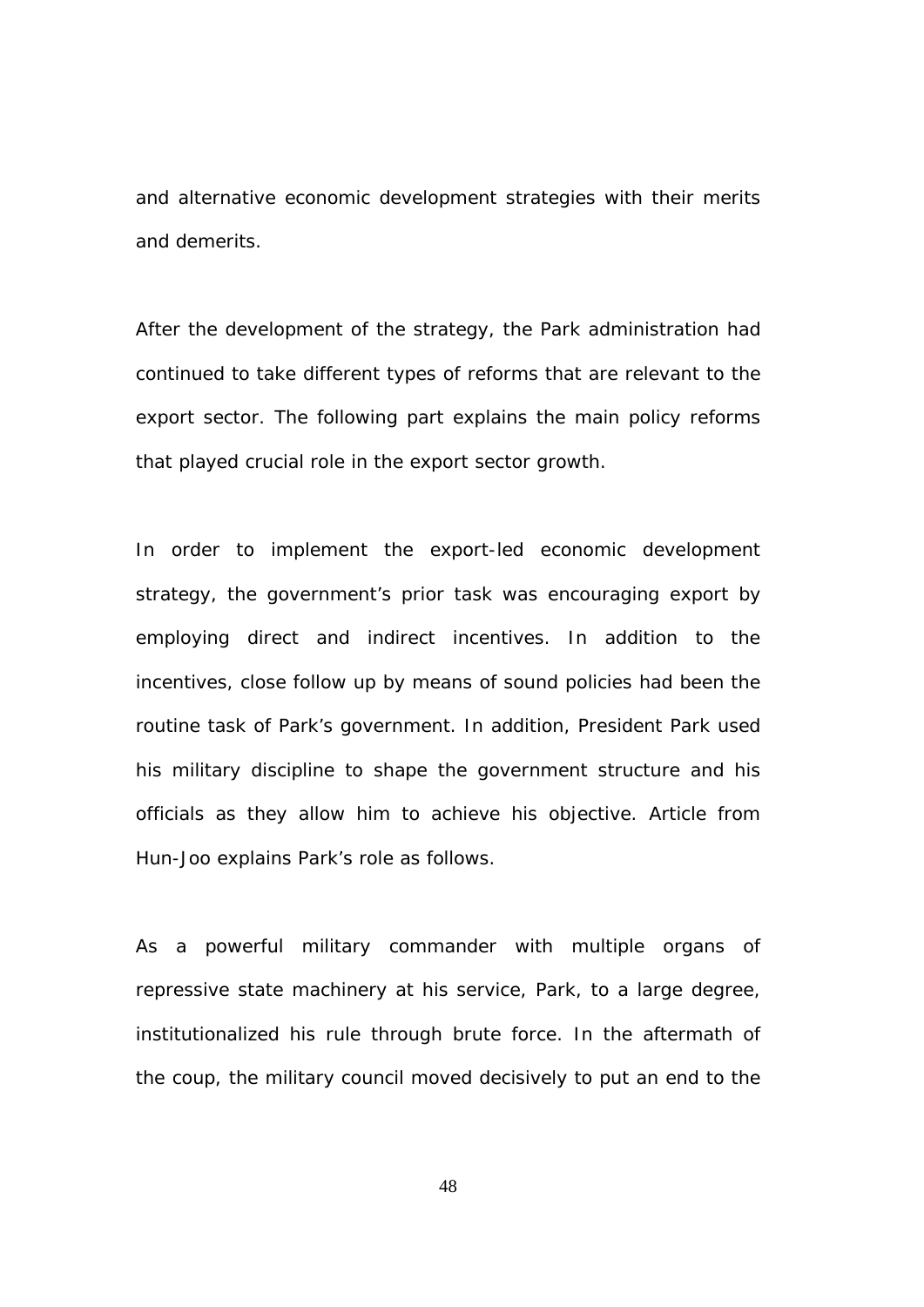leftist demonstration: it imposed martial law on the country, arrested over 6,000 gangsters and suspected communists, and purged and replaced more than 4,000 politicians and bureaucrats with a new generation of military officers loyal to Park. $27$ 

In addition, the government allied with big enterprises (Chaebols) and gave them unexpected resource support as well as gave them his great effort to get good working environment locally and outside of the country. In turn, Chaebols became more confident on the government and the government on the Chaebols. They become two faces of the same coin. Hun-Joo also has explanation on this issue.

Notwithstanding his predisposition to support small business, Park realized that the big businessmen, whether or not they stood accused of illicit wealth accumulation, were a scarce resource and that without their "proven" entrepreneurial skill at work, the promotion of rapid economic growth would not be feasible. Thus the military-turned-political-power holders exempted all of the indicted businessmen from criminal prosecution, limited the asset

 $^{27}$  Hun-Joo, Park (David), The SWORD-WON NEXUS AND The Origins of Korea's Diseased Development, (P.9)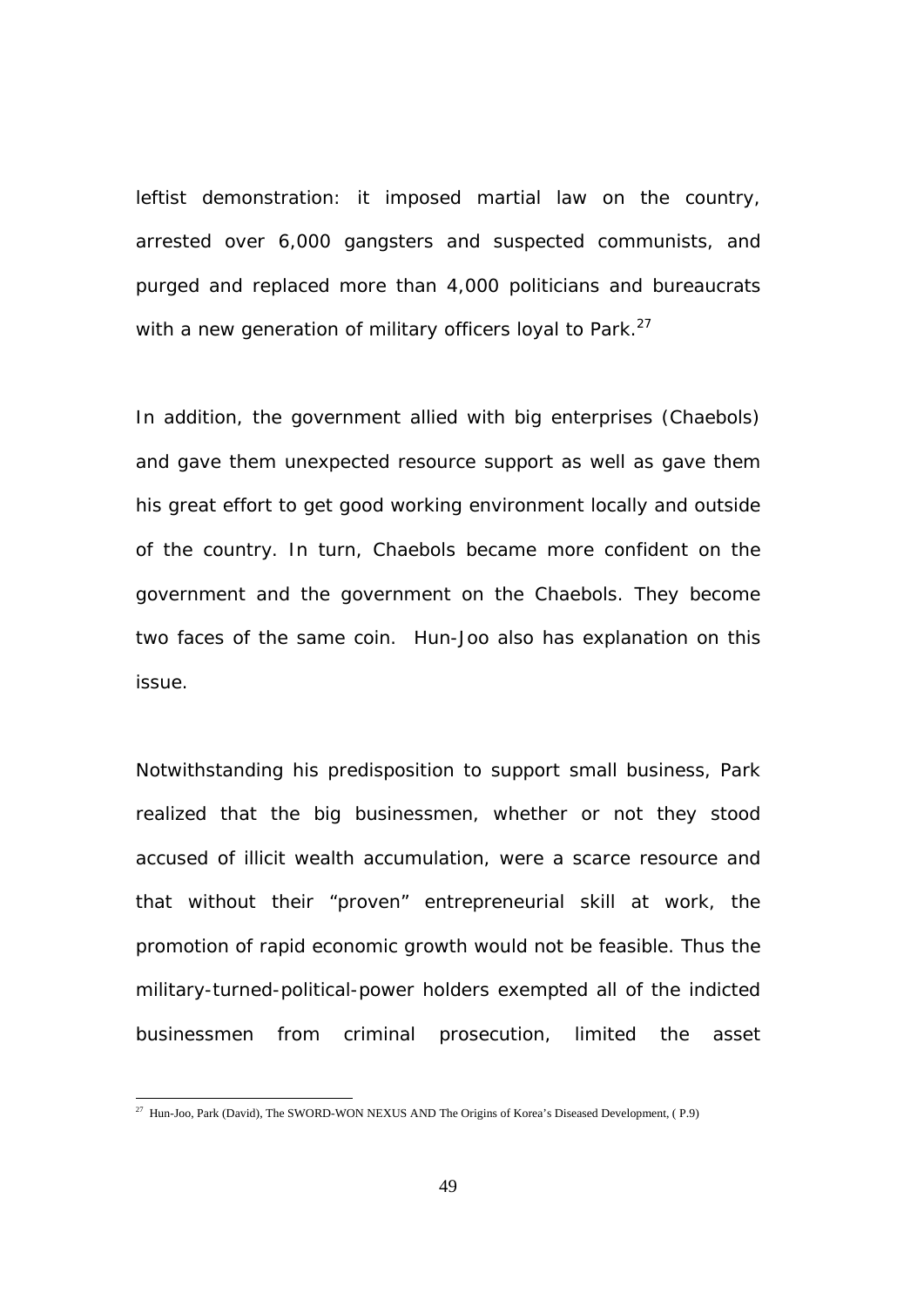confiscation to their commercial bank shares, and had them build new factories and donate their shares to the state. After that, big business became the proxy in the lop-sided nexus, subject to subordination and for the regime; the government funneled its financial and administrative support in their favor, while limiting market competition.28

On the other hand, financial institutions, line ministries and other offices evaluated on the basis of their contribution to export, which is the first target of the development strategy. Relationship between the government and Chaebols was highly subject to their export volume. If they export more it is more likely to get preferential loan and other incentives to exist as big Chaebles. President Park followed-up each Chaebol's export volume and its activity closely. Financial institutions were forced to give loans for export industries (chaebols) with out any pre-conditions beyond the export volume. In more detail, the incentives and the macroeconomic policy measures, which are directly related with export growth, are presented in next discussions.

 $^{28}$  Hun-Joo, Park (David), The SWORD-WON NEXUS AND The Origins of Korea's Diseased Development, (PP12-13)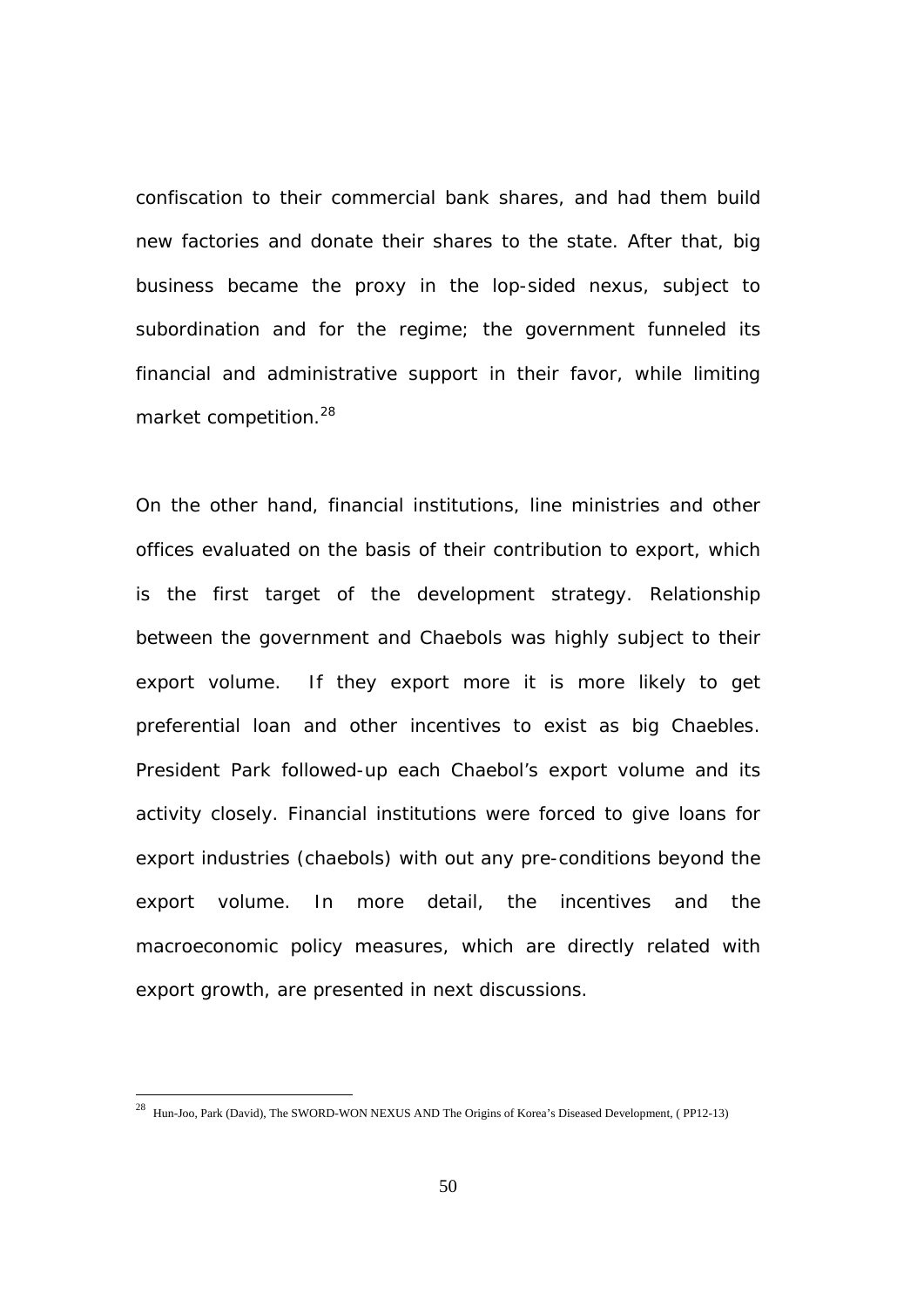Despite the real picture of the Korean economic miracle, many people argued that the economic success is merely from the charity or donation of outsiders. In order to see to what extent foreign aid played its role in the course of the Korean economic miracle, we have to assess the volume of foreign aid after 1961.

#### **5.2. Overview of Foreign Economic Aid After 1961**

From previous discussions we have proved that the decade 1950s was high foreign economic aid decade in the Korean economic history. The nation had received higher amount of aid when compared to the time before and after the decade. Based on the empirical figures, foreign aid in the period after 1961 had been declined continuously.

Not only in volume, the nature of the donation was changed from grant type to loan in the considered period. All countries and donor agencies started to change their donation in to the form of loan. According to empirical evidences regarding the issue, 1960s was the first time to receive aid in the form of loan in Korea. If we see the volume of grant and loan financed import presented in Figure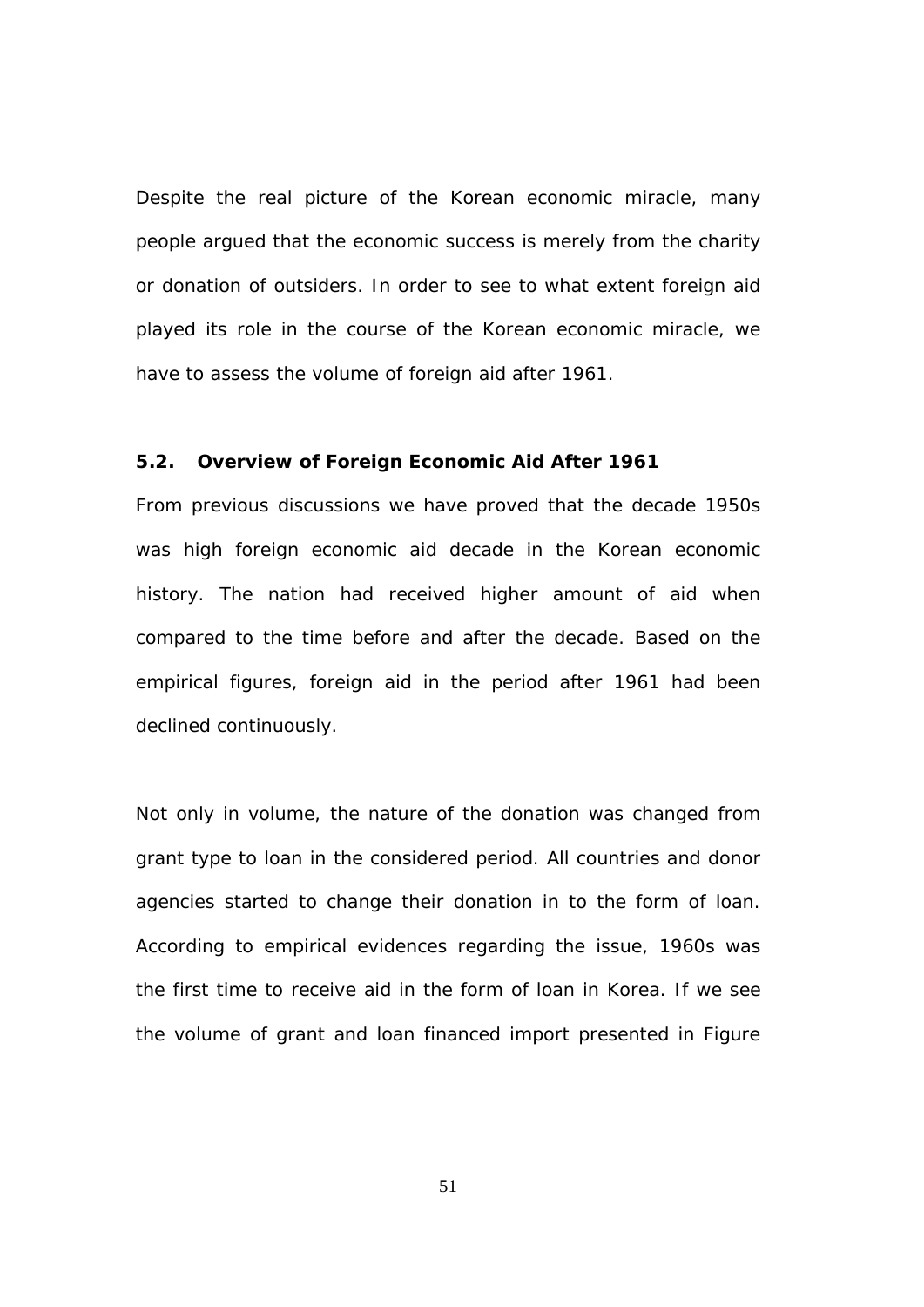5.1, foreign economic aid to Korea had been observed to be smaller starting from the early 1960s.



**Figure 5.1. Volume of Grant and Loan Financed Imports (1961-1974)** 

Based on Figure 5.1 imported goods and services before 1961 to Korea had been financed fully through grant. Further more, we can observe that loan financed imports totally introduced after 1961.

In the same trend, grant financed imports had been sharply decline when we approach to the year 1961. This implies that foreign aid had sharply declined during this period. In contrast, the import volume has been increased sharply and the nation was in the position to cover its much of imports from its own sources.

Source: Calculated using data in Cole, D., Korean Economy: Issues of Development, (1980)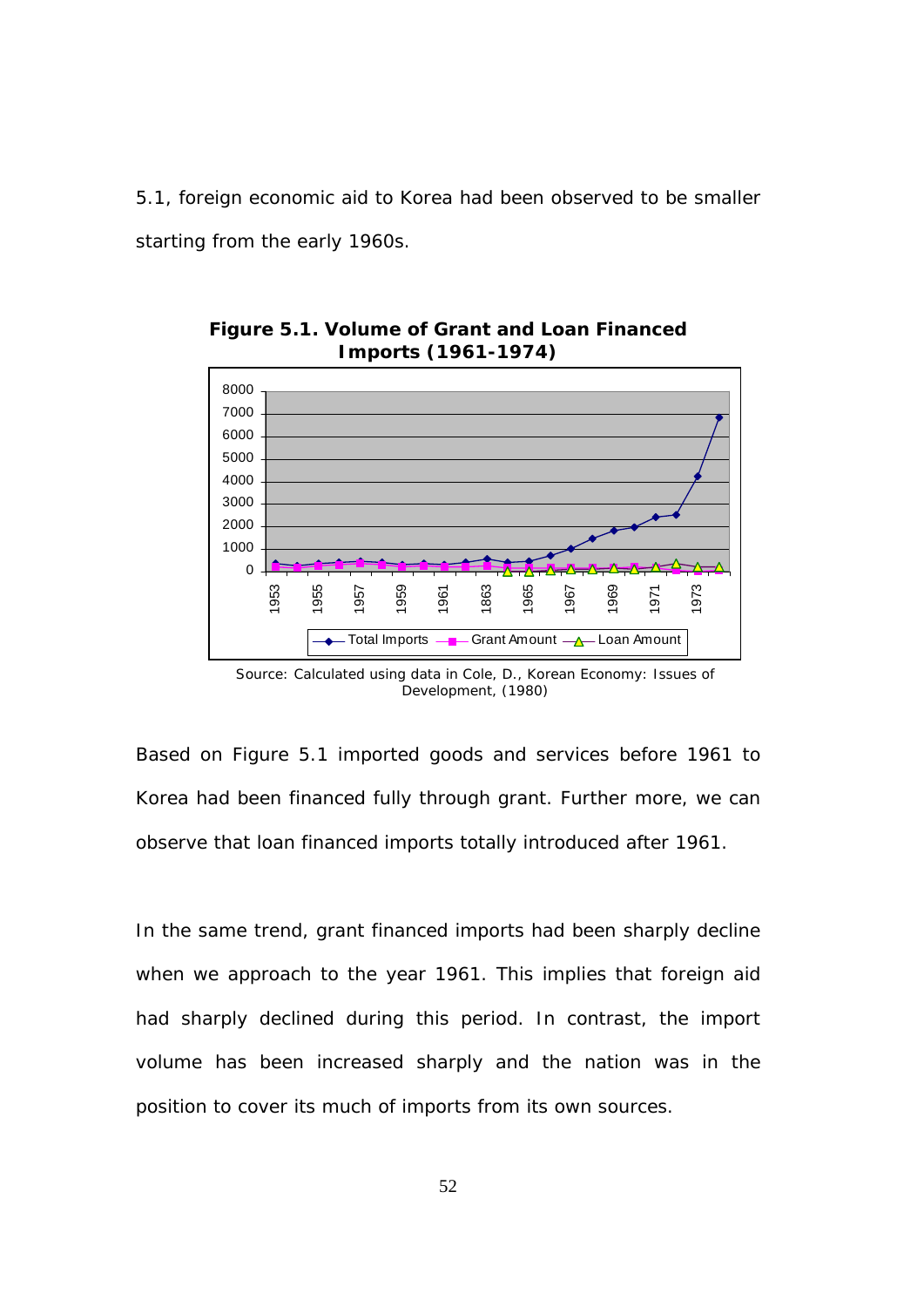In other words, the gap between total imports and amount of imports financed through loan and/or grant became wider. This confirms that foreign aid to Korea after 1961 is much smaller than foreign aid in the period before that year.

Accounts from Bank of Korea for the period also proved the same fact regarding foreign aid and its volume. As we have discussed already the period 1950s was high foreign aid decade in the Korean economic history. The nation had received significantly high amount of foreign aid. In 1957 alone the country had received 382,893 million U.S. dollars. This amount of foreign assistance is the highest amount in the history of Korea.



Source: BOK, Economic Statistics Yearbook, 1984.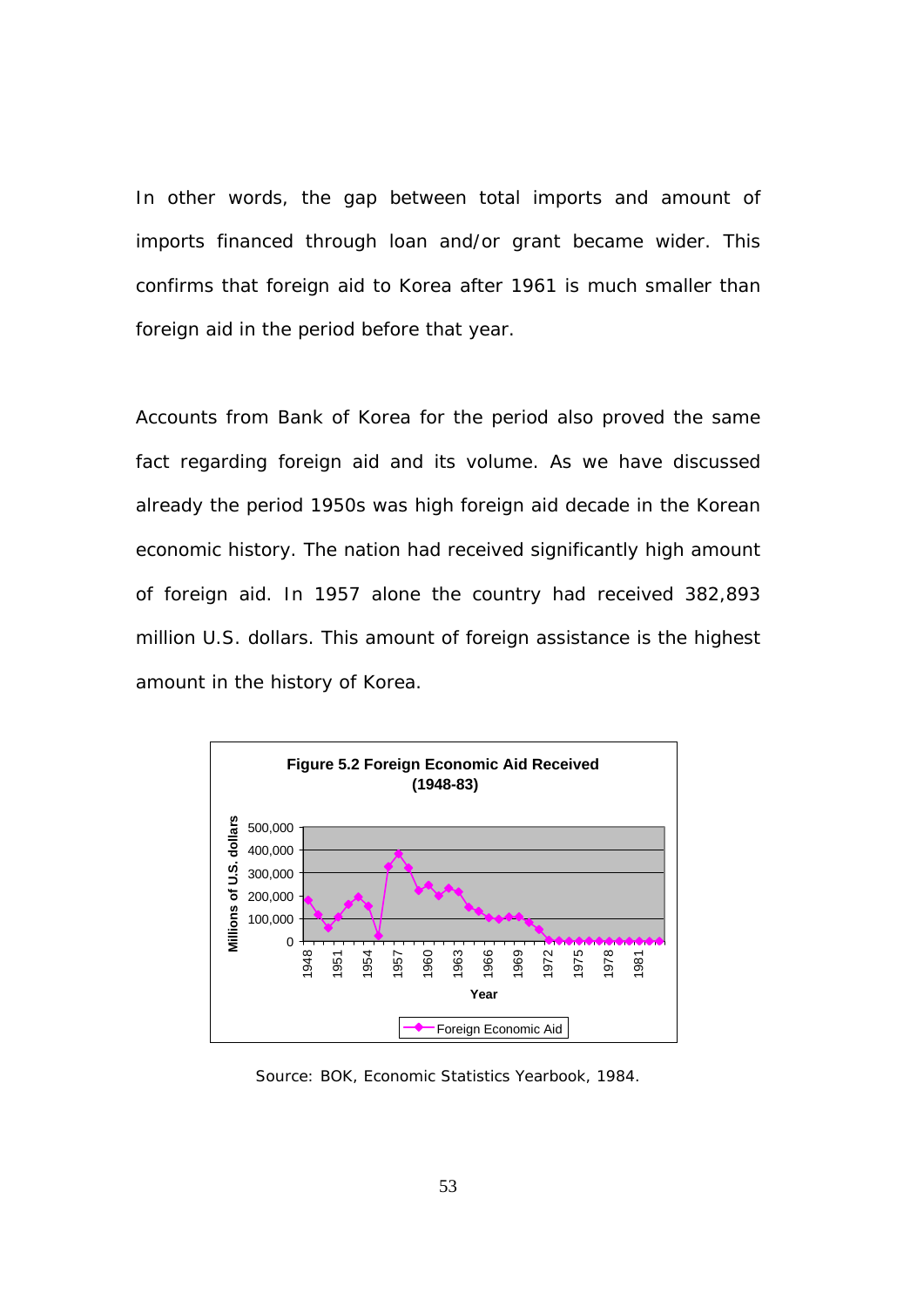Unlike to the 1950s, foreign aid volume after 1960s became smaller and totally negligible amount in the end of 1960s and after 1970s respectively. Figure 5.2 depicted to explain the trend of foreign aid volume to Korea starting from 1948 to 1983. Careful observation on the figure is enough to see foreign aid to Korea declined after 1961 and almost approach to zero in 1970s.

Both empirical figures proved the same fact on the volume of foreign aid in the considered period. Thus, the volume of foreign aid to Korea after 1961 is much lower than the time before.

In addition to the above figures, some arguments and the analysis of the rationale to adopt export led economic growth strategy in the 1960s prove the same conclusion on the matter. Most of researchers in the area have agree one of the reasons to adopt the export oriented economic development was a sharp declining of foreign aid (grant) to Korea in the early 1960s.

In sum, we can conclude this discussion with the following explanation in the book "Developing Country Debt and Economic Performance. According to the book all of Korean imports and gross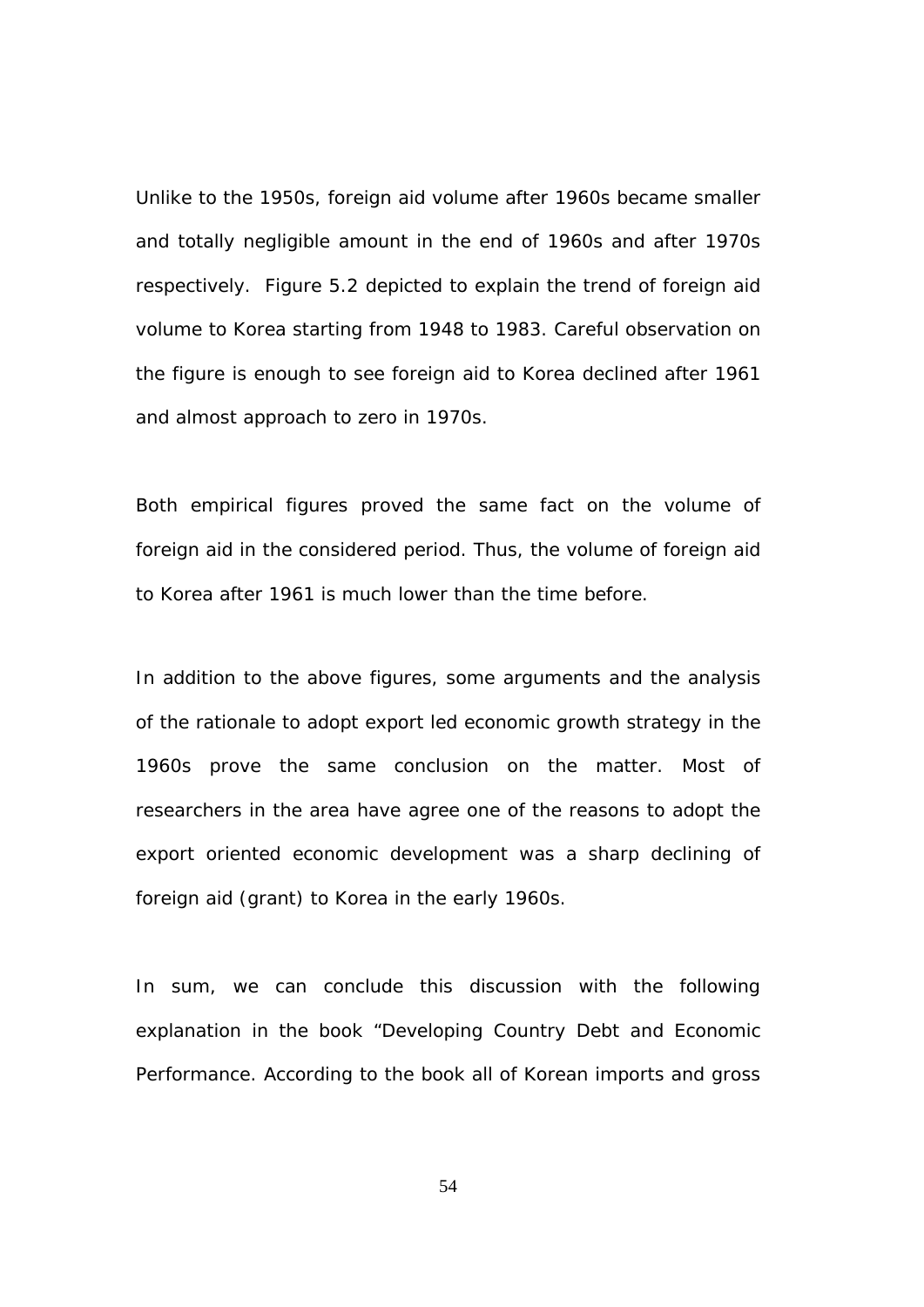investment was financed by foreign aid during the 1950s. However, the importance of foreign aid declined precipitously during the 1960s, becoming a negligible source of funding by the mid-1970s. $^{29}$ 

# **5.3 Measures Towards Implementing the Export Led Economic Development Strategy**

#### **5.3.1. Major Macroeconomic Policies**

Park's administration had taken very important macroeconomic measures to stimulate the economy and to create good environment for export in his first step. Among them may be mentioned the nominal interest rate. Based on the note from Kihwan, to mobilize domestic savings the government allowed commercial banks to raise interest rates on deposits from 12% to as high as 26.4%. For three years in a row after 1965, the year when interest rates were raised, savings deposits in Korean banks nearly doubled each year.<sup>30</sup>

This was one of the mechanisms used to organize or mobilize the limited resources for investing on the export sector. Even though, the economic performance of Korea at the time was at very low

l

<sup>&</sup>lt;sup>29</sup> Jeffrey D. Sachs and Susan M. Collins, Developing Country Debt and Economic Performance, 1989 <sup>30</sup> Kim Kihwan, The Korean Economy: Past Performance, Current Reforms, and Future Prospects, KDI, (1984)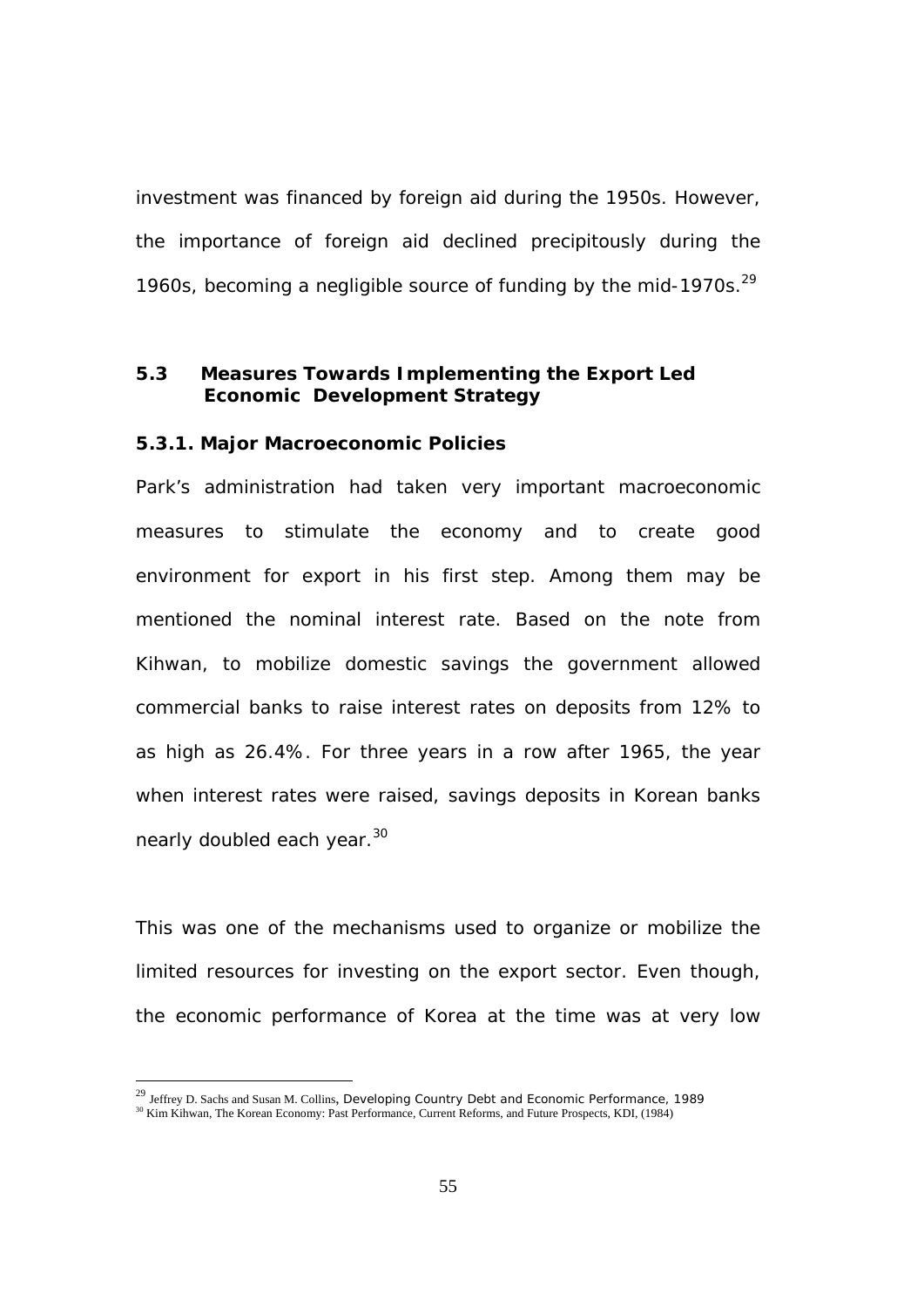level, the domestic policy enabled the government to utilize the available resources in the country.

In addition, the government used the same approach to attract foreign capital in the early 1960s. According to the article written by Kihwan, to encourage the inflow of foreign savings to make up for the insufficiency of domestic savings, in 1966 the government enacted a comprehensive Foreign Capital Promotion Act Whereby the government underwrote the risk borne by foreign investors. The other important macroeconomic measure taken by government was the exchange rate adjustment. As Kihwan putted it in his article, in 1964, the multiple exchange rate system and the Korean won were devalued by nearly 100%, thus eliminating a bias against the export sector.<sup>31</sup>

These macroeconomic policies were in favor of the export sector through increasing investment in the country. As discussed in previous chapter, domestic savings were shown very low for very long time. In Park administration, however, savings grew sharply.

l

<sup>&</sup>lt;sup>31</sup> Kim Kihwan, The Korean Economy: Past Performance, C urrent Reforms, and Future Prospects, KDI, (1984)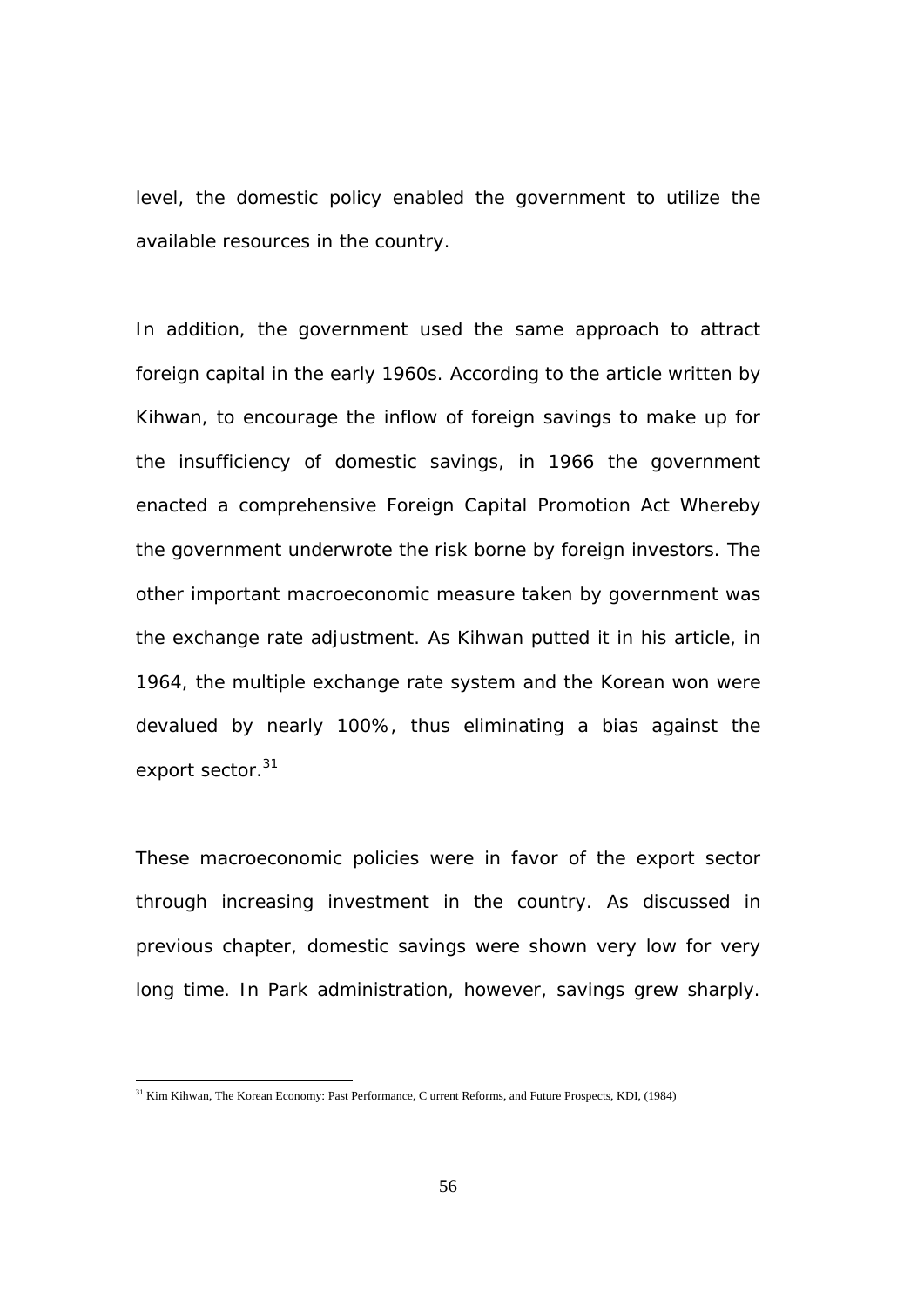The government succeeded to mobilize the resource in the country. As the result the Korean economy stimulated with in short time.

As it is mentioned earlier, the export sector was the engine of the Korean economy during the take-off. The government prior objective was developing the export sector as means of economic growth in the nation. Therefore, it is vital to see what measures had taken to encourage export in the early economic take-off.

## **5.3.2. Incentives to Promote the Export Sector**

This topic explains the main export incentives, which are provided to export industries, export trade companies, and importers of raw material for export production. In order to ease my explanation, I divided these incentives in to direct and indirect incentives.

Incentives included under direct incentives are the incentives related to tax, loan, tariff and financial reserve, which provided to export producers, trading companies and importers of raw materials for export production. On the other hand, indirect incentives are incentives that help exporters by giving them good environment in the production of export goods and trading.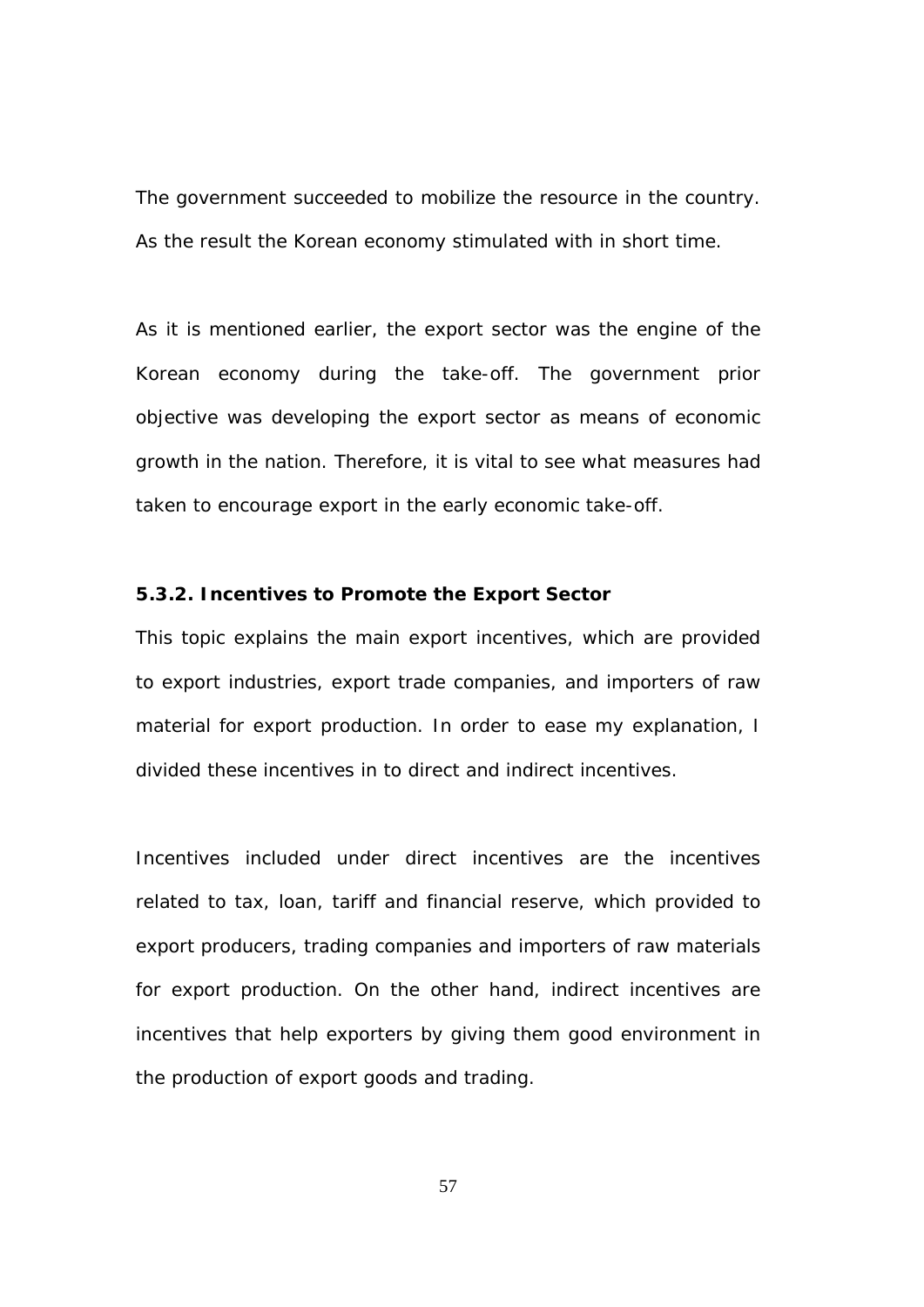# a) **Direct Incentives**

The following are some direct incentives, from the paper written by Suk Tai Suh.

- 1. Full indirect tax exemption and 50 percent reduction in the business income tax
- 2. a) Short-term preferential loans at interest rates below the commercial bank discount rate for exports, coupled with automatic loan approval, and
	- b) Medium and long-term preferential loans for capital investment for export production.
- 3. Full exemption of tariff on raw materials imported for export production
- 4. An export-import link system largely abolished in the early seventies, by which exporters of certain specified items were granted an automatic approval of the importation of certain items not otherwise imported
- 5. The wastage allowance system by which certain proportion of raw materials imported duty free for export production was allowed for domestic use
- 6. Generous depreciation allowances for capital equipments used in export production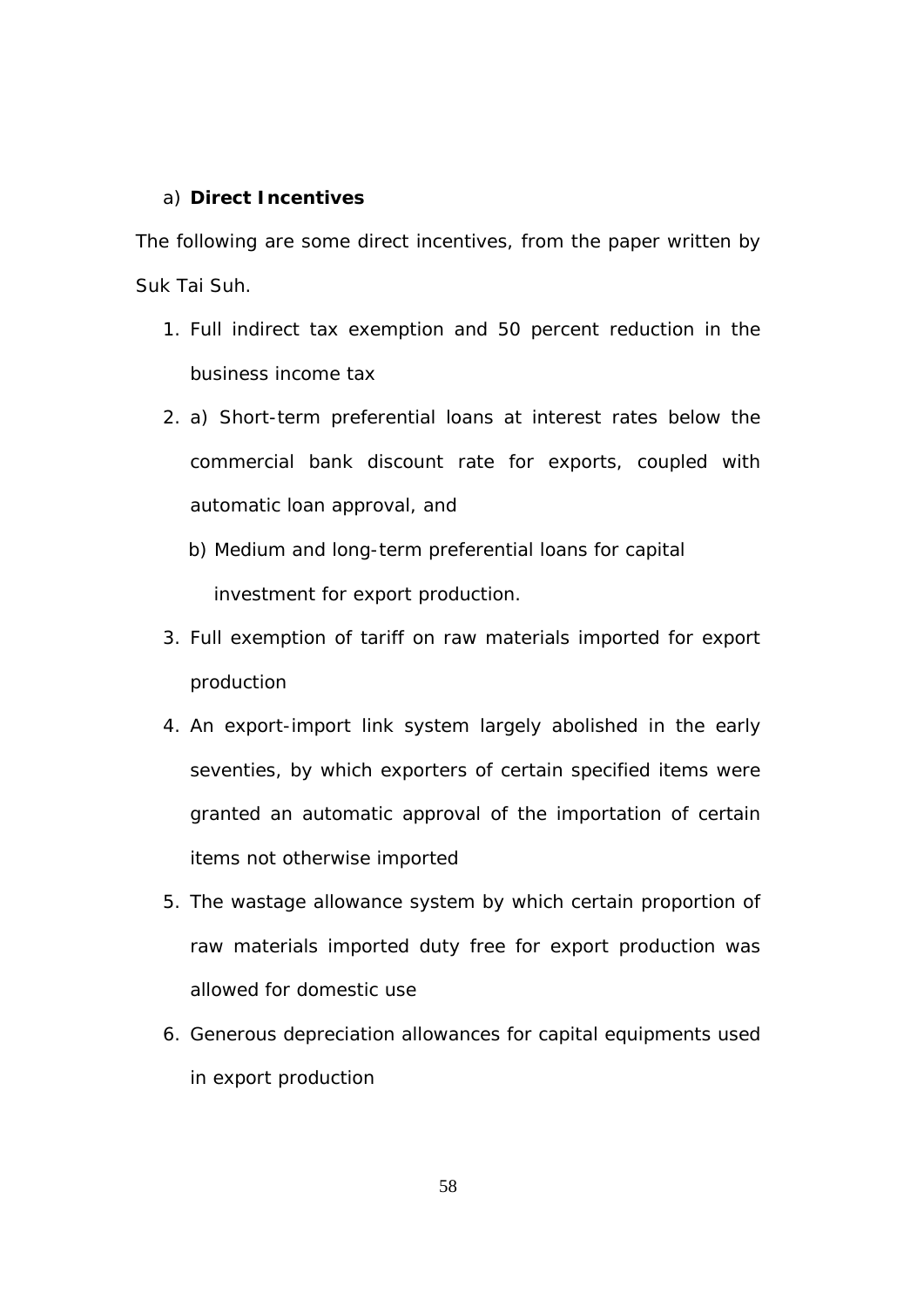- 7. Special provisions for reducing the taxable income earned on export production by a certain proportion (usually 1 percent) of total export sales
- 8. Special provisions for the large trading companies that exported more than the annually adjusted export target and met the commodity and market diversification requirement since 1976, which includes
	- establishing a larger reserve fund for possible loss in exporting to foreign markets for the purpose of reducing income tax
	- increasing foreign exchange holdings in excess of the limits set by the existing foreign exchange regulations.

These direct incentives were implemented in close follow-up of high-ranking government officials including President Park. Financial institutions were highly controlled by government in order to get power to direct the financial resource towards the first objective. Government officials were very active to implement these incentive programs in proper way. In addition, Park's government structure and institutional settings were adjusted to wards this program.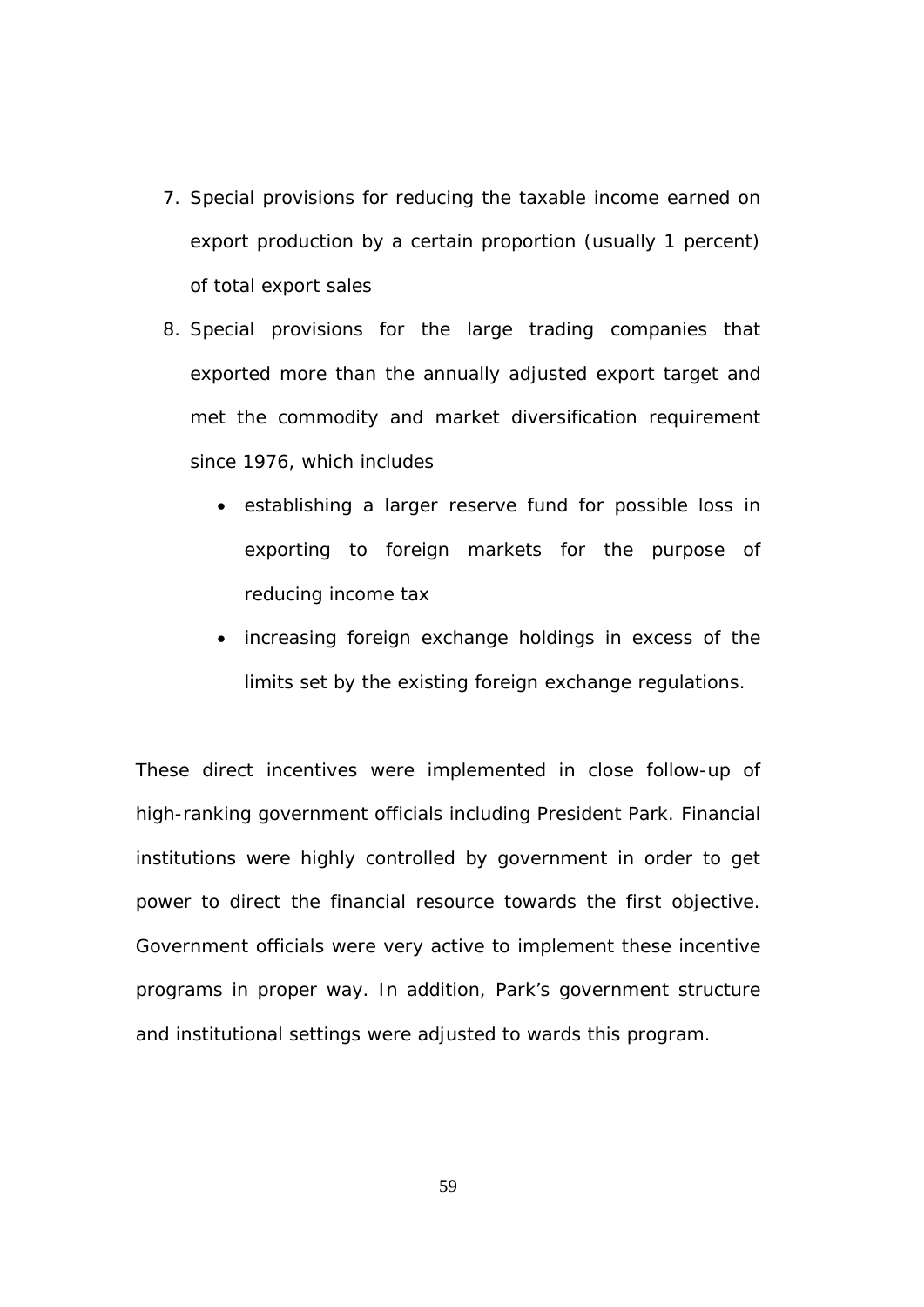**b) Indirect (Administrative) Export Promotional measures**  These incentives were very crucial in the promotion of export. Growth of the export sector could not achieved only through direct incentives. Favorable environment like; efficient bureaucracy, good coordination among government offices, managerial talent, technical Know-how are needed. The very strong point of the Park administration was achieving these preconditions that help for fast growth of export.

Pre-conditions like; effective bureaucracy and coordination was the core competence of Koreans at that time. This also helped Korea to take the advantage. These administrative incentives may include the following:

- 1. The actions taken by the Ministry of Commerce and Industry, Ministry of Economic Planning Board, the Ministry of Finance and the Ministry of Foreign Affairs in the support of exports
- 2. The activities of the Korea Trade Promotion Corporation (KOTRA), a semi-private corporation, to collect oversea market information, to help with the overseas exhibitions, and to otherwise assist in foreign market.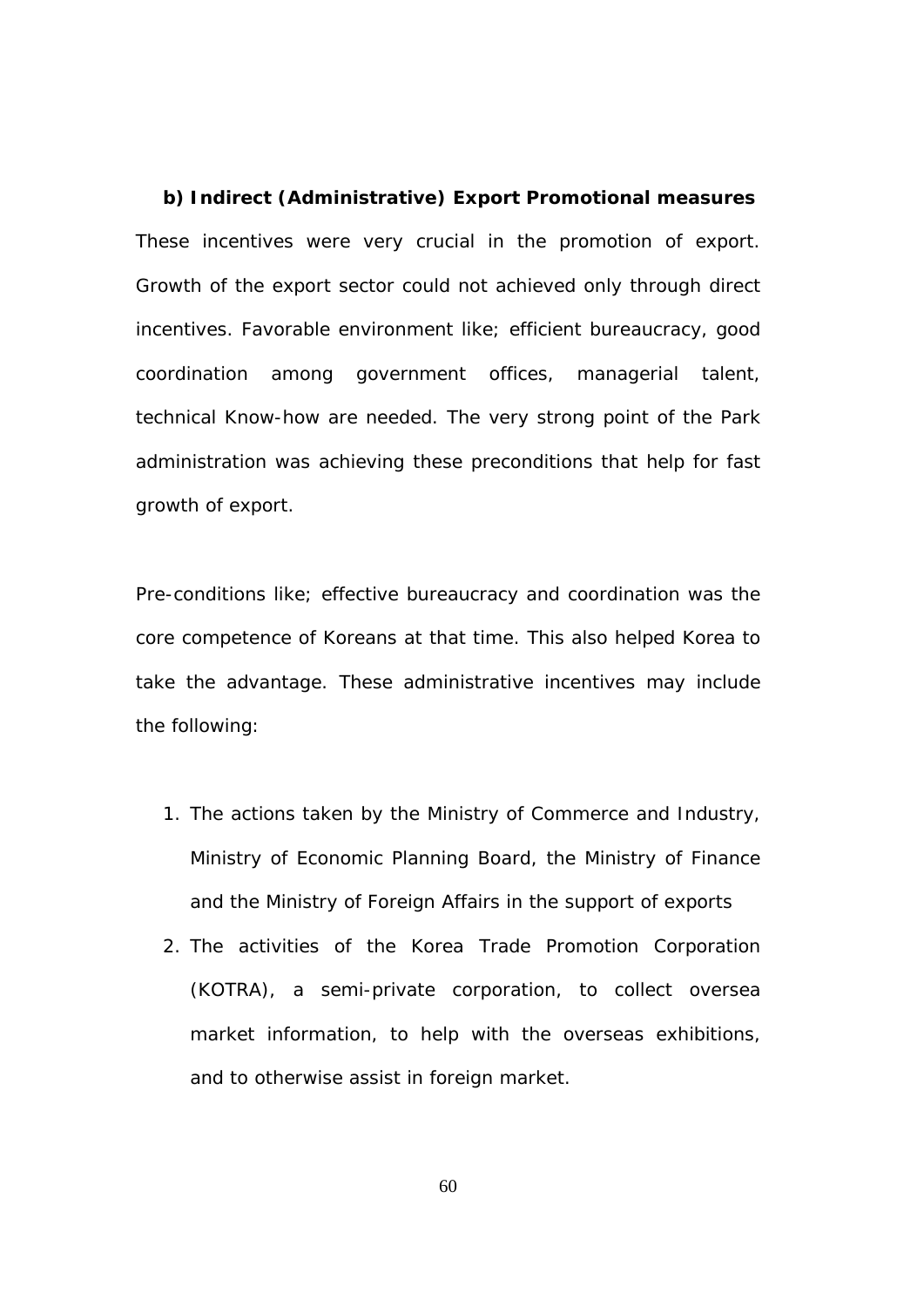- 3. The activities of the private Korea Trade Association, to provide policy recommendations, to assist with research for export promotion, and to act as a channel between the private business sector and the government in general.
- 4. A monthly export promotion meeting was held every month, at which the current state of export activity and the related problems were reported to the president. This monthly meeting was a manifestation of the priority afforded to export promotion in the nation's economic policies.

# **5.3. Rapid Economic Growth After 1961 (take-off period)**

Before 1960s, Korea was marked with poor economic performance and it was among the poor countries in the world. In the year 1961, however, a new economic development strategy emerged and the country starts to experience the golden era in its economic revolution. The following some indicators can explain the fast improvement in the Korean economic performance after 1961.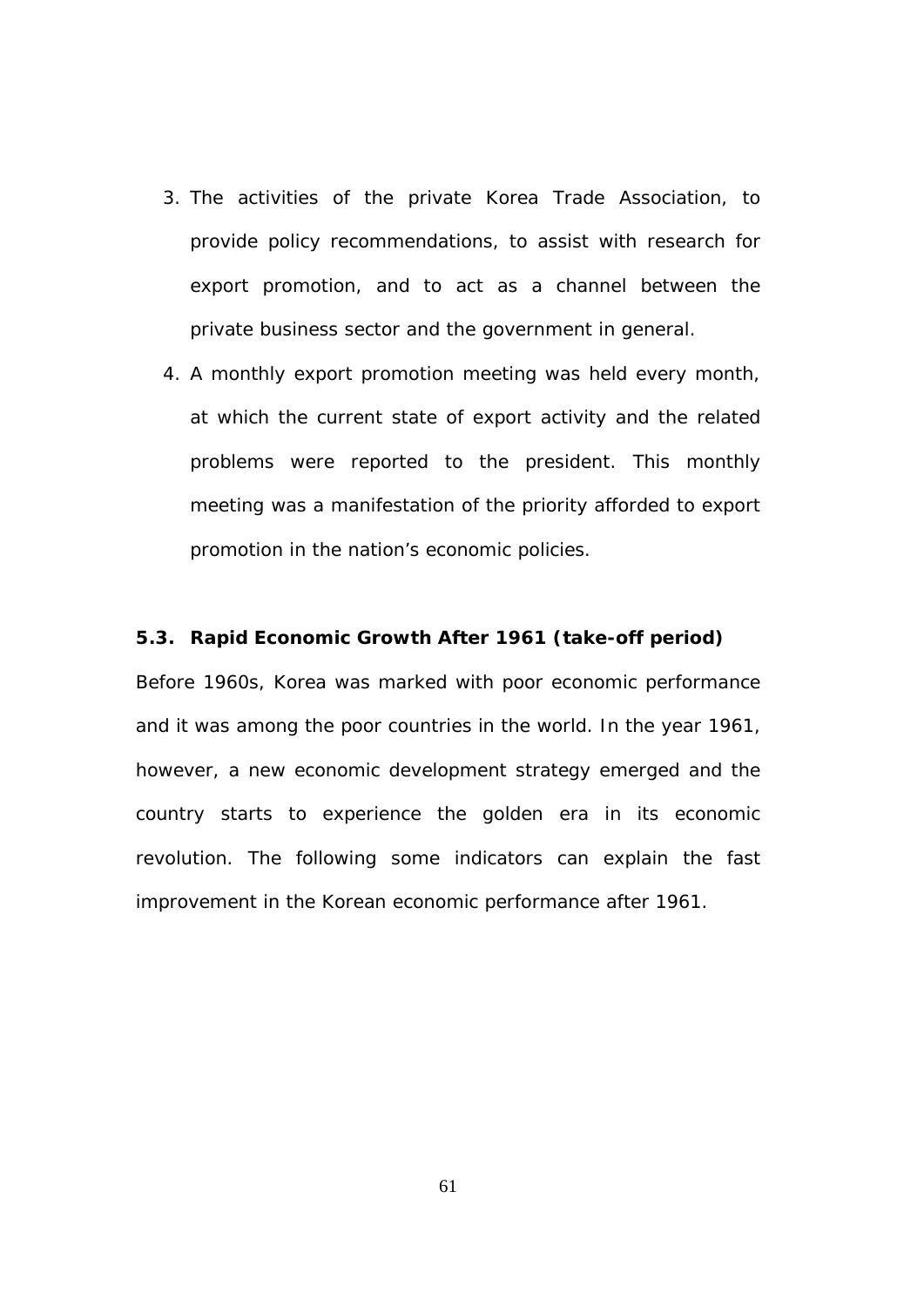## **5.3.1. The Trade Balance**

Based on the economic development strategy, which gives strong emphasis to export, with the support of especial macroeconomic policies and incentives, Park administration laid a cornerstone for the Korean economic development with in a short time. It able to mobilize, coordinate and channel the resources to its prior objective, which is export-led economic growth. The people of Korea and its government did miracle with in less than one generation. President Park Chung Hee had explained the efforts and the success in few years in his speech on January 16, 1965 speech.

From many years, Korea exported only \$ 20 million to \$30 million worth of goods a year. Even such exports were negligible, except for tungsten. But in these past few years, the government and people awoke from a sleep and strove. Exports began to expand rapidly. Last year, our exports exceeded the \$120million mark. Although there is still a gap in the balance of payments, this much is true: that we have acquired the self-confidence that we, too, can favorably compete with others in the international export race. … The international community is gradually awakening to the export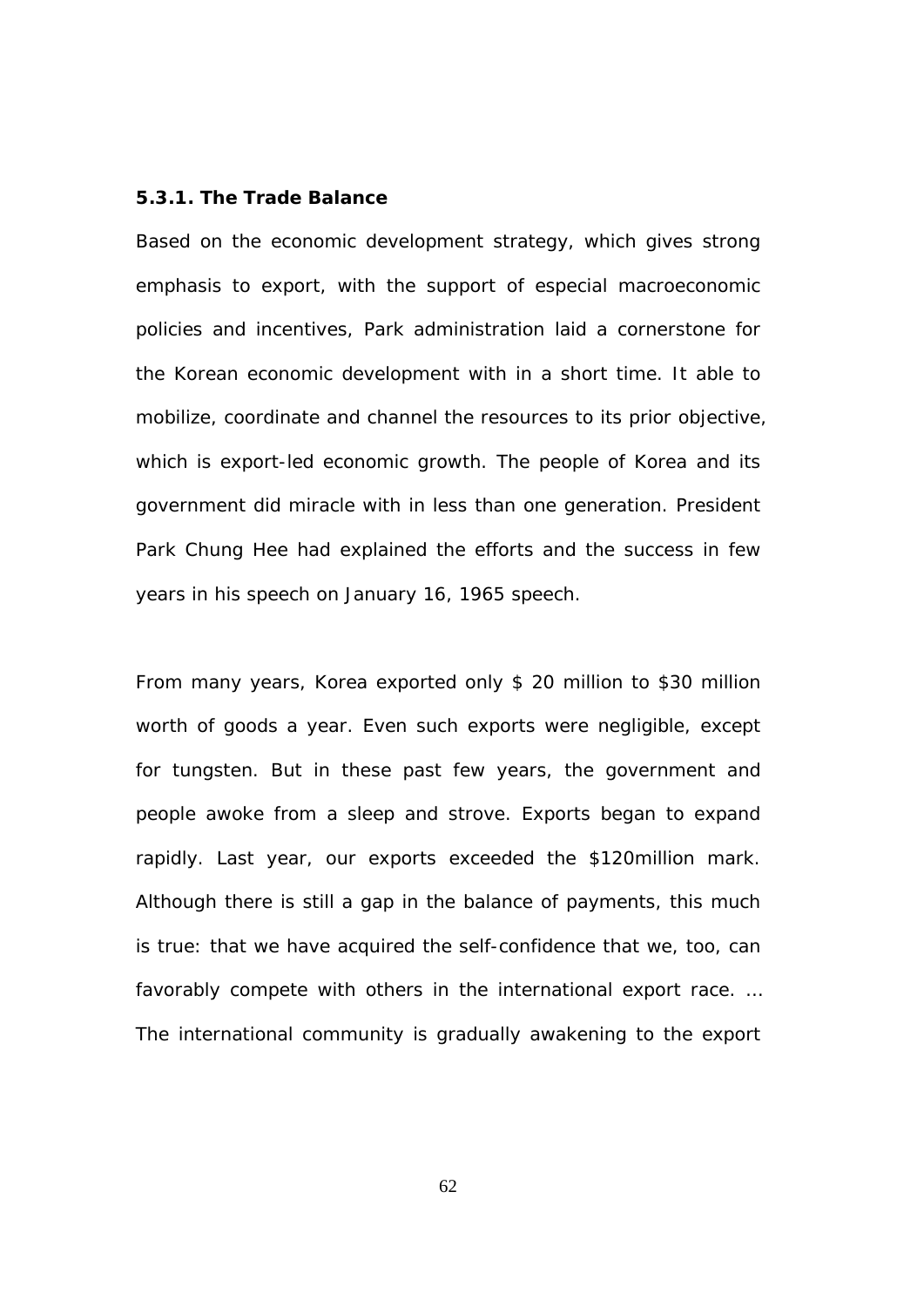potentials of Korea. I believe that the time has come finally for us to reap the fruit of our investment*. 32* 

In the decade remarkable improvement had been recorded in the export regime. Export volume increased sharply from less than 100 million U.S. dollars in the early 1960s to as much as 3257 million U.S. dollars in the early 1970s. Even though, the export sector was in poor performance for the whole period prior to 1961, it was learned that Korea exported 32 times as higher as than 1962 in the consecutive decade.



Source: Bank of Korea various sources

<sup>&</sup>lt;sup>32</sup> Park Chung Hee, Major Speeches By Korea's Park Chung Hee, Hollym Corporation Publishers, 1970 (PP.297-313)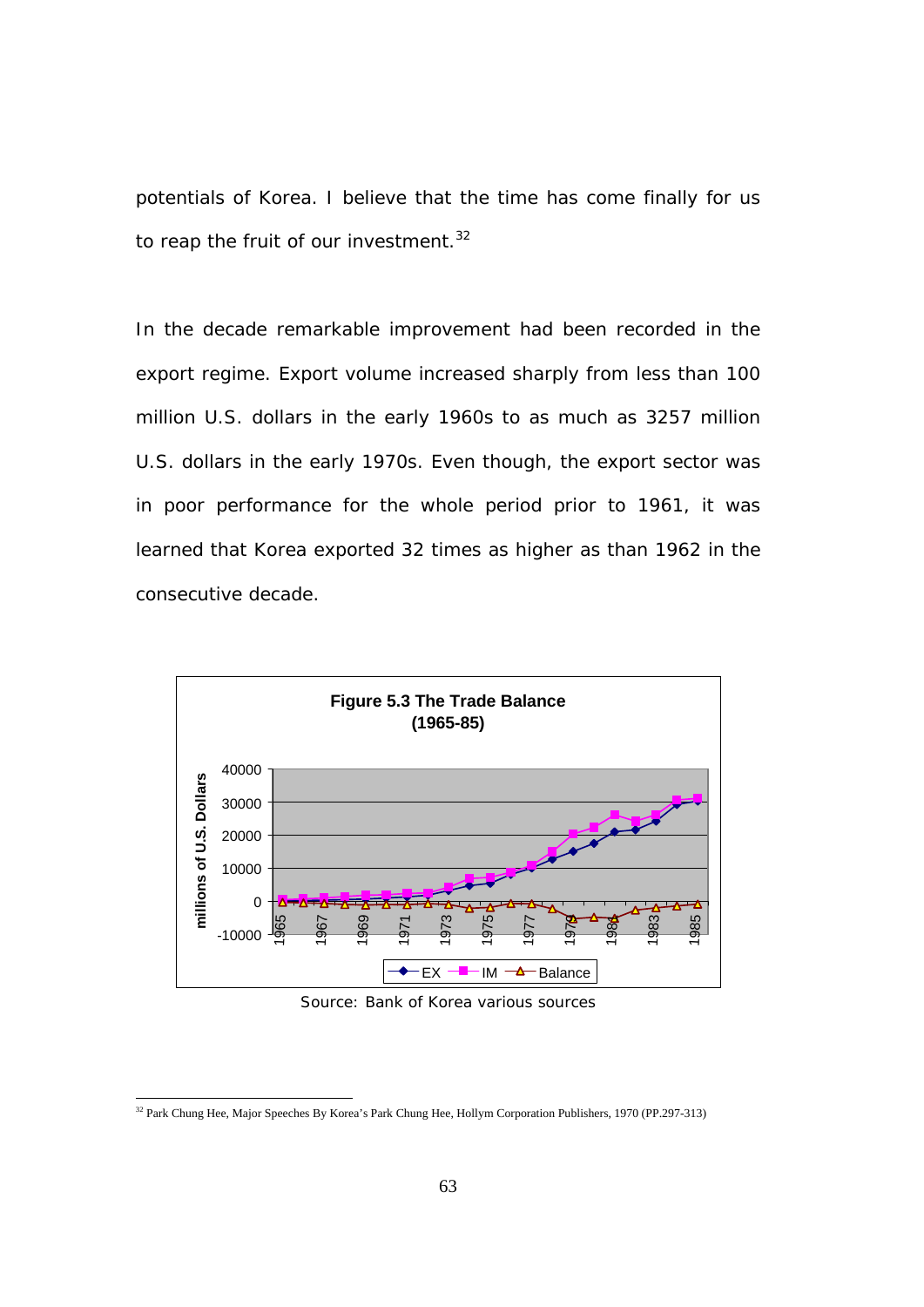As shown in the above figure, the trade balances for the period after 1961 were observed to be much better than the years before. Even though the trade balance is negative in the period, it is clear the performance is much better than the situation explained in chapter 4 Figure 4.3.

#### **5.3.2. Per Capita GNP**

The rapid export growth was accompanied with fast improvement in the economic performance of the country. All economic and social development indicators proved that Korea had emerged as strong economy with in a decade. As Cole, David noted out; the dominant feature of the Korean economy since the early 1960s, the feature that has been most influential in shaping the structure and character of the country's everyday economic life, has been the extraordinary rapid rate of economic development. Real gross national product almost quadrupled from 1963 to 1977, making the average annual growth rate of 10% one of the world's highest. Population rose from 27 million to between 36 and 37 million during this period, an increase of 35%, while the average Korean's annual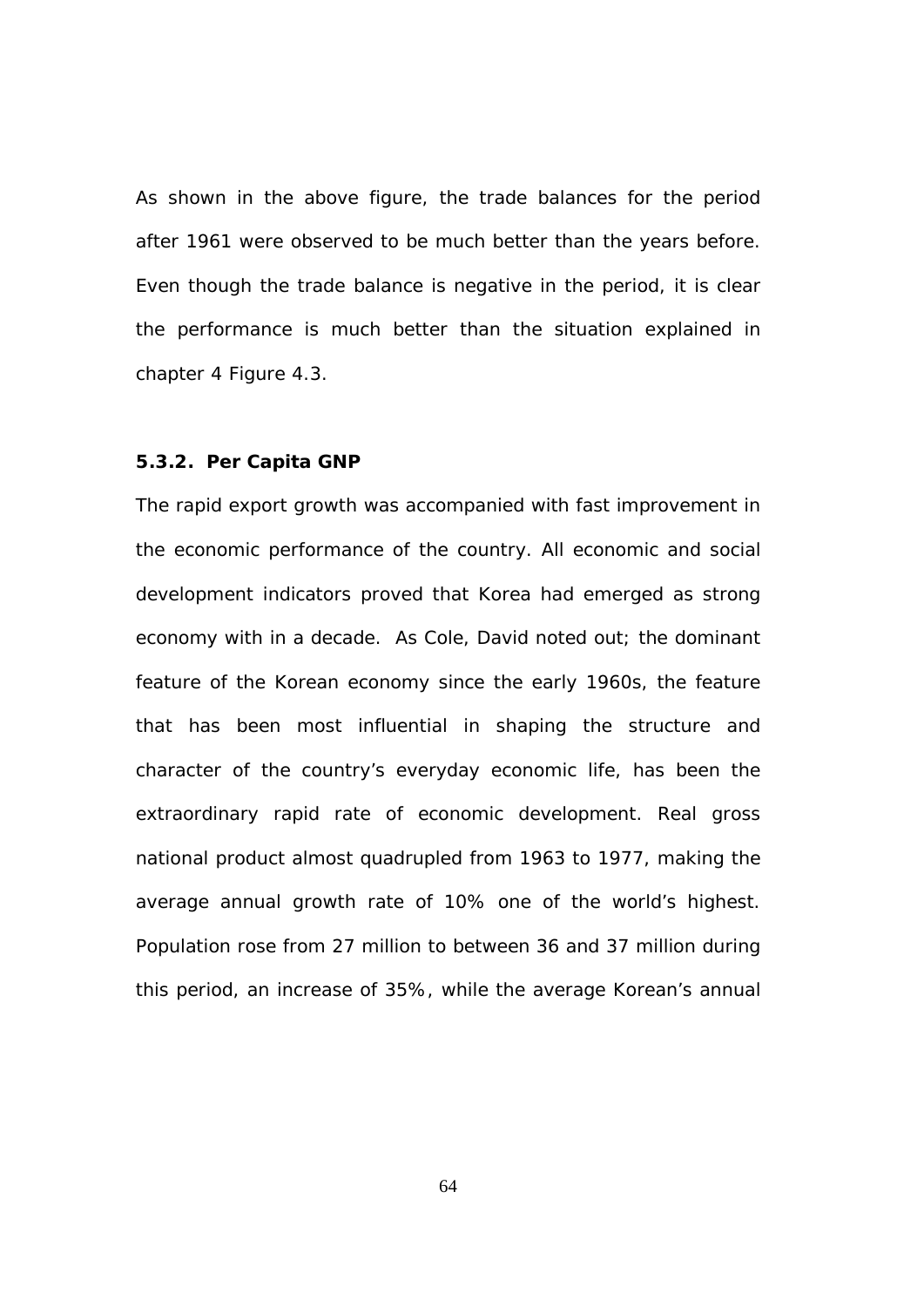consumption more than doubled, reaching the \$450-\$500 level by 1977.33



Source: Bank of Korea various sources

Among the economic growth indicators, growth of per capita GNP could be given attention. As noted by several researchers per capita GNP had been increased sharply with in short time after 1961.

The above figure depicts per capita GNP growth for 20 years, 1965- 85. In 1961 per capita income in Korea was not exceed 90 U.S. dollars. After three years, however, per capita GNP grew more than triple. Similarly, it showed more than 10 folds after 10 years.

<sup>&</sup>lt;sup>33</sup> Cole, D., Korean Economy: Issues of Development, (1980)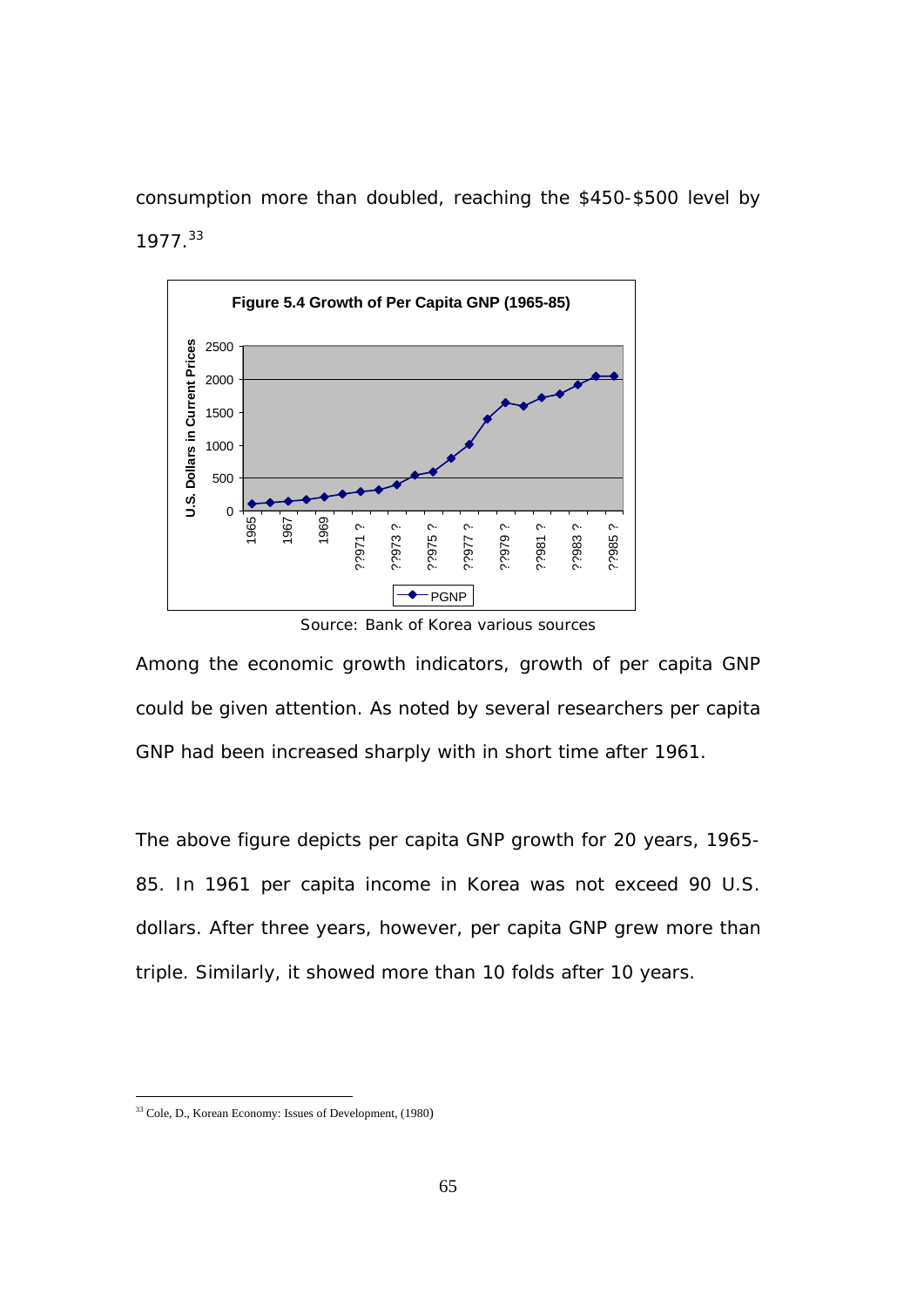#### Chapter 6

# *The Role of Foreign Economic Aid in the Rapid Economic Growth*

### **6.1. Foreign Aid Played Insignificant Role During the Take-Off**

In previous chapters, we proved that the volume of foreign aid to Korea in the period before 1961 was very high and declined consequently. Additional works in the area showed that flows of foreign aid rose to a high of 16 percent of GNP in 1957, averaged 8-9 percent during 1959-62, 2 percent during 1966-68, 1 percent during 1969-71, and have been negligible since  $1972^{34}$ 

Despite the negative trend on the flow of foreign aid to Korea, the history of economic growth for the nation showed extremely fast speed on its improvement. The improvements in the basic economic and social development indicators were much higher than one can imagine.

Therefore, all evidences on the issue showed that there is no strong correlation between foreign aid and economic growth in the

<sup>34</sup> Jeffrey D. Sachs and Susan M. Collins, Development Country Debt and Economic Performance, 1989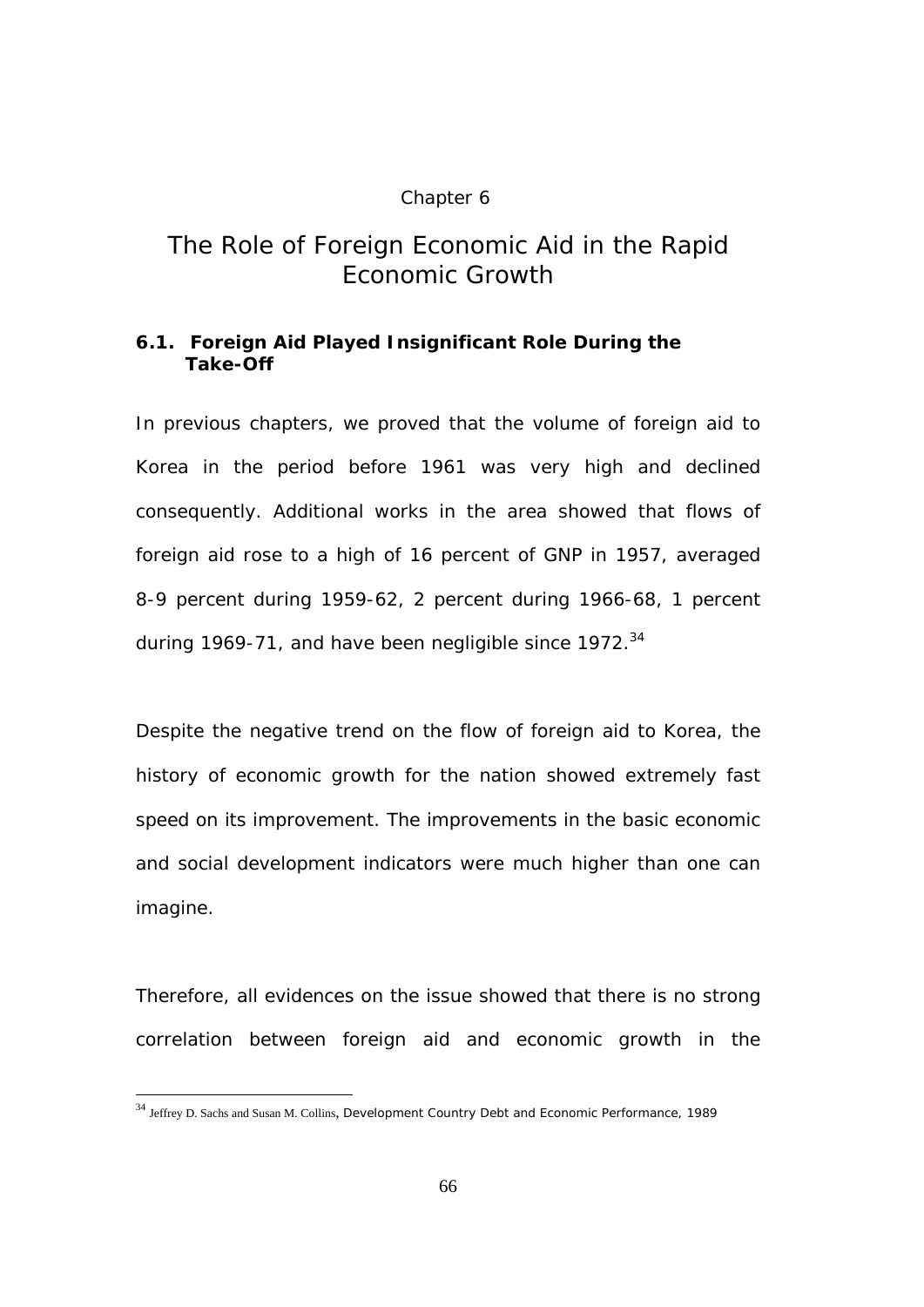economic history of Korea. To strengthen the discussion point, we can take the following some empirical evidences, which based on the basic economic indicator 'GNP' and flow of 'Foreign Aid'.



Source: BOK, Economic Statistics Yearbook, 1984.

As shown in the above figure and already discussed in previous discussions, the trend on flows of foreign aid to Korea declined continuously and became almost negligible in the 1970s.

In contrast, Gross Domestic Product increased steadily starting from the early 1960s and reached the highest level during the period at which foreign aid volume became a negligible source in the Korean economy.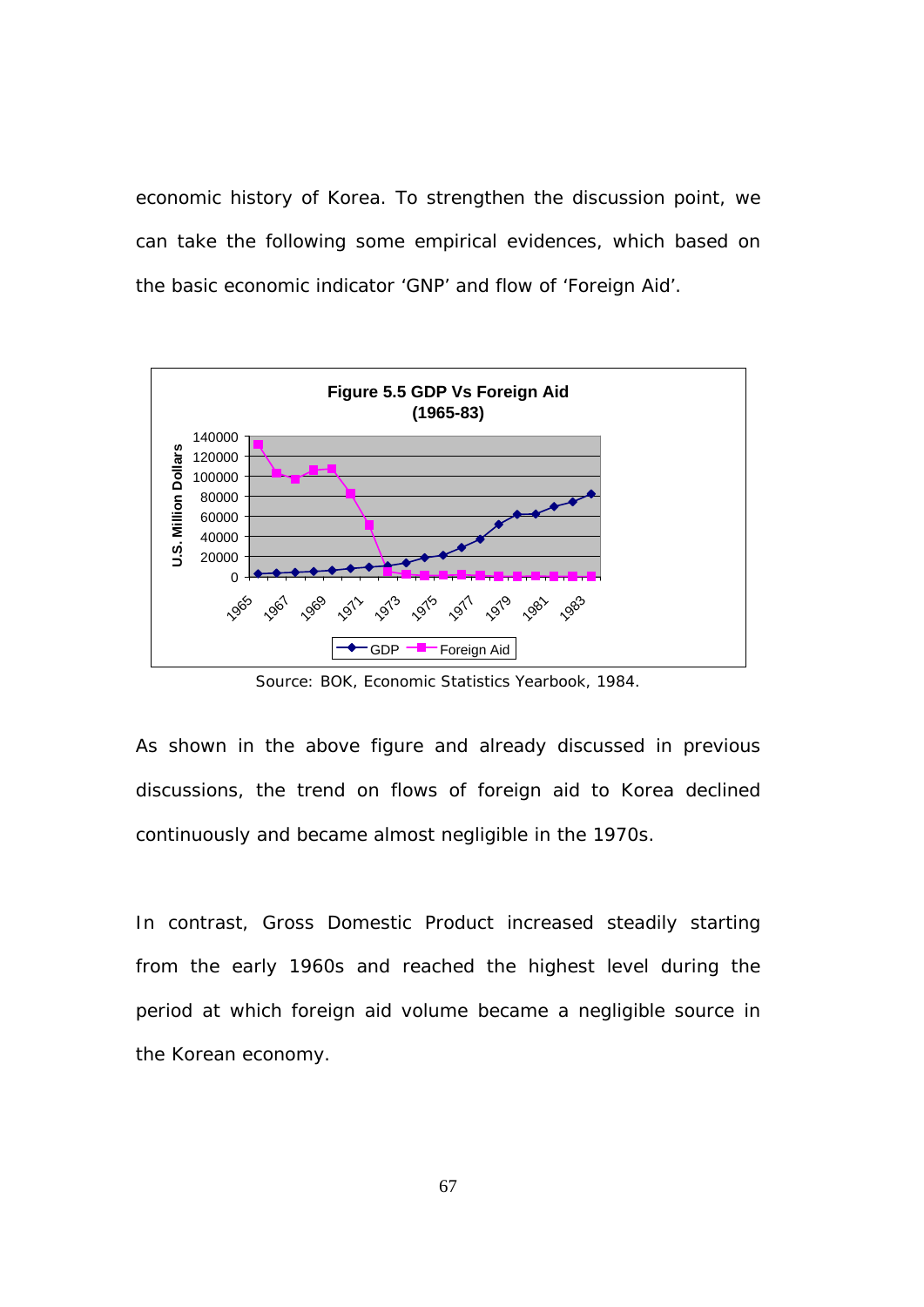These all evidences are cornerstones for my conclusion on the role of foreign aid on the rapid economic growth. Based on the empirical facts on foreign aid and economic growth, we can conclude that the impact of foreign aid on the economic growth in Korea was almost negligible.

The miraculous economic growth in Korea was registered in the period at which foreign aid became to the very small contributor in to the economy and very small source of funding.

However, there are plenty of evidences that can prove all possible grants from outside utilized wisely in the period. The government in the period and its policy could be considered as very good environment for the coordination of foreign capital inflow. The following is President Park's speech about production, export and construction on January 16,1965.

Loans to be granted by the United States, Federal Republic of Germany and other European nations, and Japan will amount to a considerable sum this year. What is needed is reorganization of our aid-receiving posture. To receive foreign capital promptly and use it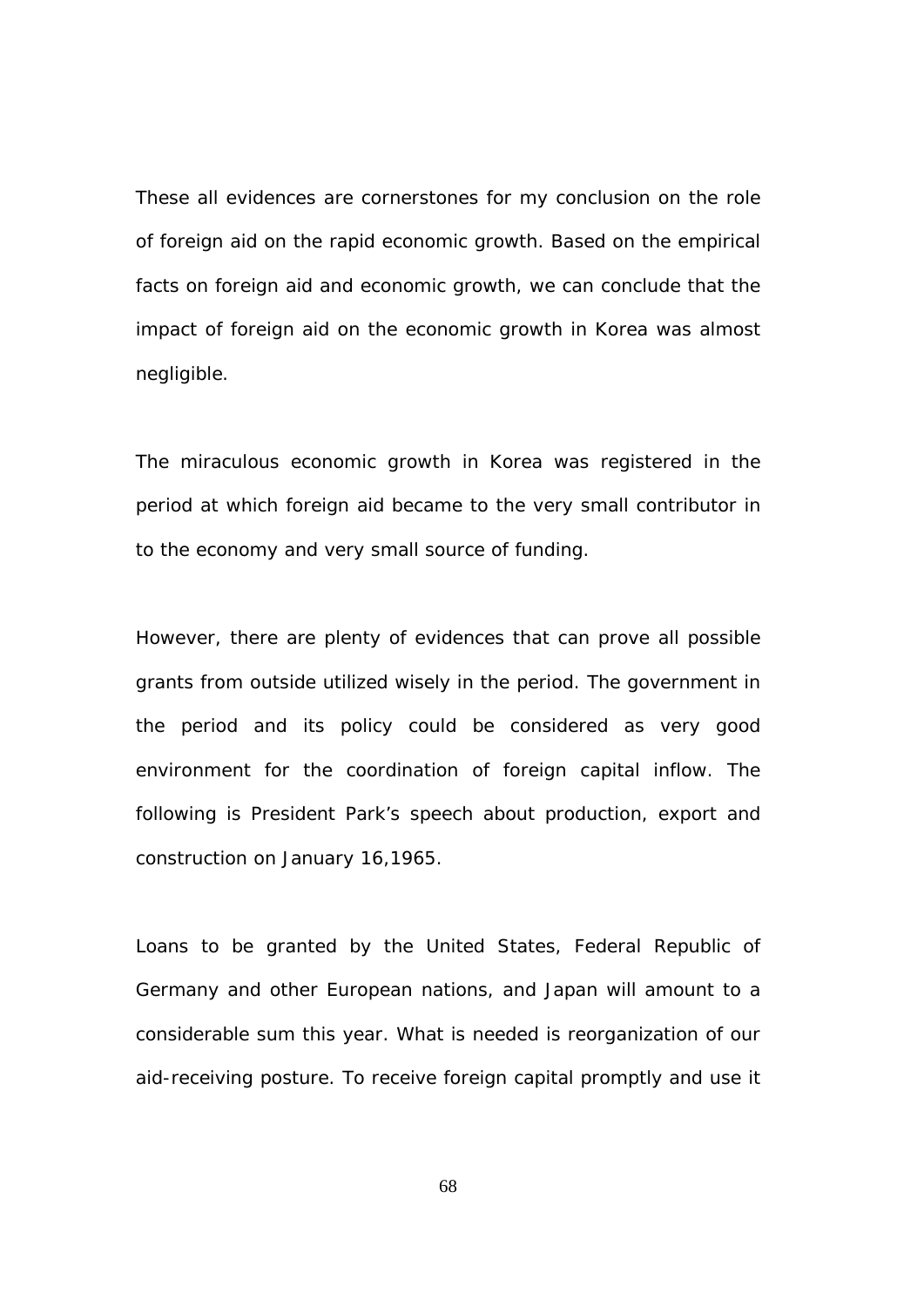correctly, I plan to reform and strengthen parts of the economic administration setup for more efficiency. As I have mentioned already, medium and small industries will receive special attention. First, the government will support conversion to export industries.<sup>35</sup>

Thus, Park government had been devoted to exploit the domestic resource and to an impressive level efficient to utilize wisely all foreign capital inflows. Even though, the volume of foreign aid was very small compared to the early period, the following strong points enables to record the economic miracle with in short time.

The right choice of economic strategy was the main factor for success. The strategy strongly advocated on development of the export sector as its prior objective. The main secrete of the strategy goes to allocating the available resources to this objective. Not only the resources all policies and rules deliberately referred to the export sector. All projects proposed for loan approval screened on the basses of their contribution to export promotion.

l

<sup>&</sup>lt;sup>35</sup> Park Chung Hee, Major Speeches By Korea's Park Chung Hee, Hollym Corporation Publishers, 1970 (PP.297-313)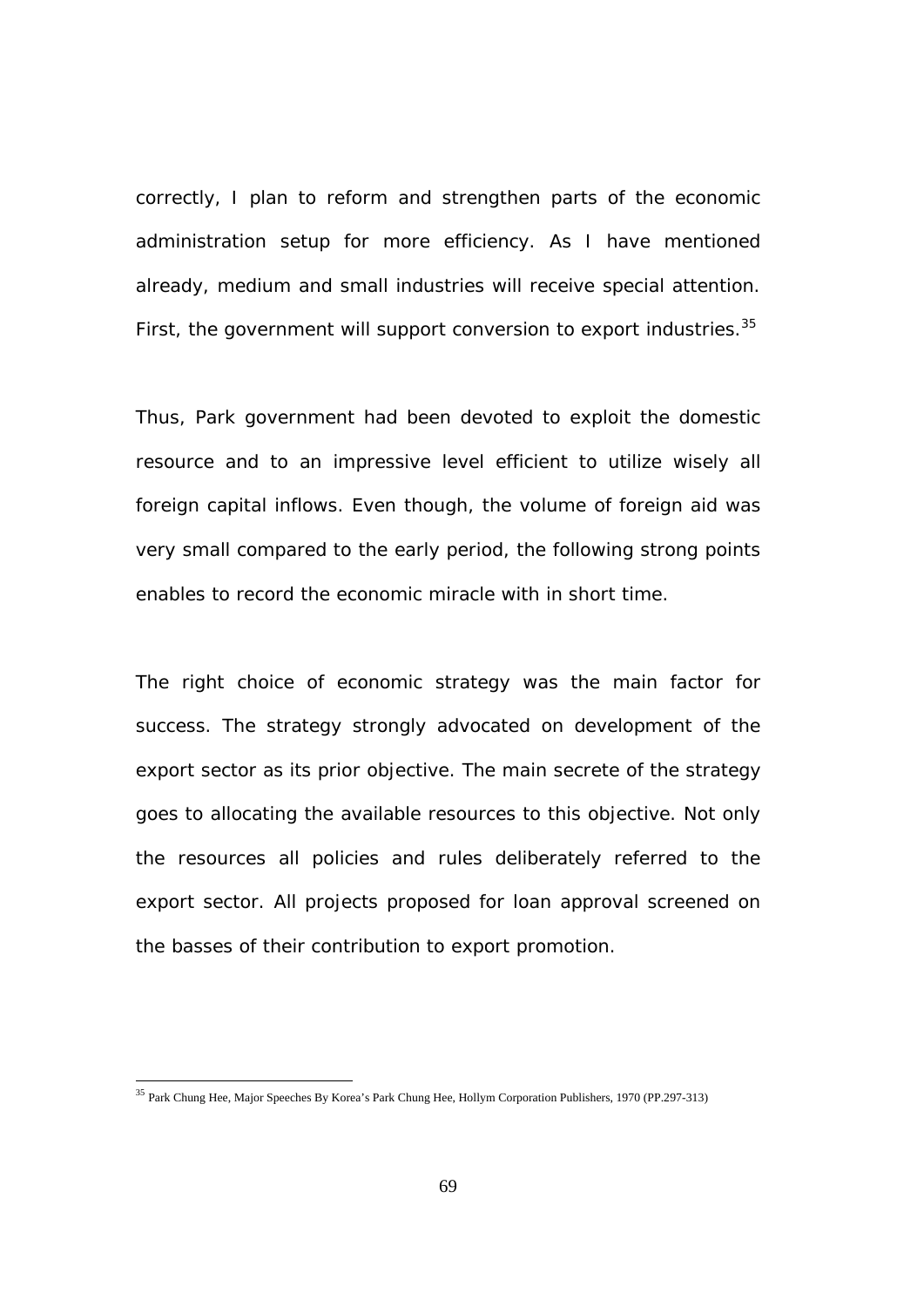The favorable policy environment in the country with combination to disciplined work force and relatively skilled manpower in the early time enabled to Korea to record rapid economic growth.

#### **6.2. Market favor as Other Side of Foreign Aid**

Based on different literatures regarding the role of U.S. markets, it was critical for the Korean economic development. Particularly, Cole, D. explained that US markets were the main host for the Korean exports.

Basically the US market was one of the main markets for Korea's commodities. As Chong-Hyun Nam explained it, ever since Korea began its outward-oriented economic development in the mid-1960s, access to the U.S. market has been critical to Korea's export success. Since 1965, except for a single year 1973, the US has provided the largest market for Korea's exports.<sup>36</sup>

Ironically, the US market to Korean exports was very important in the initial export growth. But what is the share when it is compared with other markets? The following figure shows an average export

<sup>&</sup>lt;sup>36</sup> Chong-Hyun Nam, US Trade Policy and Its Effects on Korean Exports, 1990 (P.5)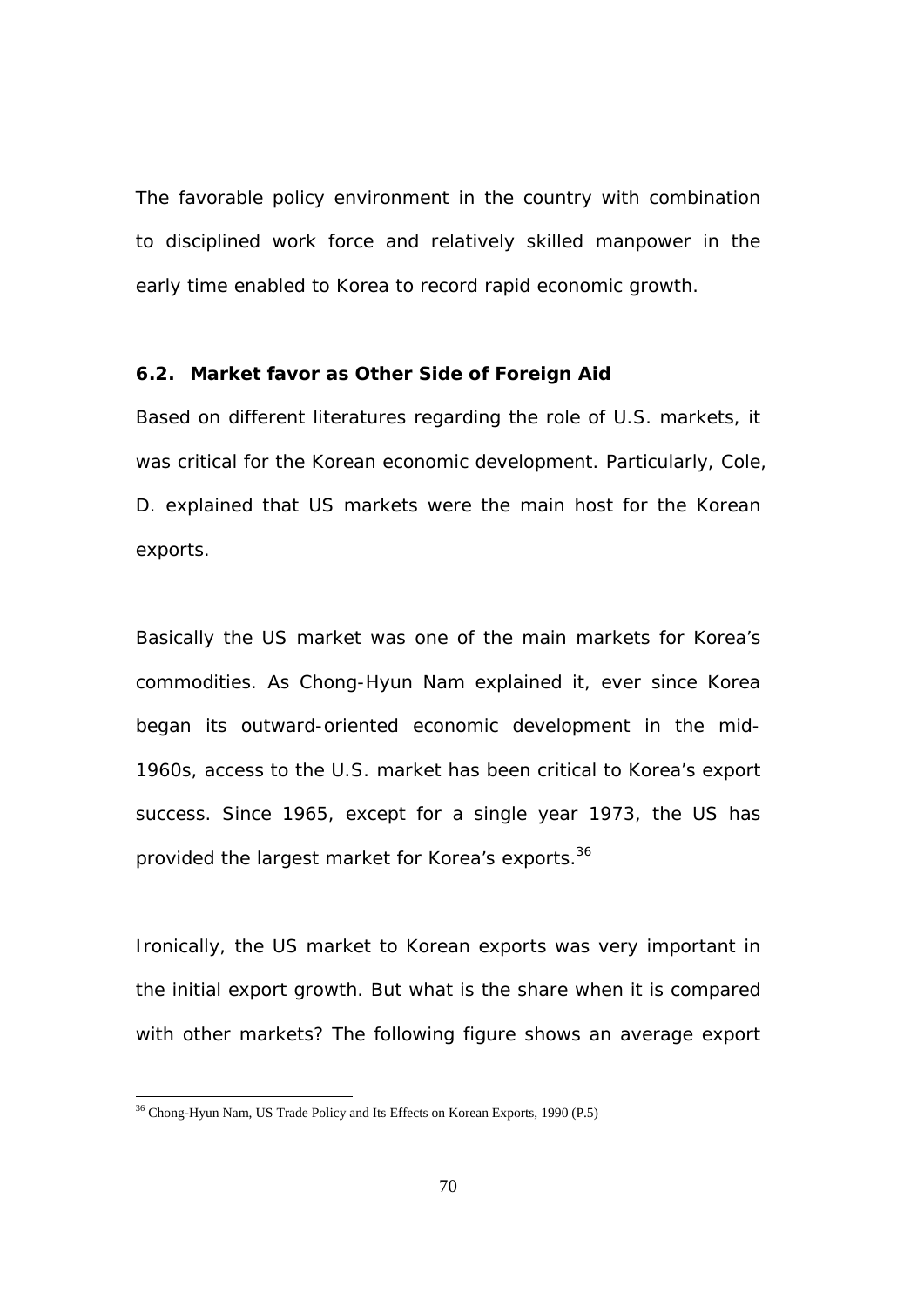volume of the Korean merchandize to five selected countries during 1967-1976.



Source: Suk Tai Suh, The effects of export incentives on Korea export growth, 1981,

During the period, 1967-76, the annual Korean export to US market amounted 35 percent in average. However, the Japan share is not small which amounted 27 percent in average. Though American market had higher share, the difference is not that much exaggerated with respect to the Japan share.

On the other hand, we can understand that Korea had several trade partners from the beginning and its export was not especial favor from US but based in quality and competition.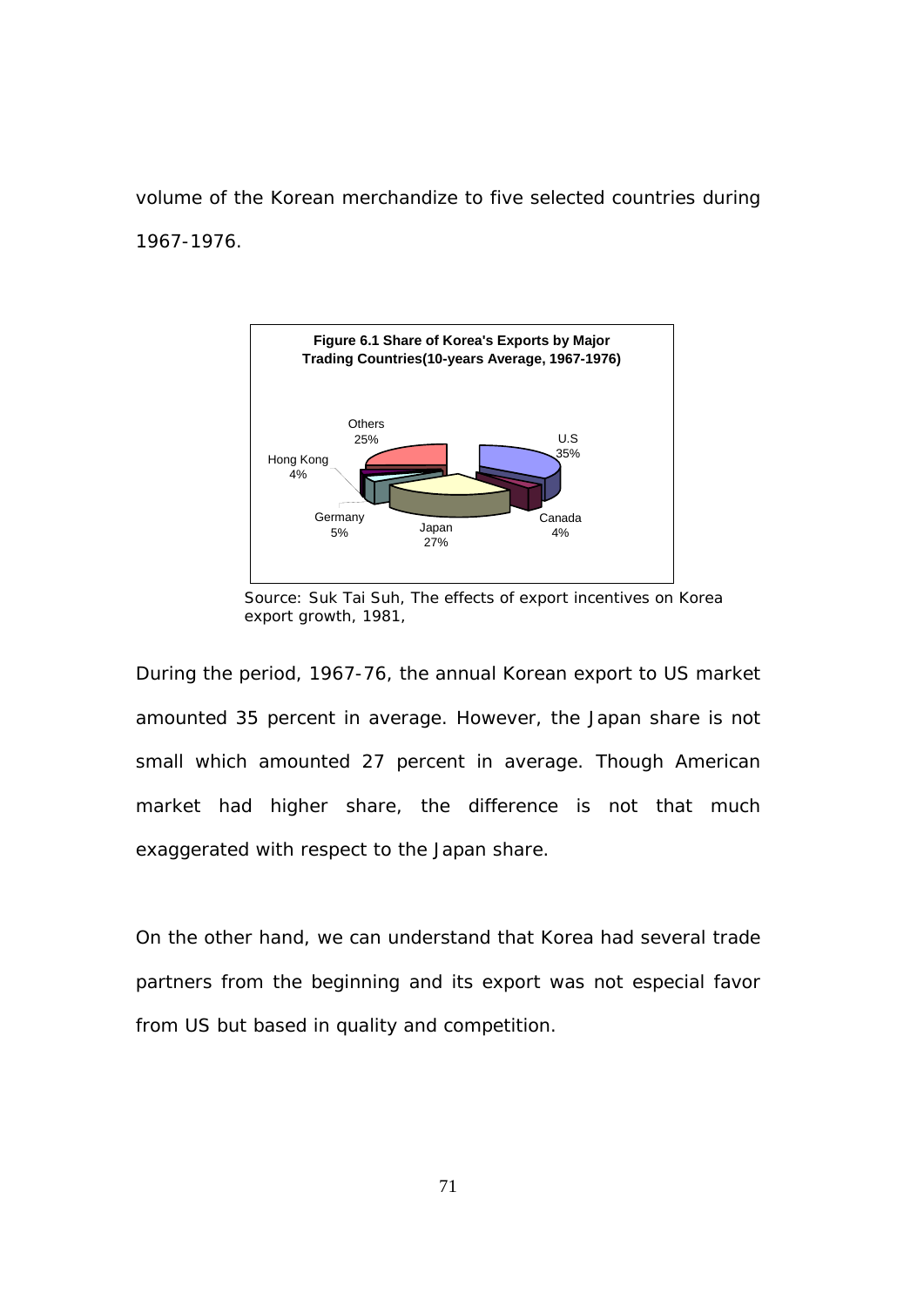Regarding this issue Paul Krugman have putted his conclusion from empirical studies. Based on his conclusion Korean exports tend to be systematically of higher quality than Taiwanese exports, at least when quality is proxied by unit value. $37$ 

Therefore, one of the issues to be considered here is the competence of Korea's exports in the world market. In the same way, Chong-Hyun Nam explained that while bilateral trade between the two countries grew tremendously in size, the bilateral trade balance was persistently in favor of the US until 1981. It shifted into Korea's favor beginning in 1982 and has since grown to a significant magnitude, reaching a peak at \$ 9.7 billion in 1987.<sup>38</sup>

Ironically, integration to the world market is more important for economic growth of nations. Trade partners to Korea in its early development played crucial role in the process of economic development.

 *University of Chicago Press, 1994* 

 $\overline{a}$ *<sup>37</sup>* Paul Krugman & Alasdair Simth, Empirical Studies of Strategic Trade Policy,

<sup>&</sup>lt;sup>38</sup> Chong-Hyun Nam, US Trade Policy and Its Effects on Korean Exports, 1990 (P.10)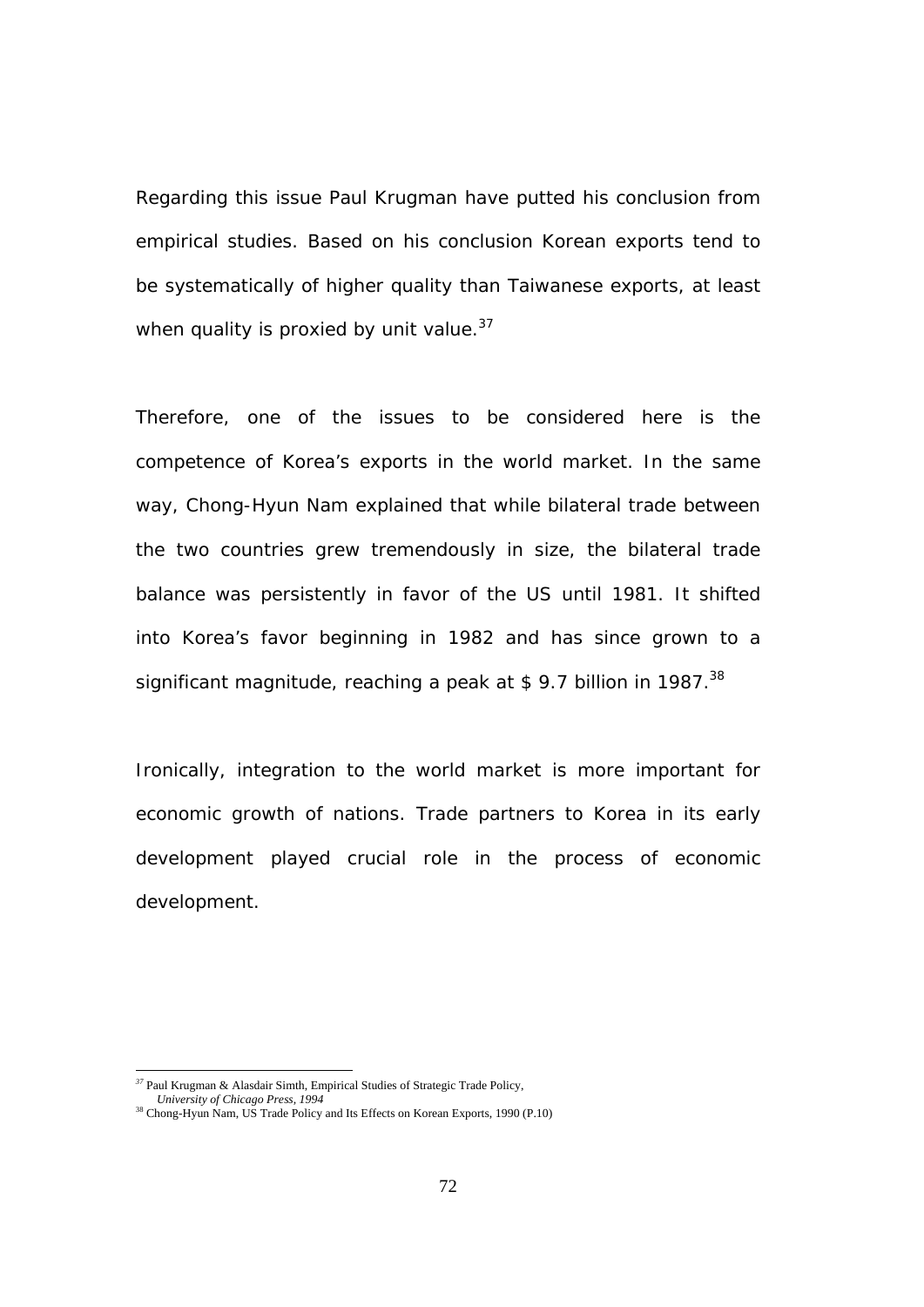#### Chapter 7

## *Conclusion and Recommendation*

#### **7.1. Conclusion**

In previous discussions, this material tried to give a brief explanation on puzzles like, 1) what is the role of foreign economic aid in Korea's early development (take-off)? 2) Why the Korean Economy grew fast after the early 1960s? Had Korea got more foreign aid after 1961 than before? In addition the paper gives brief explanation on the export volume of Korea to American market with respect to the Korean miracle.

The findings showed that foreign aid to Korea before 1961 was much higher in the history of the nation. The nation received huge sum of resources from outside. The governments in the period exerted their maximum efforts to raise foreign aid. All countries like U.S.A and international organizations showed their strong interest to pump their aid to the nation in the period.

However, the economy had been observed to be stagnant through out the whole period before 1961. The basic economic indicators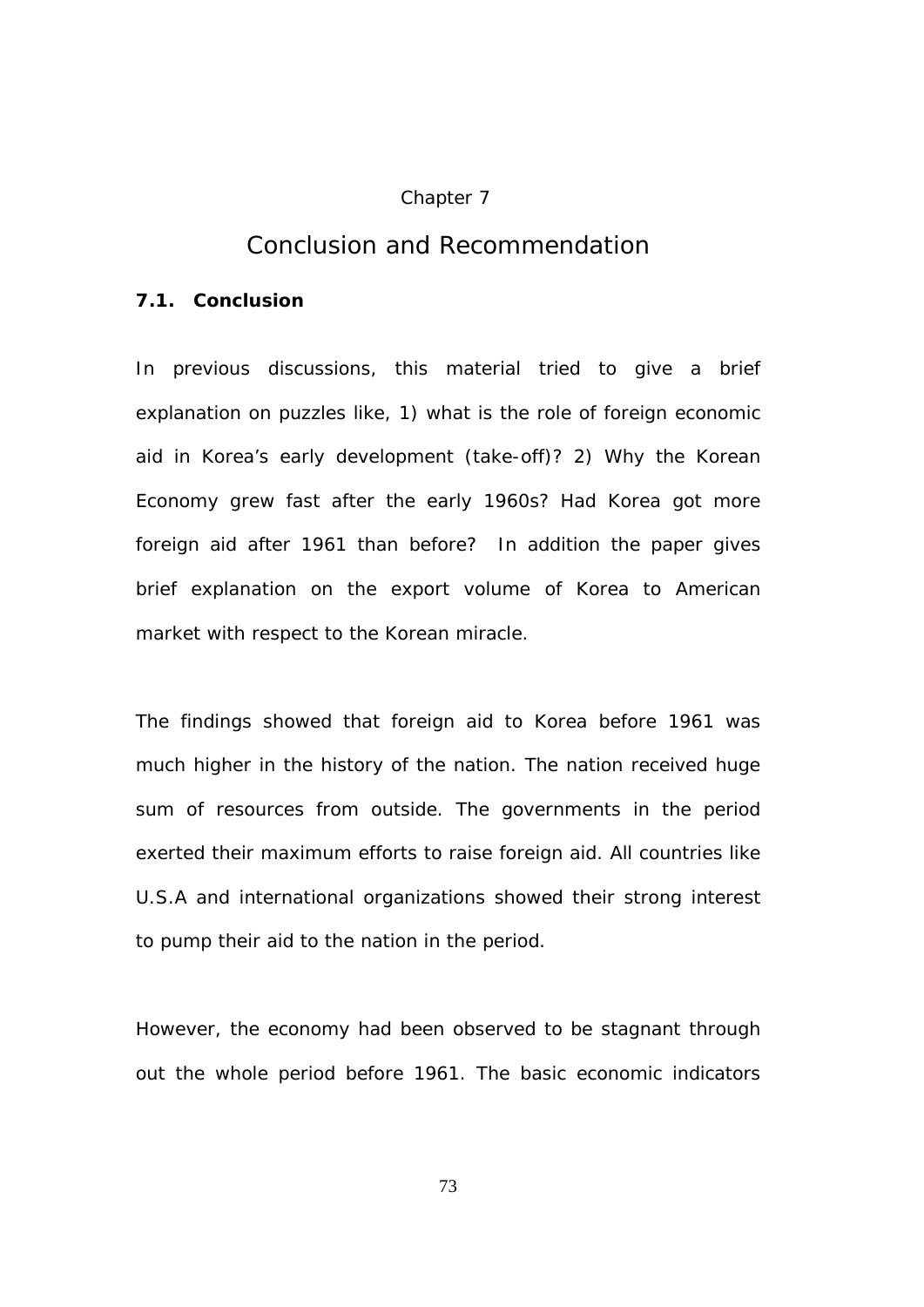like national savings, GNP, trade balance and others observed to be worst. Thus, the huge amount of foreign aid in the period could not made any significant change on the economy.

Despite, very limited amount of foreign aid in the period after 1961, the Korean economy recorded significant change with in very short time. The basic economic indicators showed impressive improvement with in less than three years. Therefore, we can seize that foreign aid impact on economic development was negligible in the economic miracle in South Korea.

On the other hand, the US market played important but not critical role for the export growth vis-à-vis economic growth of Korea. From the previous discussions, we proved that Korea had been made trade relationship with many other countries in the world. Particularly, Japan was other largest host for Korean exports. The average difference for 10 years when compared with exports to US was not more than 6-7 percent of the total exports of Korea.

In addition, other evidences proved that Korean exports had been based on quality than on especial favor from US. Similarly, US had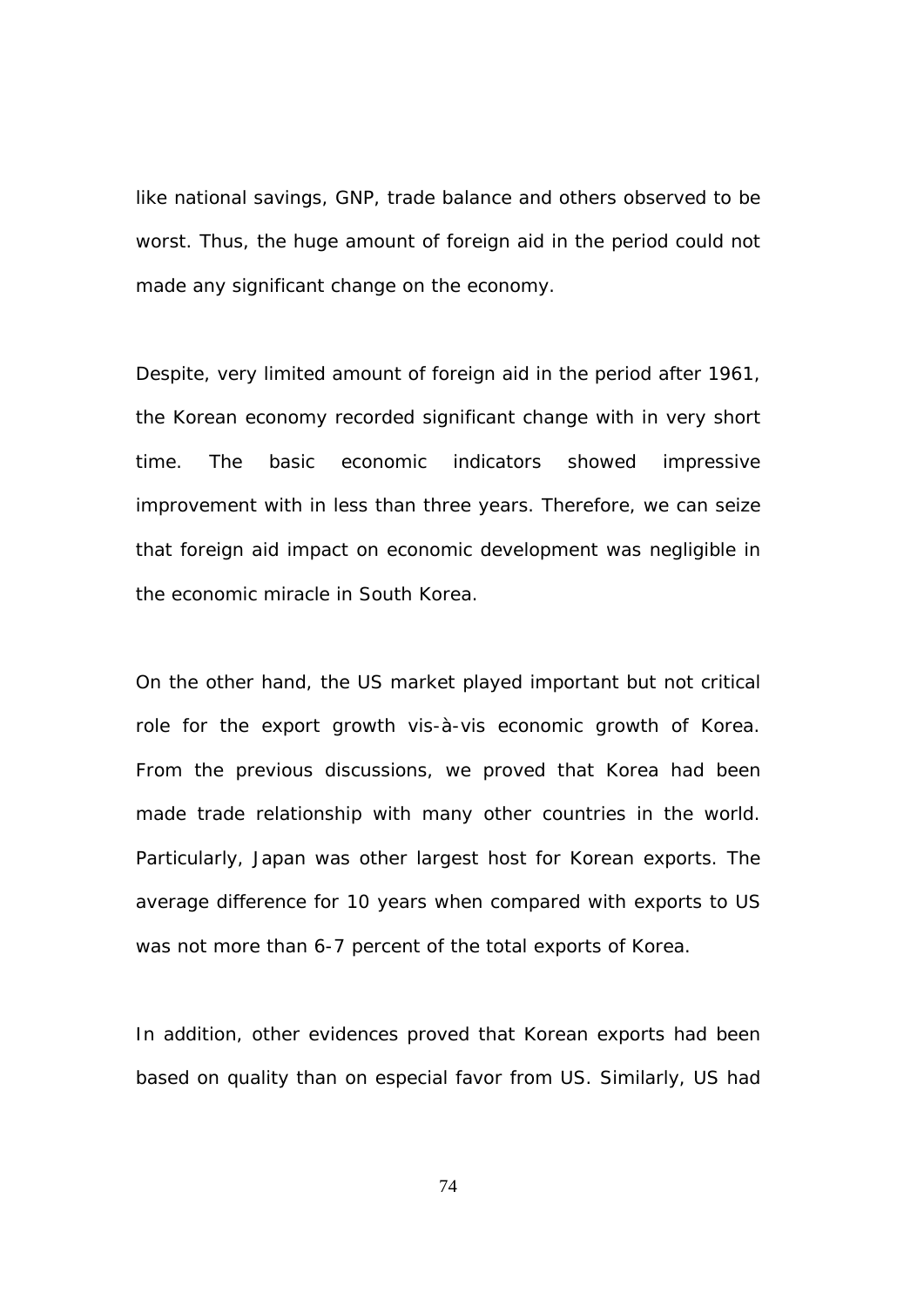highly benefited from the mutual trade than Korea in the early period. Then we can conclude that Korea's exports to US based on quality and on the principle of market. As far as U.S.A. benefited more from the mutual trade, we cannot say U.S.A. has gave market favor to Korea. Evidences on the competence of Korean exports in the world market are strong than of the other way.

My final conclusion is then the Korean success falls on the internal strength and quality than external factors. Though foreign aid has its own impact, internal factors, like effective development strategy after 1961, sound policies, committed workforce and leadership and other internal qualities should be given more weight.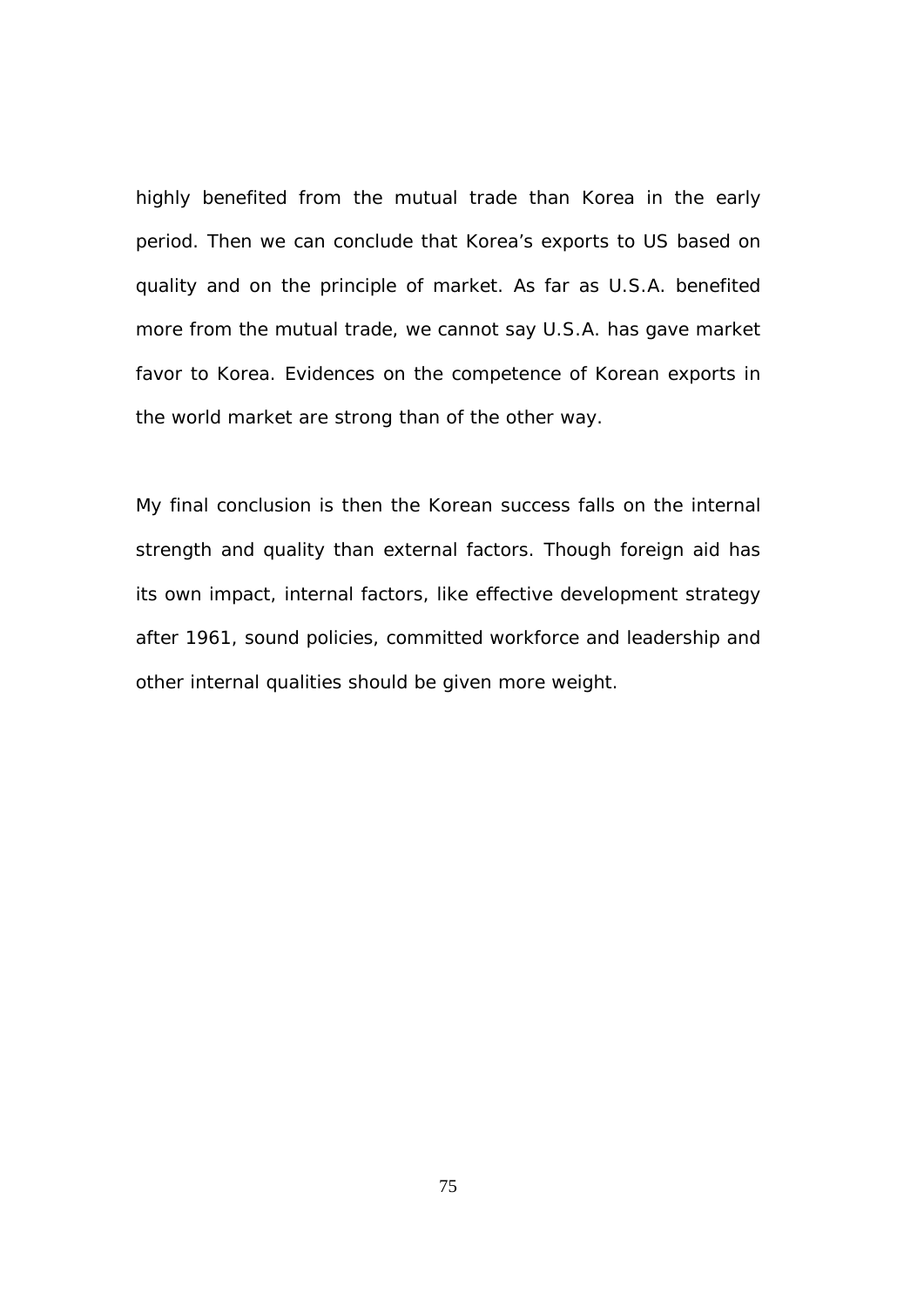#### **7.2. Recommendations**

The secret of the Korean miracle goes to the right choice of development strategy. The outward looking development strategy adopted was highly based on careful study of Koreas comparative advantage. The elite in the period evaluated the strong and weak sides of the nation.

Based on realistic evaluation, administration in the time identified the prime target of the strategy (export sector) and designed comprehensive development plan. This system helped the government to allocate the scarce resources to the prime target, which is promoting export.

The other important lesson is the human resource development that played a vital role in achieving the prime objective. In the early take-off, Korea had relatively educated manpower. The government also took very important steps to mobilize intellectuals in inside and overseas. The sole example for this is the establishment of KDI and KIAST in the early 1970s. These institutions were established to encourage and to utilize the Korean intellectuals in the economic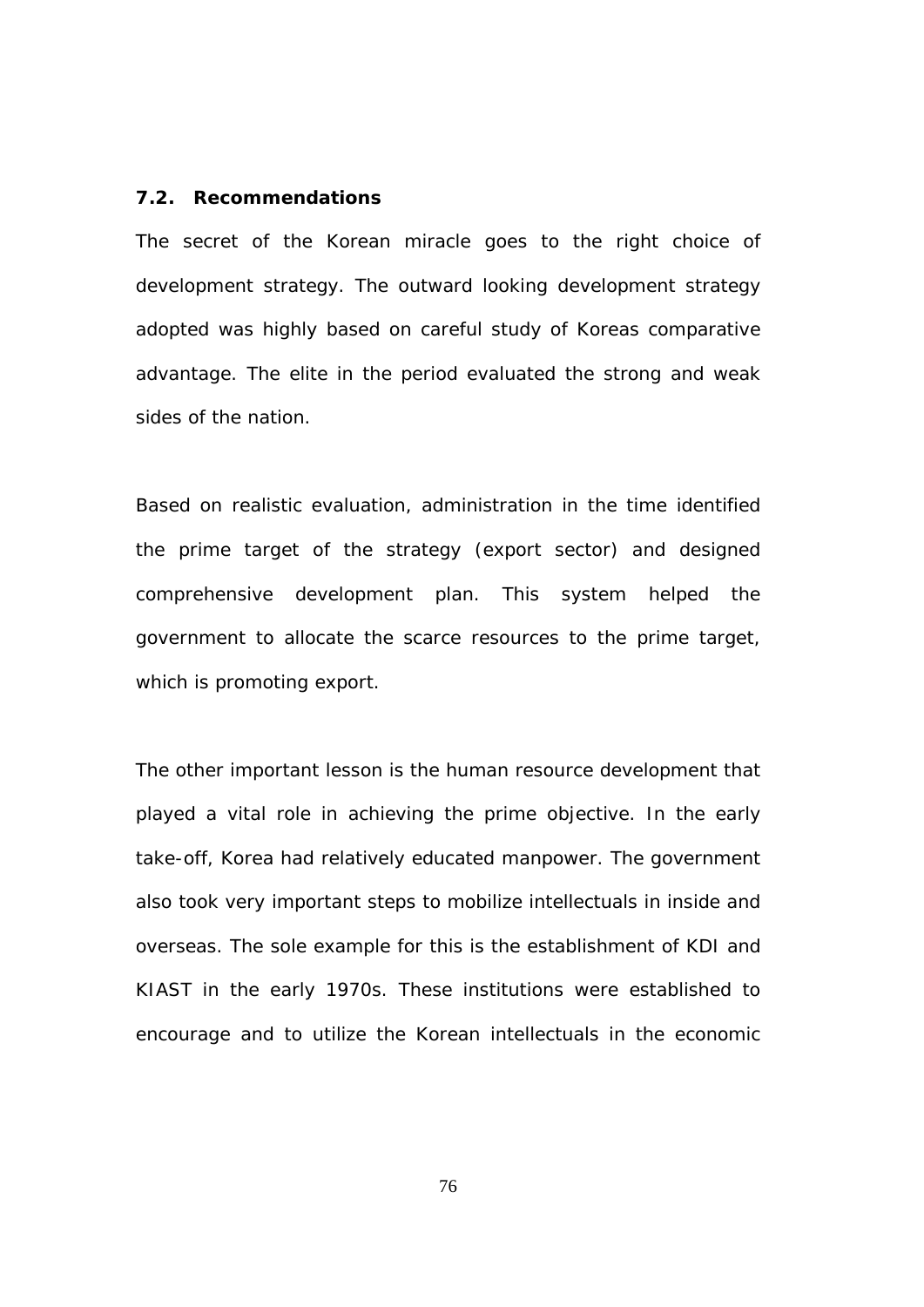development process. Similarly, the government bureaucracy was designed in the bases of the first objective of the nation.

The current leaders in developing countries should seize the above qualities during their economic planning. Instead of searching open market and massive economic assistance from outsiders, they should focus on their internal quality to utilize what they have and work on the preconditions to take any advantage from outside.

They should have to show commitment to design effective development strategy, to build committed bureaucracy and work force that can implement their program. It is true that the environment is changed and there is no easy environment like the Korean take-off period. Now days, international regulations like WTO regulations are other difficulties to these poor countries. But the sentiments I have discussed above may aggravate the problem more.

Thus, poor countries should focus on their internal quality first as Koreans did in their first efforts for success. Then they have to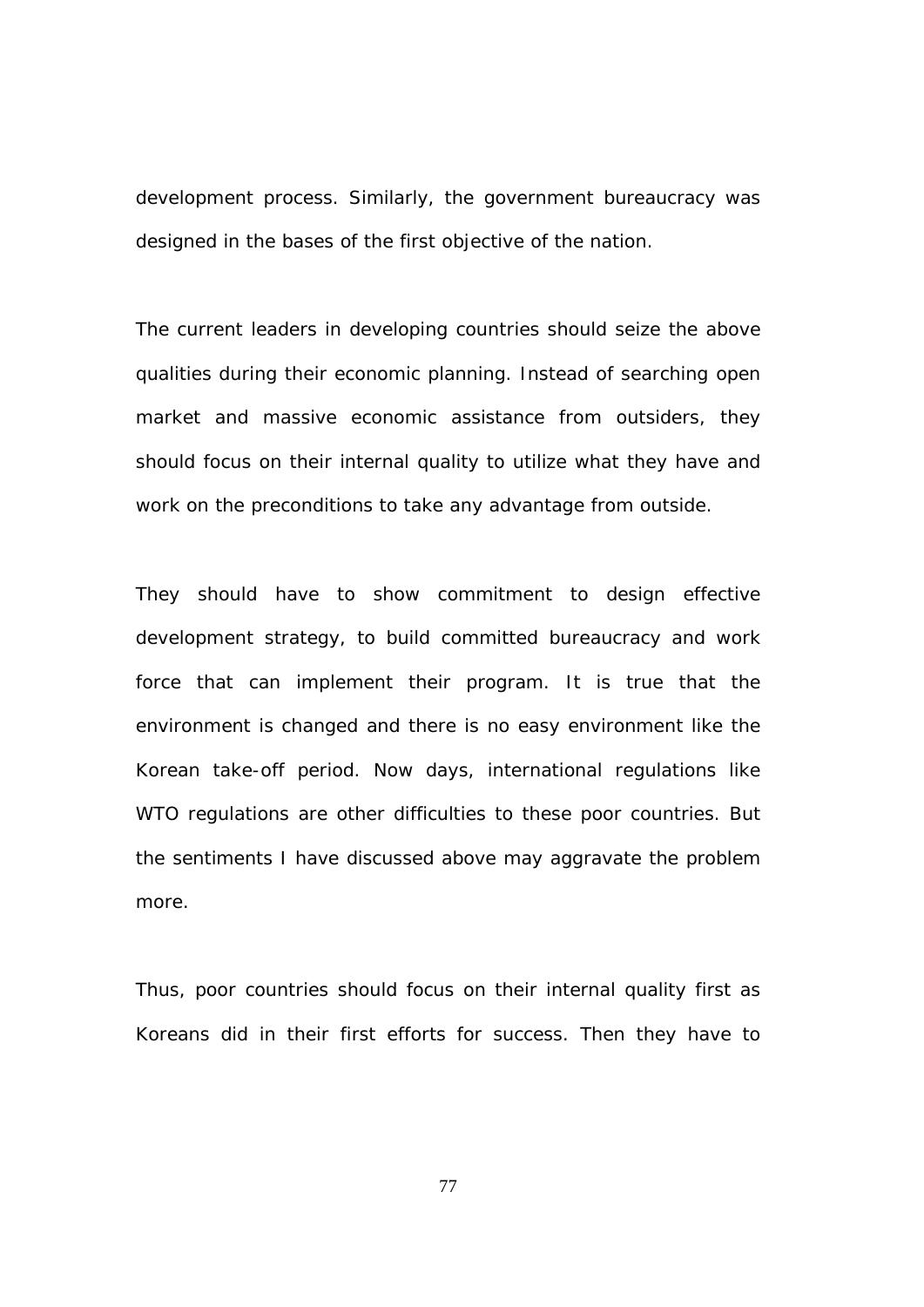identify the priority target and design policies depending on their internal qualities.

There is no doubt the Korean experience will not a blue print and applicable as it is. How ever, its clear explanation my help the poor countries to see their internal qualities instead of searching easy market opportunities and foreign aid. These couldn't be the final solutions for their poverty and source of success.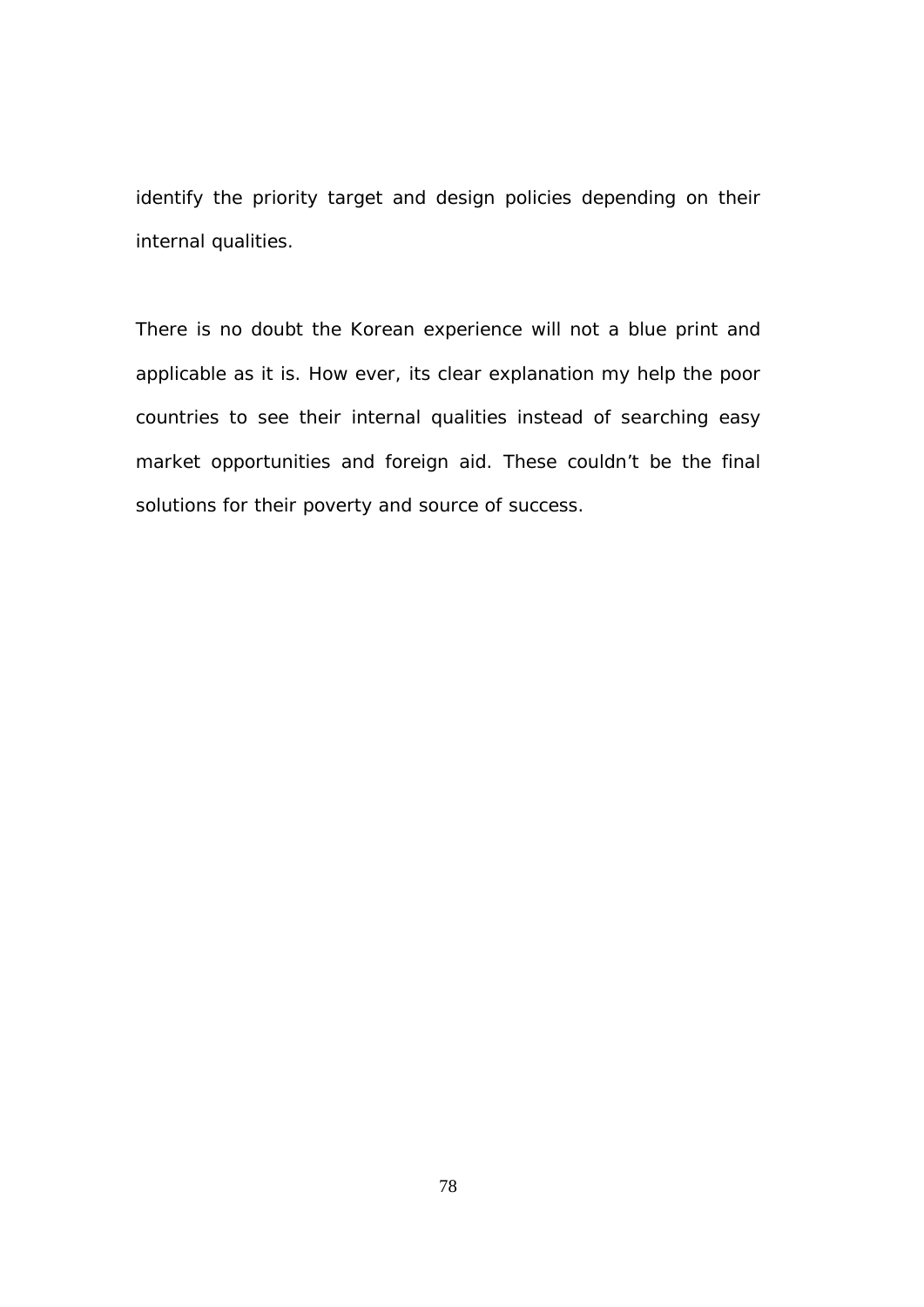# *References*

- Alberto Alesina, Beatrice Weder, Do corrupt governments receive less foreign aid? Cambridge: National Bureau of Economic Research, 1999
- Alberto Alesina, David, Who gives foreign aid to whom and why? Cambridge: National Bureau of Economic Research, 1998
- Alessandra Casella, Barry Eichengreen, Can foreign aid accelerates stabilization? Cambridge: National Bureau of Economic Research, 1994
- Anne O. Krueger, The Developmental role of the foreign sector and aid, Cambridge: Council on East Asian Studies, Harvard University Press, 1979 (1982 printing)
- BOK, Economic Statistics Yearbook, 1984
- Chong-Hyun Nam, US Trade Policy and Its Effects on Korean Exports, 1990
- Cole, D., Korean Economy: Issues of Development, 1980
- David Halloran Lumsdaine, Moral vision in international politics: the foreign aid regime, 1949-1989, Princeton University Press, 1993
- Gustav F. Papanek, The Effect of foreign aid and private investment on savings and growth, Seoul, Korea Development Institute, 1973
- Hun-Joo, Park (David), The Sword-Won Nexus and the Origin of Korea's Diseased, Development, KDI School, 2001